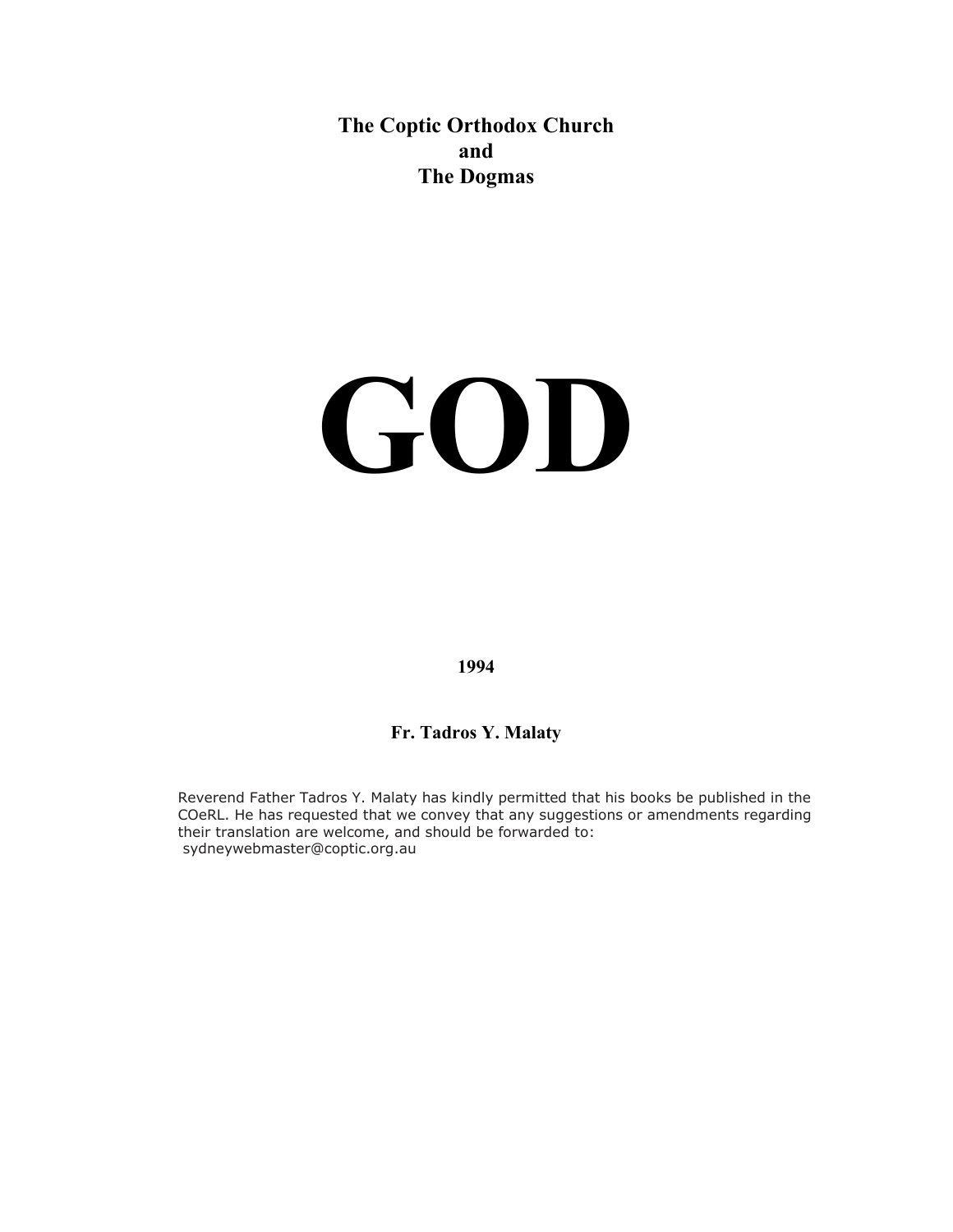

Our Lord and Saviour Jesus Christ, King of Kings and<br>Lord of lords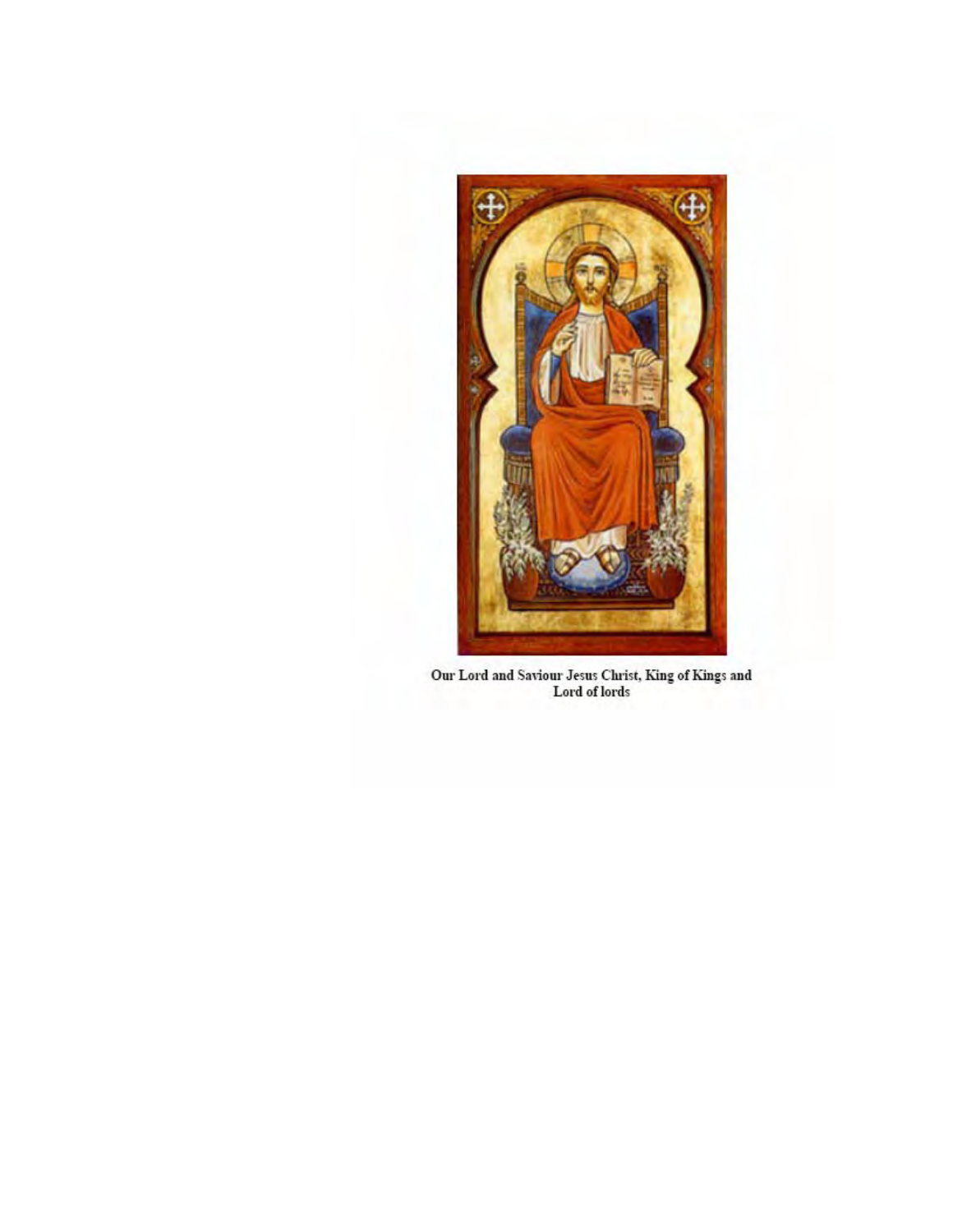

THE BEHOLDER OF GOD **MARK THE EVANGELIST** SAINT AND MARTYR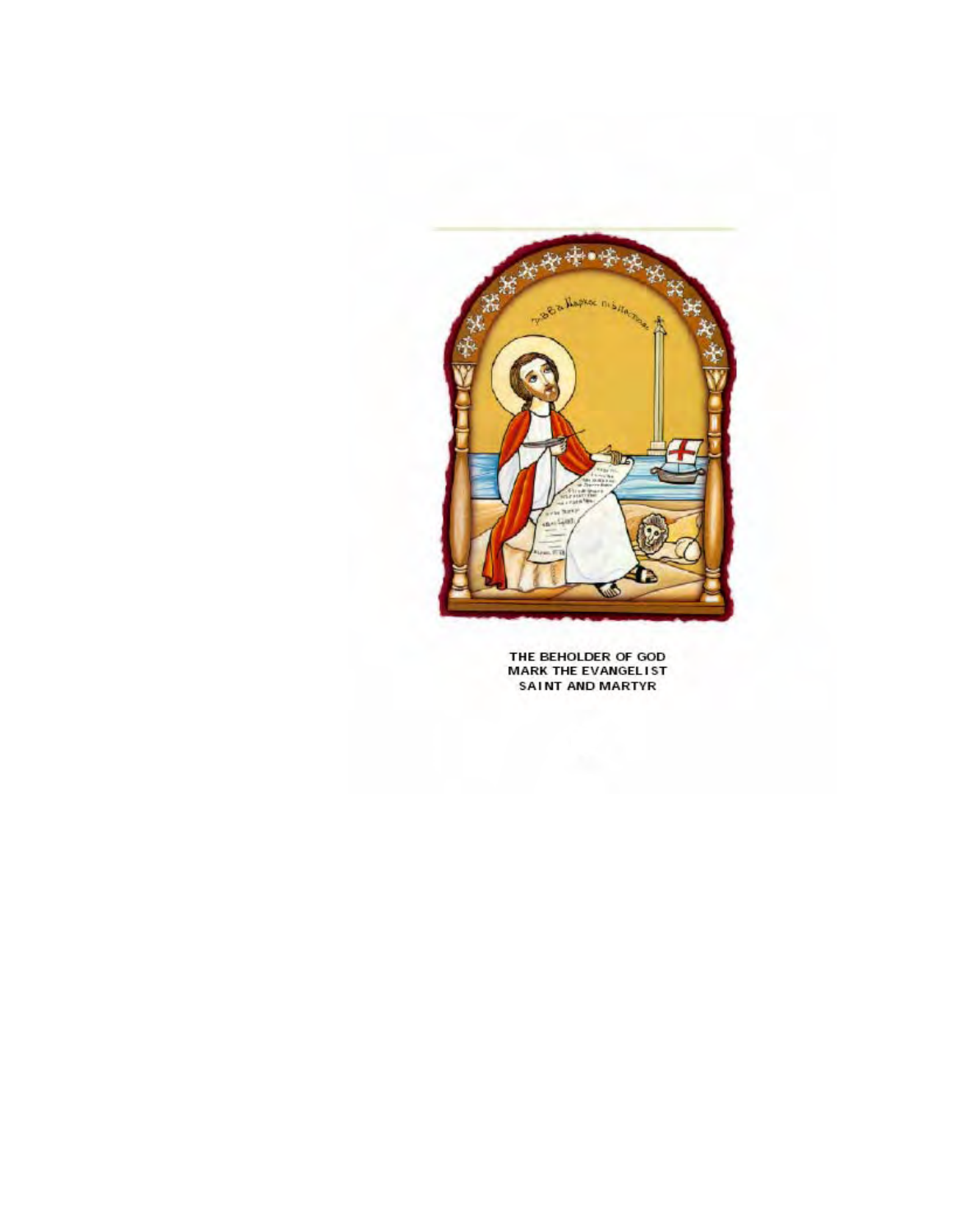

H.H. Pope Shenouda III, 117th Pope of<br>Alexandria and the See of St. Mark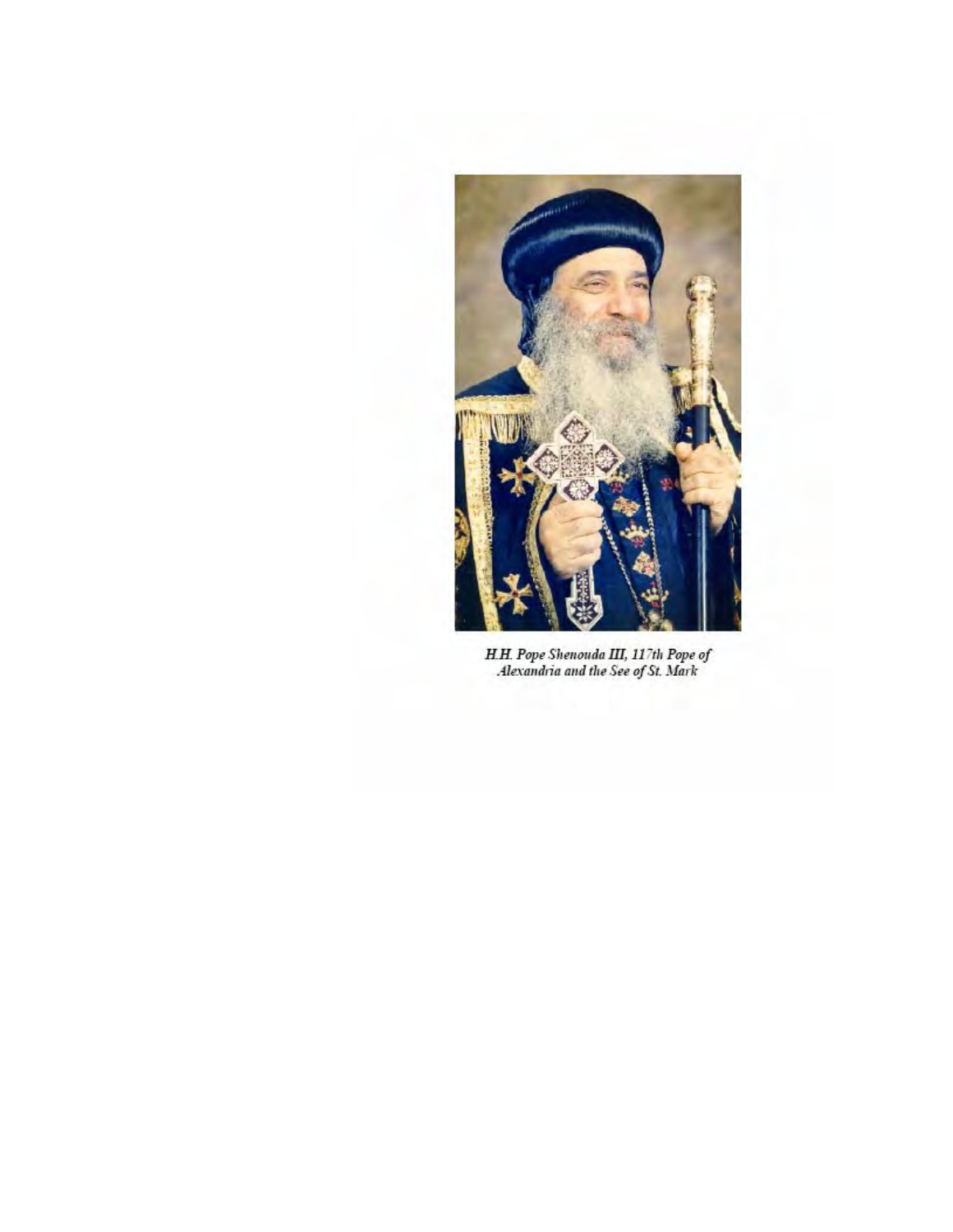

His Grace Bishop Daniel **Bishop of Sydney and Affeliated Regions**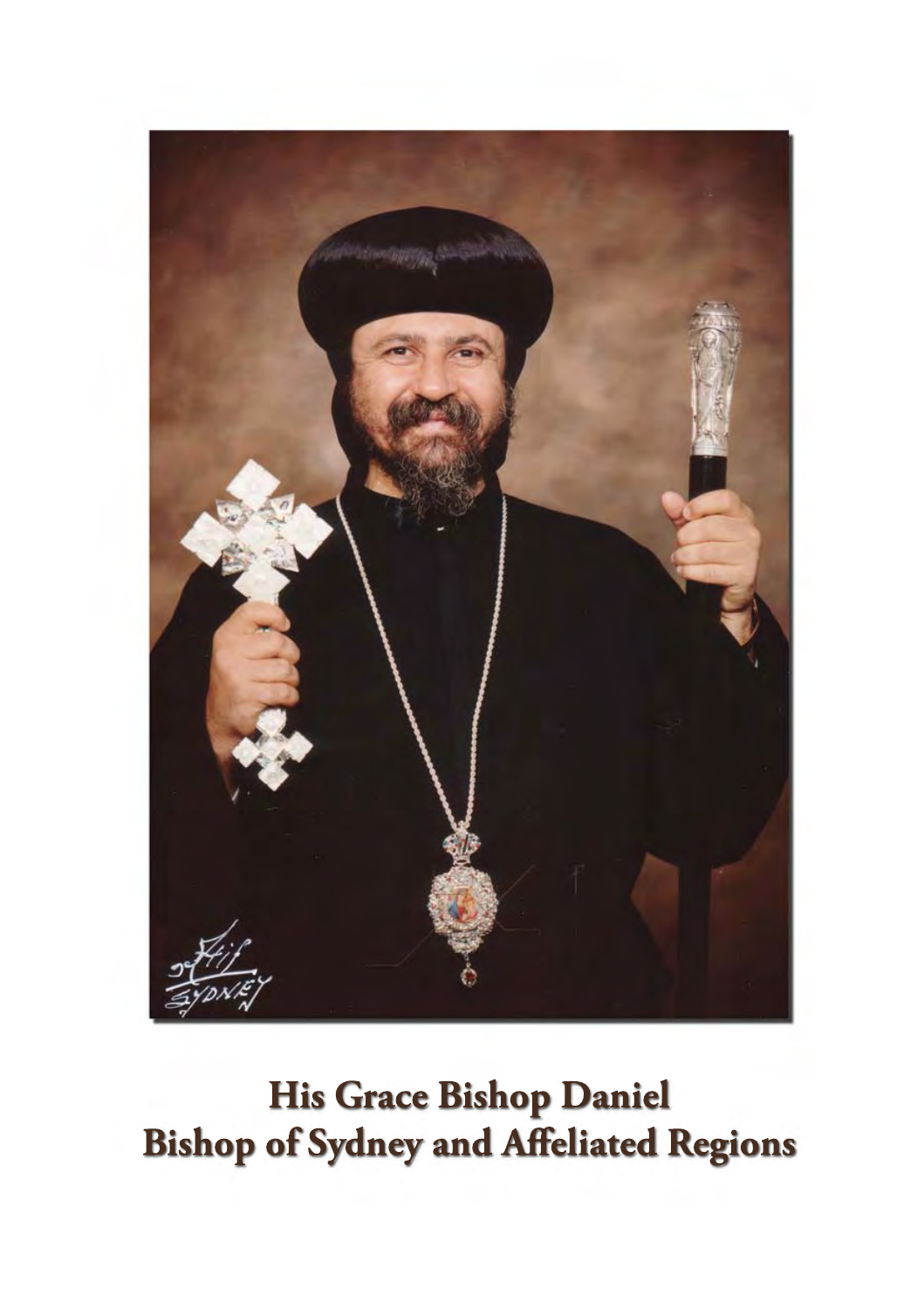# **GOD**

 "God is love" (1 John 4:8). God is neither an idea that we believe in, nor a Supreme Being who is far away in the heavens and isolated from our world. He is not a solid Being, but the Lover of mankind who grants His divine knowledge so that we may enjoy His love and feel His fatherhood. God likes to be very close to humans to unite them with Himself, and to live within their souls, conferring on them the power to participate in His glory.

 In other words, God reveals Himself to mankind neither to involve them in theoretical discussions, nor to practice His authority on them. He attracts mankind to Himself as children to their natural father. In our heavenly Father, we find the source of life, immortality, eternal gratification and glorification.

**St. Athanasius**, in his *Paschal Letters*, wrote, "... *the contemplation of God, and the Word which is from Him, suffice to nourish those who hear, and stand to them in place of all food. For the angels are not otherwise sustained than by beholding the face of the Father and of the Savior who is in heaven*1*.*"

# **REVELATION OF GOD**

 God created man in His image as the most perfect of His creation on earth. He did not plan to leave man in Paradise alone, but to embrace him as His beloved, and to grant mankind unity with Him. God used to speak with Adam for it was written, "... and they heard the sound of the Lord God walking in the garden." (Gen. 3:8). Similarly, God started a dialogue with the first patriarch, Abraham, to declare to him His divine plan, saying, "Shall I hide from Abraham what I am doing?" (Gen. 18:17). God, who is incomprehensible, reveals Himself, His nature, His mysteries, and His will to His beloved with whom He desires to be in contact.

 God speaks to mankind through His creation, as St. Paul states, "For since the creation of the world His invisible attributes are clearly seen, being understood by the things that are made, even His eternal power and Godhead, so that they are without excuse" (Rom. 1:20). The prophet David says, "The heavens declare the glory of God; and the firmament shows his handy work" (Ps. 19:1). **St. Athanasius** wrote, "*God by His own Word gave the Universe the order it has, in order that since He is by nature invisible, men might be enabled to know Him at any rate by His works. For often the artist, even when not seen, is known by his works*2*.*"

 Because mankind refused to hear the voice of natural law which reveals God as the Creator and Lover of mankind, God presented His written Law through Moses, and sent His prophets to prepare the way for the "Word" Himself, the incarnate Son of God who came and revealed to us the divine mysteries. St. Paul states, "God who at various times and in different ways spoke in time past to the fathers by the prophets, has in these last days spoken to us by His Son" (Heb. 1:1, 2).

Robert M. Grant writes,

<sup>1</sup>*St. Athanasius: Pascal letters 1:6; "The Nicene and Post-Nicene Fathers", Second Series, Vol.4, 1979, by Roberts and Donaldson. Eerdmans Publishing Co., Grand Rapids, Michigan. USA.*

<sup>2</sup>*St. Athanasius: Contra Gentes;"The Nicene and Post-Nicene Fathers."*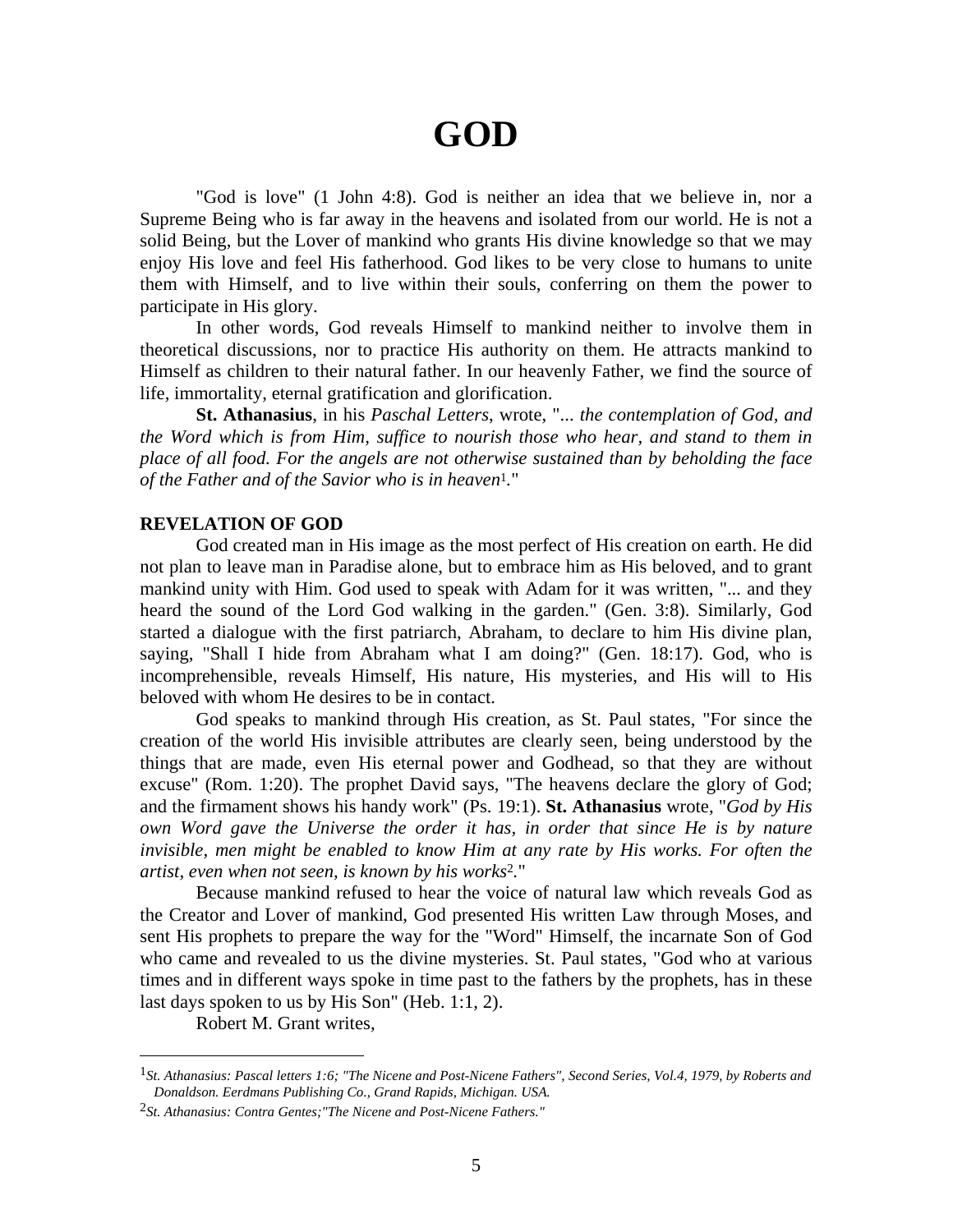Ultimately, however, all the New Testament writers agree that God is known through His self-revelation, and that this self-revelation is the revelation of Christ. To be sure, in Romans 1:19ff, Paul did not speak explicitly of this revelation, but he did refer to the glory of the imperishable God. We may compare those verses with 2 Cor. 4:6, 'For it is the God who commanded light to shine out of darkness, who has shone in our hearts to give the light of the knowledge of the glory of God in the face of Jesus Christ.'

 Creation, redemption, and revelation of the knowledge of God are thus combined in Paul's thought. In Romans 1:19ff, he does not explicitly refer to Christ because such a reference would not be germane to his argument. We conclude that for the theologians of the earliest church, all cosmological statements are ultimately Christological; the knowledge of God that man can infer from the cosmos by itself is inadequate and, apart from God's self-revelation in Christ, is bound to lead to idolatry. To put the point a little differently, there is no real knowledge of God apart from revelation; there is no knowledge of God apart from grace; there is no knowledge of God apart from faith. "For since, in the wisdom of God, the world through wisdom did not know God by wisdom"  $(1 \text{ Cor. } 1:21)^3$ ."

# **Origen** wrote,

 *Our Saviour, therefore, is the image of the invisible God, in as much as compared with the Father Himself He is the truth; and as compared with us, to whom He reveals the Father, He is the image by which we come to the knowledge of the Father, whom no one knows save the Son, and He to whom the Son is pleased to reveal Him*4*.*

*All who believe and are assured that 'grace and truth came through Jesus Christ' (John 1:17), and who know Christ to be the truth, agreeably to His own declaration, 'I am the truth' (John 14:6), derive the knowledge which incites men to a good and happy life from no other source than from the very words and teaching of Christ. And by the words of Christ we do not mean those only which He spoke when He became man and tabernacled in the flesh; for before that time, Christ, the Word of God was in Moses and the prophets*5.

### **St. Clement of Alexandria** wrote,

*Receive Christ, receive sight, receive your light; in order that you may know well both God and man. 'Sweet is the Word that gives us light, precious above gold and gems; it is to be desired above honey and the honeycomb' (Ps. 19:10)*6*.*

*For each one (of His titles) by itself does not express God; but altogether are indicative of the power of the Omnipotent ...* 

 *It remains that we understand, then, the Unknown, by divine grace, and by the Word alone that proceeds from Him*7*.*

<u>.</u>

<sup>3</sup>*R. M. Grant: "The Early Christian Doctrine of God", 1966, P. 12-13.*

<sup>4</sup>*Origin: De Principiis, Book 1, Ch. 2, Section 6.*

<sup>5</sup>*Origen: De Principiis, Preface l;"The Ante-Nicene Fathers", Vol. 4, 1979, by Roberts and Donaldson. Eerdmans Publishing Co., Grand Rapids, Michigan. USA.*

<sup>6</sup>*St. Clement: Exhortation to the Heathen, Ch.9."The Ante-Nicene Fathers."*

<sup>7</sup>*St. Clement: Stromata, Book 5, Ch. 12.*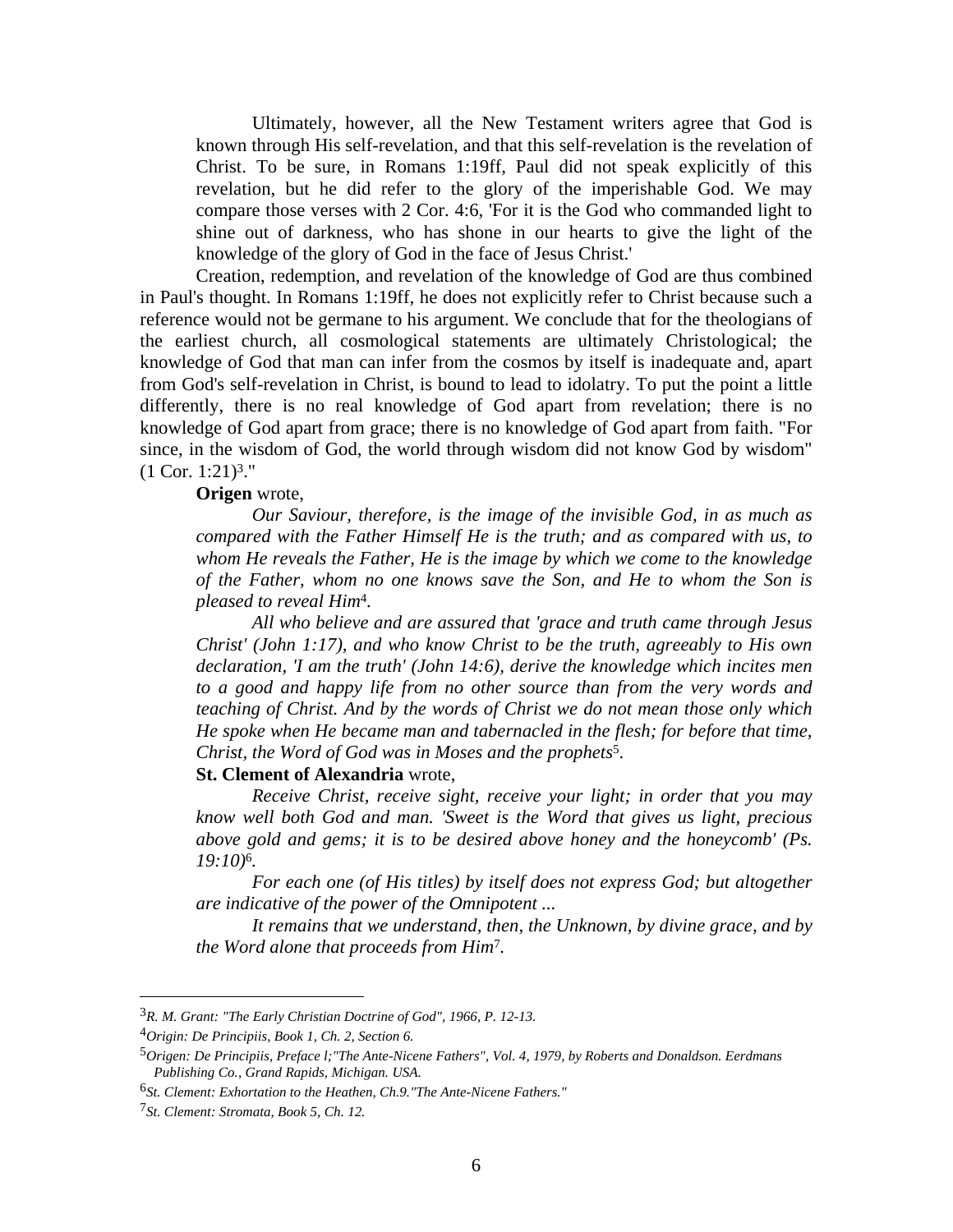Now, God from His own side offered us all the abilities to perceive Him by revealing Himself to us. From our side, it is our responsibility to enjoy this divine knowledge, not only by studying and researching, but also by purifying our souls and hearts, i.e., our internal sight.

 Joseph C. McLelland wrote8, "Moreover, since 'like knows like' in the Alexandrian world view ... (**St. Clement** states<sup>9</sup>) 'the way to the Immutable is immutability.'"

# **St. Athanasius** wrote,

 *But for its knowledge and accurate comprehension, there is need of none other save of ourselves. Neither, as God Himself is above all, is the road to Him afar off outside ourselves, but it is in us, and it is possible to find it from ourselves, in the first instance, as Moses also taught, when he said, 'But the word (of faith) is very near you, in your mouth and in your heart ...' Deut. 30:14. Which very thing the Saviour declared and confirmed, when He said, 'The kingdom of God is within you,' Luke 17:21. For having in ourselves faith, and the kingdom of God, We shall quickly be able to see and perceive the king of the Universe, the saving Word of the Father*10*.*

*Whence also when it gets rid of all the filth of sin which covers it and retains only the likeness of the Image in its purity, then surely this latter being thoroughly brightened, the soul beholds as in a mirror the Image of the Father, even the Word ...*<sup>11</sup>

# **JEHOVAH: "YHWH, Yahweh"**

 God told Moses that He had appeared to Abraham, Isaac and Jacob as the Almighty One (Ex. 6:3). Moses was the first person to know His name as "Jehovah." He was the first leader of God's people in the Old Testament, so for their benefit God declared to him His name, "Jehovah," meaning "He who is." What does God mean by saying "He who is"? He means that He is present and acting on behalf of His chosen people. In contrast, the Greek religions often looked to God as the Supreme Being who was far removed from mundane life. They did not perceive Him as being active in human affairs, but gave that role to a hierarchy of lesser gods and demigods. Their activities in our world were said to be chaotic, conflicting and capricious, because they did not always pull in the same direction $12$ .

 Christianity realized that the activity of God is unceasing, and extends over the whole range of human life at all times and everywhere. God is ever-present and everacting in the world; not just in a single nation.

#### **THEOS**

<sup>8</sup> *J.C. McLelland: God the Anonymous, A study in Alexandrian Philosophical Theology, 1976, P 64.*

<sup>9</sup>*St. Clement: Stromata, Book 2, Ch. 11, Section 6.*

<sup>10</sup>*St. Athanasius: Contra Gentes, Part 2, Section 30.*

<sup>11</sup>*Ibid, section 34.* 

<sup>12</sup> *Allan Richarsdon: Creeds in the making, SCM, 1979. P 112-113.*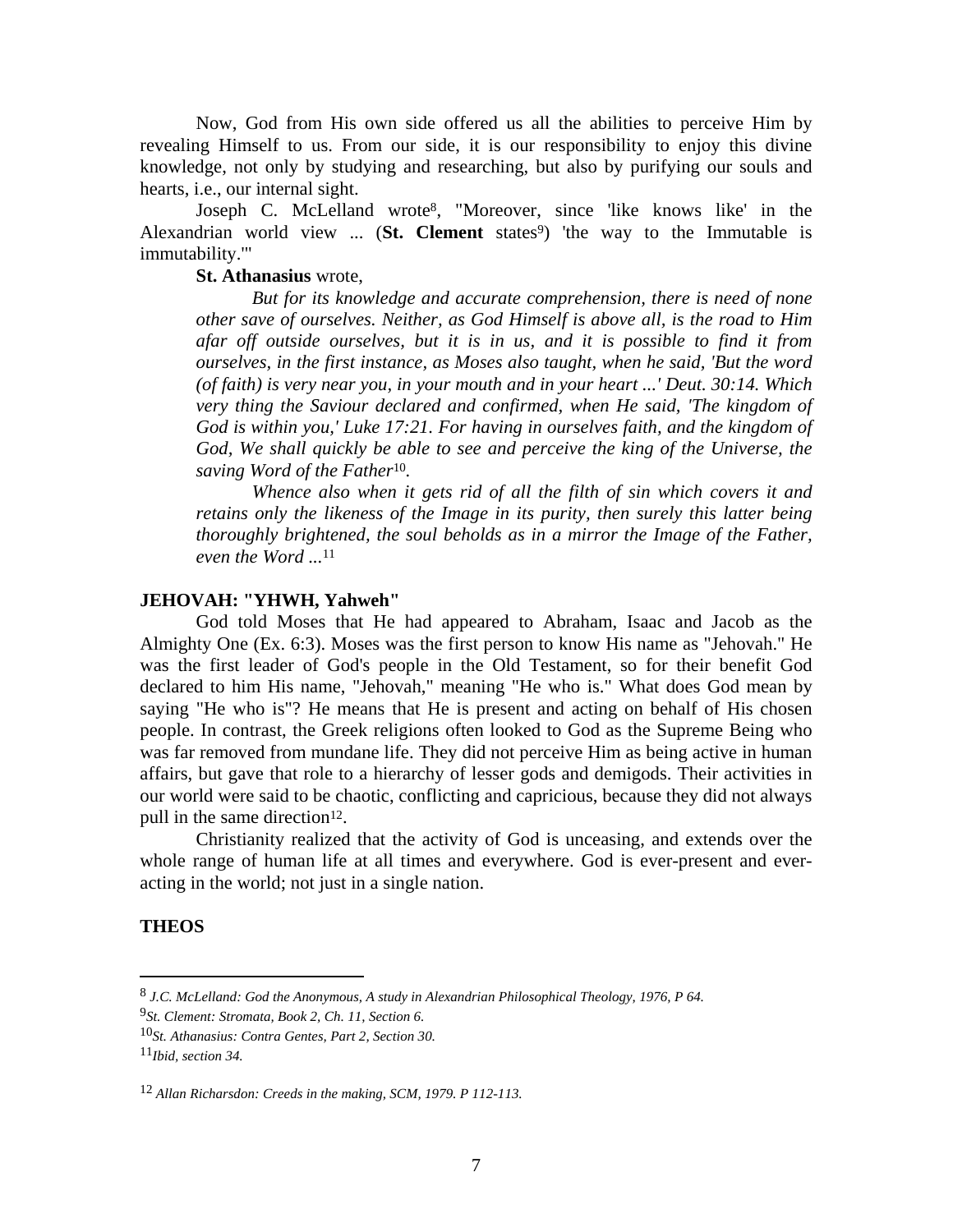G. L. Prestige13 states that some Early Church Fathers, including **Clement of**  Alexandria and Dionysius of Alexandria, followed Herodotus<sup>14</sup> in connecting the Greek word *theos* (God) with *tithemi* (dispose).

**St. Clement** wrote, "*He has been called God on the ground of institution ~ ls and regulation - as Disposer*15*.*"

 The same Fathers connect the title *theo* ("run"), because God is the source of motion, activity and progress of every kind. According to Aristotle, God is the "First Mover" who moved the world and left it. In contrast, according to our faith, "God is love," eternal love. His movement of love is within Him through the eternal relationship of the Holy Trinity. In creating the world, His love was revealed. His love has been working ever since, and shall never cease until the last coming of Christ. God is the eternal movement of love that embraces the world, especially mankind, taking care of him in this temporal life to the last hair in his head (Matt. 10:30), so that mankind can enjoy eternal glory. The Alexandrian Fathers persisted in confirming the idea that God, who is incomprehensible, cares for man through His unique love and by establishing His heavenly kingdom of love within his soul (Luke 17:21). God's power is that of moving love.

 We must confirm that when we speak of God as "love," we do not mean human emotions, but try to express what is divine and incomprehensible, using human language that we can understand.

 **St. Athanasius** stated "*God is self-existent, enclosing all things, and enclosed by none; within all according to His own goodness and power, yet without all in His proper nature*16*.*"

 **St. Clement** wrote, "*In substance far off (for how can the originate come close to the unoriginate?), but most close in power, in which the universe is embosomed*17*.*"

#### **GOD IN WHOM WE BELIEVE**

 Christianity started in Alexandria, Egypt, by a very simple yet deep action. Anianius, a cobbler, cried "O One God," as a needle pierced his hand while repairing St. Mark's shoe. St. Mark, the Apostle and Evangelist, healed his hand in the name of our Lord Jesus Christ. He then witnessed to the One God whom Anianius believed in, but did not know. St. Mark told the cobbler about God who heals not only our bodies, but also our human nature through His incarnate Word, Jesus Christ. Anianius was converted to Christianity and was ordained by St. Mark as the first Bishop of Alexandria.

Here we should notice two things:

 1. St. Mark did not attack the Egyptian religion of that time, but used instead the words of Anianius, "O One God," as a starting point for preaching the biblical truth. His approach resembles that of St. Paul in Athens, "Therefore, the One whom you worship without knowing, Him I proclaim to you" (Acts 17:23),

<u>.</u>

<sup>13</sup>*G.L. Prestige: God in Patristic Thought, 1936, P 1.*

<sup>14</sup>*Herodotus: Hist. Book 2, Ch. 52.*

<sup>15</sup>*St. Clement: Stromata, Book 1, Ch. 29.*

<sup>16</sup>*St. Athanasius: De Decretis, Ch. 3.*

<sup>17</sup>*St. Clement: Stromata: 2, circ. init.*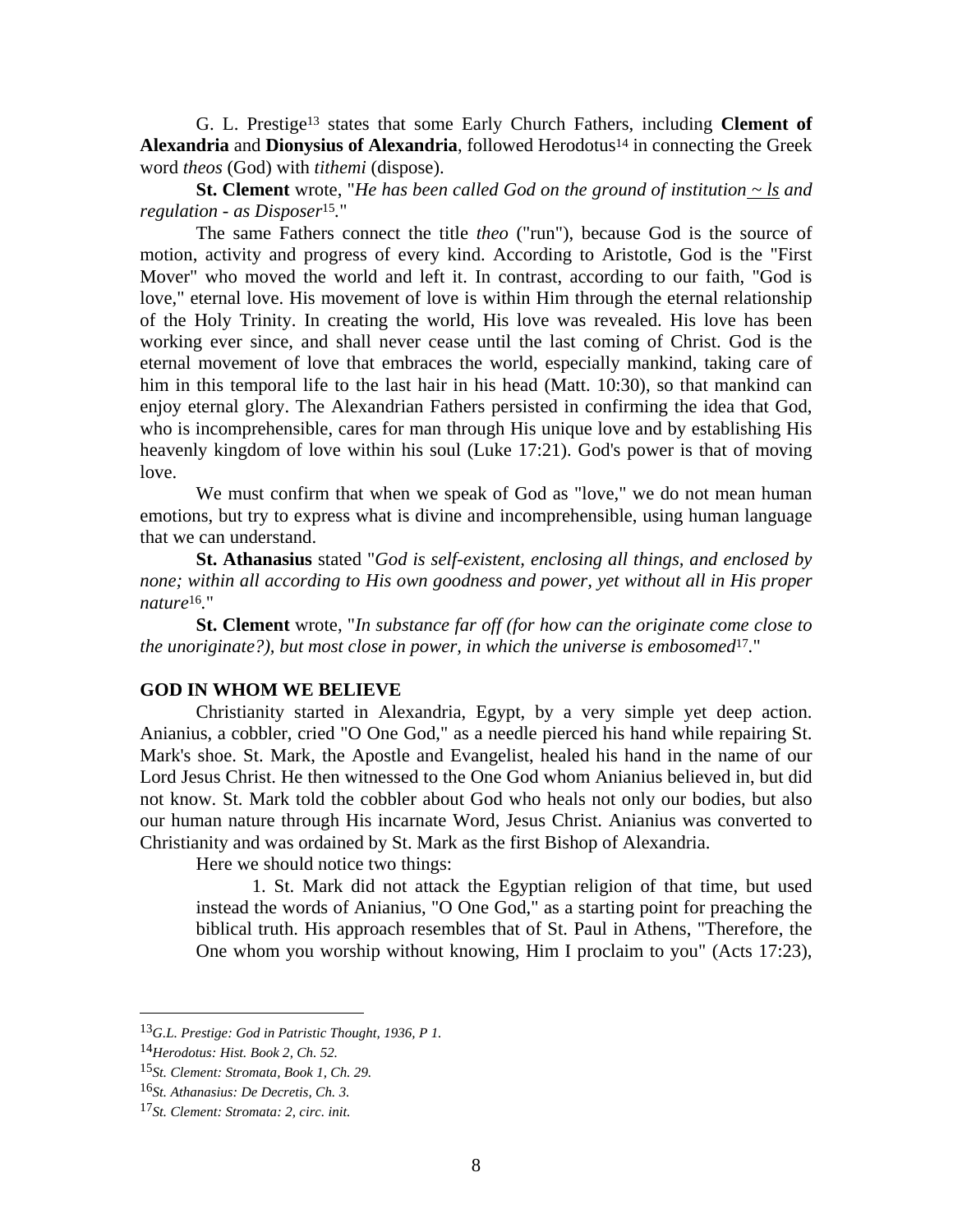and also "For in Him we live and move and have our being, as also some of your own poets have said, 'for we are also His offspring'" (Acts 17:28).

 The Alexandrians followed the same steps of St. Mark, for they preached the unchangeable biblical truth to the Egyptians and to those who had a Hellenic culture (in Alexandria) using their own language and teaching. With the simple people, they used simplicity, and with the philosophers they used philosophy.

 2. St. Mark, who used the healing of Anianius' wound in the name of Jesus Christ as a starting point to preach the Gospel, did not reveal God as a mere idea he believed in, but as the Savior who redeems mankind. This is the basic principle of Alexandrian theology until today. We know God, not through theoretical discussions, but through His redeeming deeds. God grants us new knowledge, new life and immortality.

 Thus, St. Mark truly sowed in our theological soil the seed that has produced fruits along the ages. One of these fruits is the close relation between theological knowledge and salvation. God bestows knowledge that is not isolated from our salvation. This is clear in the theology of **St. Clement of Alexandria** who usually introduces Jesus Christ as the "Tutor." He wrote a book called *Paedagogus* ("The Instructor") in which he speaks of this Divine Paedagogue as the "All-healing physician of mankind<sup>18</sup>." In other words, divine knowledge to **St. Clement** cannot be separated from our salvation. He writes, "*It is the will of God that we should attain the knowledge of god, which is the communication of immortality*19" and "*Word ... became man so that you might learn from man how man may become God*20*.*"

 Thus we understand why the Incarnate Word of God neither spoke to us in theological terms nor set a trinitarian formula of faith. He simply reveals to us the Holy Trinity through Their saving deeds. The following are some examples:

 1. Jesus reveals the Father as the Lover of mankind, who sent His Onlybegotten Son as a sacrifice for the whole world (John 3:16); and asks us to call Him "our Father" (Matt. 6:9) so that we trust in His fatherly love, believing that He grants us more than we ask.

 2. When Jesus reveals His relationship to the Father, He does that for our advantage. He said, "The Father loves the Son, and has given all things into His hand. He who believes in the Son has everlasting life" (John 5:17).

 "My Father has been working until now, and I have been working" (John 5:17).

 "He who has seen Me has seen the Father; so how can you say show us the Father?" (John 14:9).

 3. Jesus Christ declared His divinity through His actions for our sake. He revealed Himself as the Creator who changed water into wine (John 2:1-12) to grant us spiritual joy. Being the Creator, He bestowed sight onto a man who was born blind (John 9:1-12). He stilled the sea and the wind (Mark 4:35-41), and He cast out demons and evil spirits (Mark 1:23), so His beloved may live in peace.

<sup>18</sup>*St. Clement: Peadagogus, Book 1, Ch. 2. Section 6.*

<sup>19</sup>*Stromata: 4:6:27.* 

<sup>20</sup>*Protrep. 1:8:4.*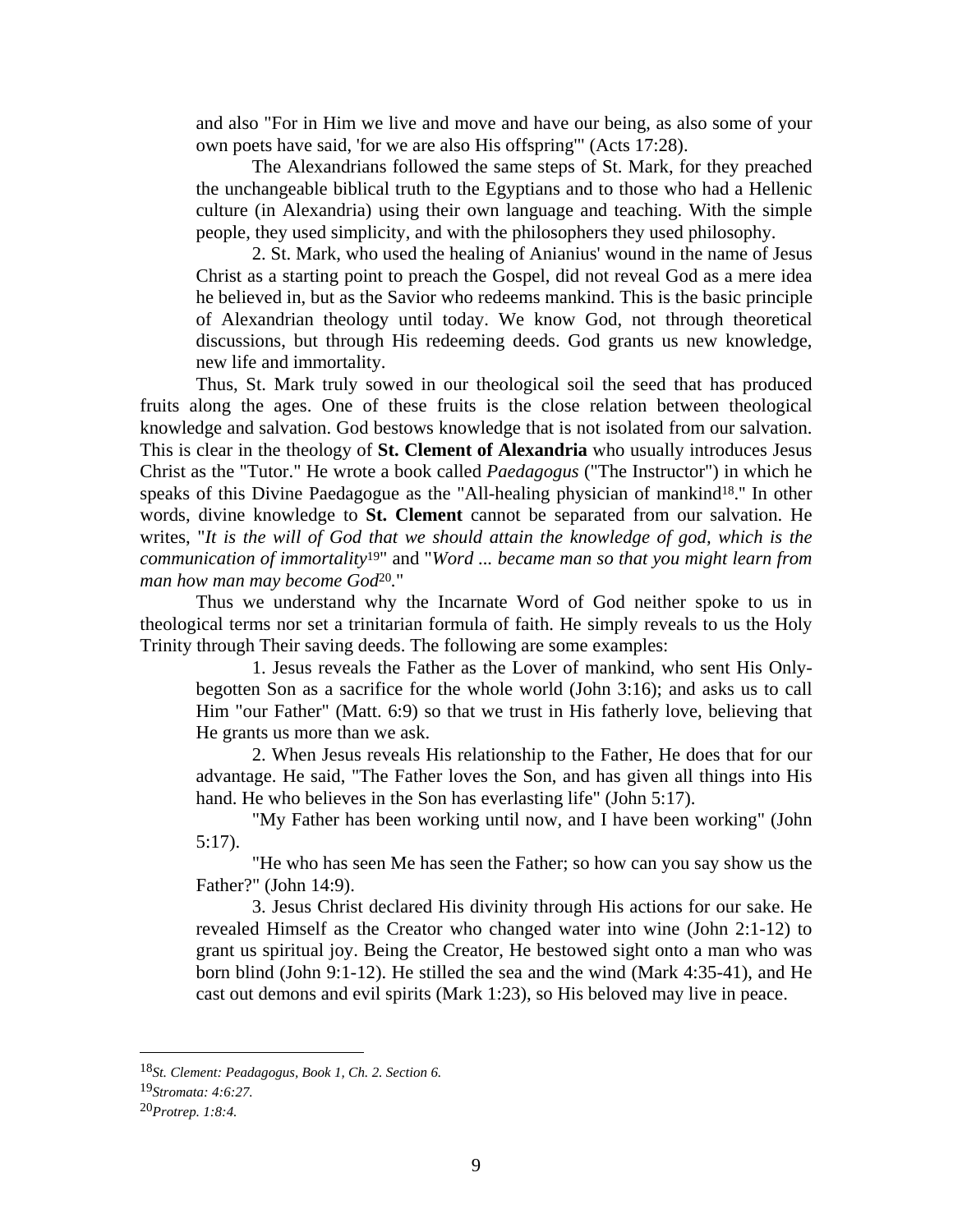He also revealed Himself as the Forgiver of sins (Mark 9:2-6; Luke 7:48). He introduced Himself to us as the "Life," the "Truth," the "Resurrection," the "Heavenly Bread," the "Way," the "Door," the "Physician," the "Bridegroom," etc., so that we would find in Him all our needs.

 4. He introduced the Holy Spirit to us as the "Comforter and Helper" (John 14:26), who abides within us (John 14:17), teaches us all things (John 14:26), convicts the world of sin (John 16:18), and grants power for witnessing to Christ (Acts 1:8).

÷ ÷ ÷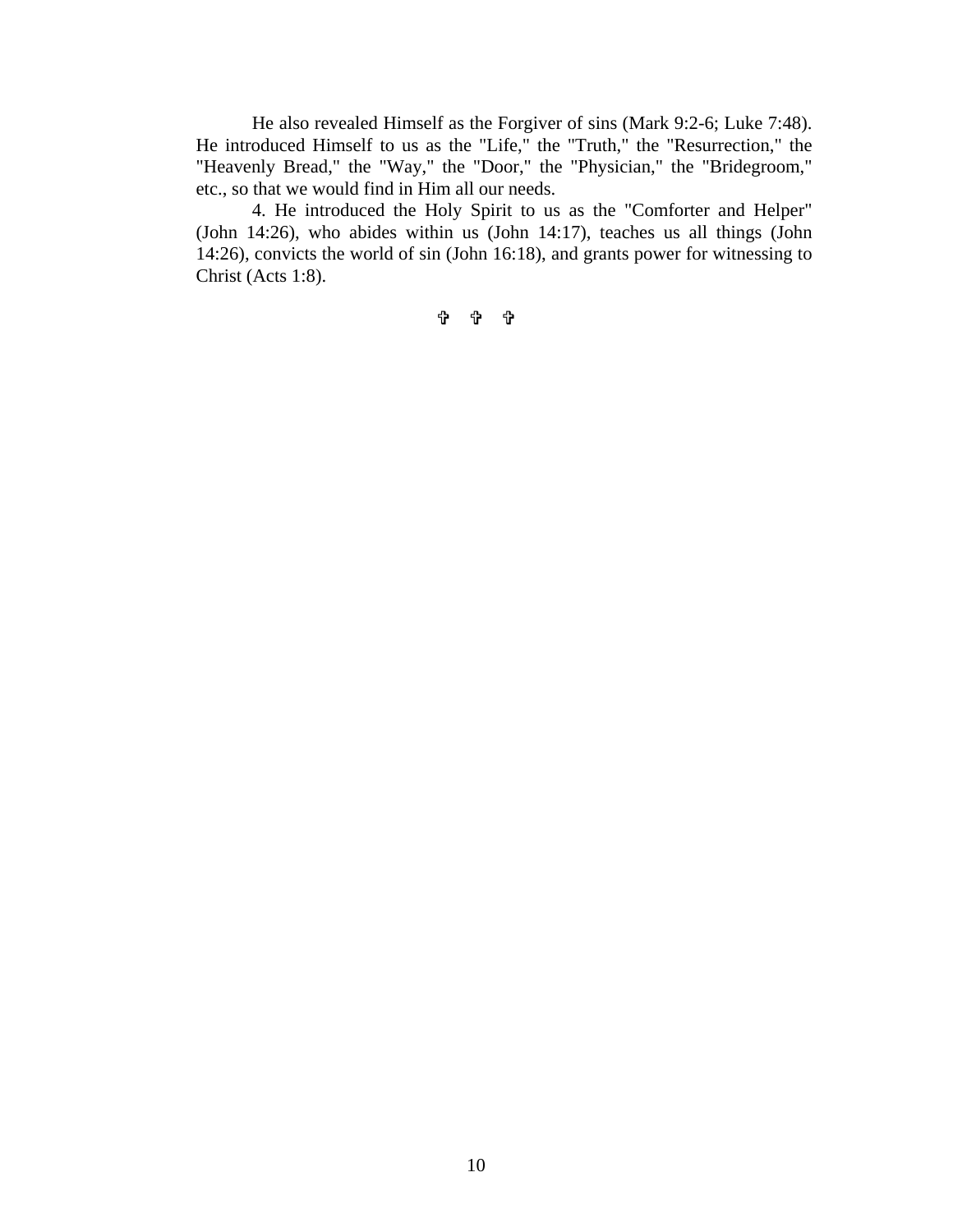# **MYSTERY OF GOD**

 Christianity, which enlightens man's heart to conceive the divine truth and elevates his soul to participate in heavenly life without ignoring his actual life on earth, is a "mysterious religion." Some may ask:

*\* What does the word "mystery" mean?* 

- *\* Does it mean that Christian dogmas are not simple? or that they are not acceptable to the human mind?*
- *\* Is there a need for the "Mystery of the Holy Trinity"?*
- *\* Why do we not believe in God in simplicity and worship Him without researching His nature?*

 1. "Mystery" in Christianity does not mean that a believer has to believe in obscure dogmas without understanding them and that these dogmas are unacceptable to his mind. When we speak of the divine mysteries concerning God's essence, nature and deeds, we mean that He reveals these things to us, rational beings, granting us a divine enlightenment to conceive the divine knowledge which is truly supreme. Our minds are unable to conceive these things naturally without God's grace and revelation. Mystery does not oppose man's mind, but is supreme and inconceivable without God's help.

 God created us as rational, not irrational, beings. He reveals Himself and His deeds to us, not to abolish our minds, but to elevate them and for all our human nature to accept Him and acknowledge His mysteries:

 "To you it has been given to know the mystery of the kingdom of God" (Mark 4:11), "... having made known to us the mystery of His will, according to His good pleasure which He purposes in Himself" (Eph. 1:9).

 God who loves mankind as rational beings "talked with Moses as friend to friend" (Ex. 33:11); He desires to enter in a dialogue with every believer.

 Here are some quotes of **St. Clement of Alexandria**, which declare that Christianity elevates man's mind and does not abolish it by faith or by God's revelation, but makes it wise: "...*the soul is raised to God: trained in the true philosophy, it speeds to its kindred above, turning away from the lusts of the body, and besides these, from toil and fear...*21"; and "A noble hymn of God is an immortal man, established in righteousness, in whom the oracles of truth are engraved! For where, but in a soul that is wise, can you write truth?<sup>22"</sup>

**St. Clement** explains that human knowledge is necessary for the understanding of the scriptures, but not without God's help<sup>23</sup>.

 2. Some accuse Christianity of a lack of simplicity, i.e., of complexity, because of its belief in the Three Hypostasis in one divine essence. They look to this dogma as if it were a mystery which may be understood as a kind of polytheism. Those who refuse this dogma, believing in the one absolute God, also believe in many mysteries which the mind cannot conceive by itself. They speak of God's hands, face, throne etc. They believe

 $^{21}$ Strom. 4:3.

 $22$ Protrop. 10.

 $23$ Strom. 1:9.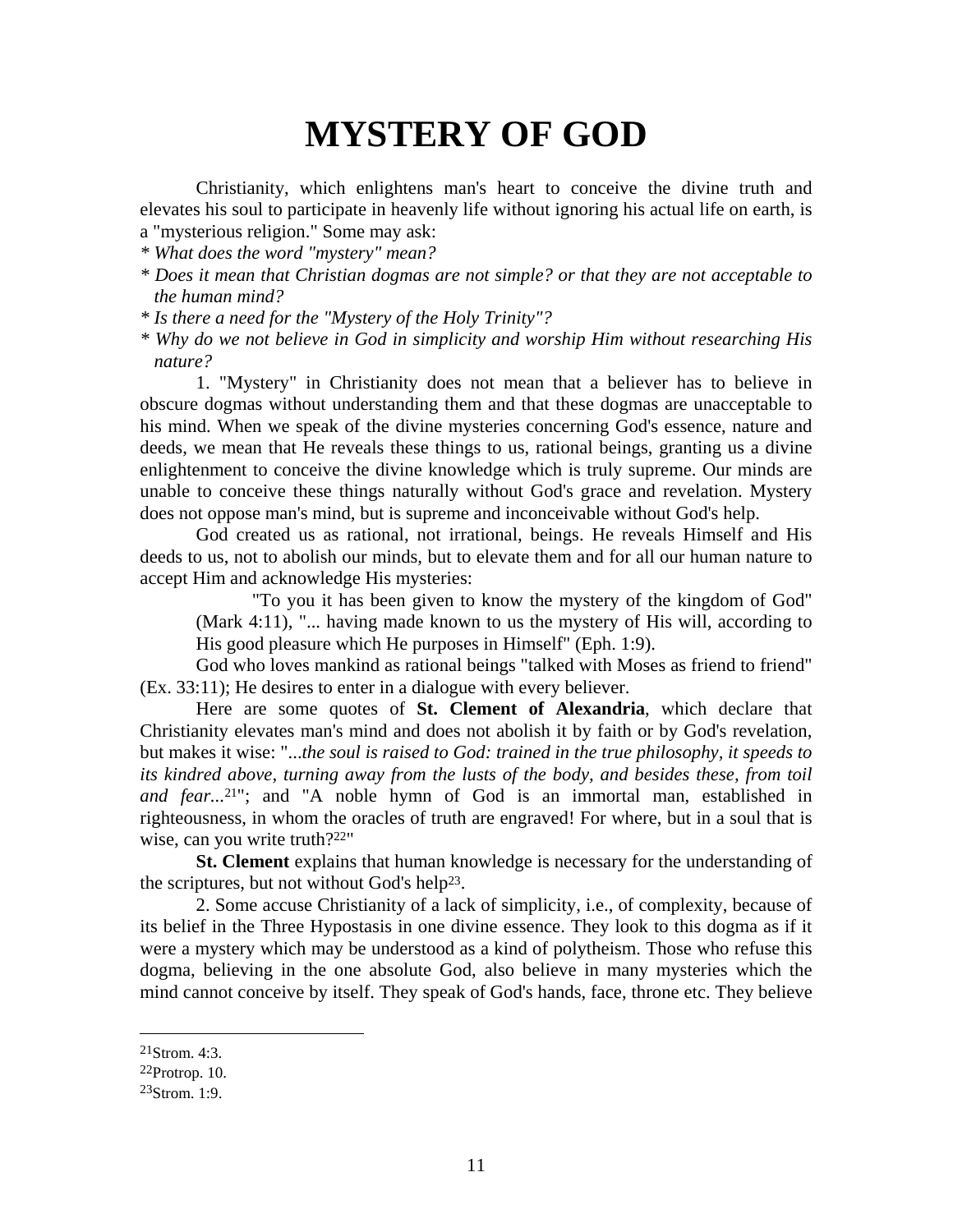that God has no body, but is Simple and is Spirit. These terms also - in their opinion represent mysteries, which although they accept, they may misunderstand. By the same token we say that we believe in the Holy Trinity as a mystery, which God Himself reveals to mankind and the mind can enjoy by divine grace, and that this belief confirms and explains "monotheism."

### **MONOTHEISM AND TRINITARIAN FAITH**

 Our faith in its essence is a call to enjoy the experience of the One God, the Lover of mankind. The Old and the New Testaments confirm the belief in the One God, but the Old Testament deals with this matter in its negative aspect, for its aim was to prevent the believers from worshipping idols, false gods, and from practicing the abominations of the nations that accompanied paganism (2 Kings 21:2; 2 Chron. 28:3). The New Testament witnesses to the One God in a positive aspect, for it does not declare the oneness of God but it deepens our faith in God by revealing the "Trinitarian" faith. In fact, this faith does not oppose "Monotheism," but emphasizes it by revealing some mysteries of the One God and His relationship to mankind. Without the Trinitarian faith, monotheism would have remained obscure.

 In the following pages I would like to explain why we accept the Trinitarian faith as biblical dogma that God Himself reveals to us by His Word. This dogma explains the positive aspect of monotheism and solves many problems that absolute monotheism raises. It also has an essential role in our salvation. It touches our actual lives, our eternal future, and our relationship to God. Moreover, it does not oppose the spiritual mind, but rather satisfies it and raises it to contemplate the divine mysteries joyfully.

#### **THE TRINITARIAN DOGMA AND THE BIBLE**

The Trinitarian dogma is the first of all biblical dogma<sup>24</sup>. The Holy Trinity is referred to at Jesus' baptism (John 1:27-33). Our baptism too is performed in the name of the Three Hypostases according to St. Matthew (28:19). St. Paul's benediction enumerates them in 2 Cor. 13:14. The Three are spoken of in John 14:16; Eph. 2:18; 1 Pet. 1:21, 22; etc. The works and the titles of our Lord Jesus Christ and the Holy Spirit declare Their divinity as we will later see. After light was thrown on the nature of God by New Testament revelation, Christians began to see that in the Old Testament there is not much light thrown upon God which points to His tri-hypostases. One of them is the Trisagion (holy, holy, holy) of Isaiah's vision in 6:3, when coupled with the "who will go for us?" in 6:8. Another is the plurality of persons (hypostases), possibly implied in the plural "Elohim" (God), often used, even in the Deuteronomy 6:4 "unity" passage; and certainly suggested in such passages as "let us make man in our image" (Gen. 1:26) and "let us go down, and there confound their language" (Gen. 11:7).

 Truly, in the Old Testament, the dogma of the Trinity was not clear, for the Jews were surrounded by many nations who worshipped idols, and they themselves sometimes worshipped the false gods of their neighbors. Certainly if God had revealed this dogma openly they would have misunderstood it and believed in polytheism. Moreover, there was no need to accept this dogma before the Incarnation of the Word of God and the descent of the Holy Spirit on the Church.

<sup>24</sup>C. F. Henery: Basic Christian Doctrines, 1980, p. 36-37.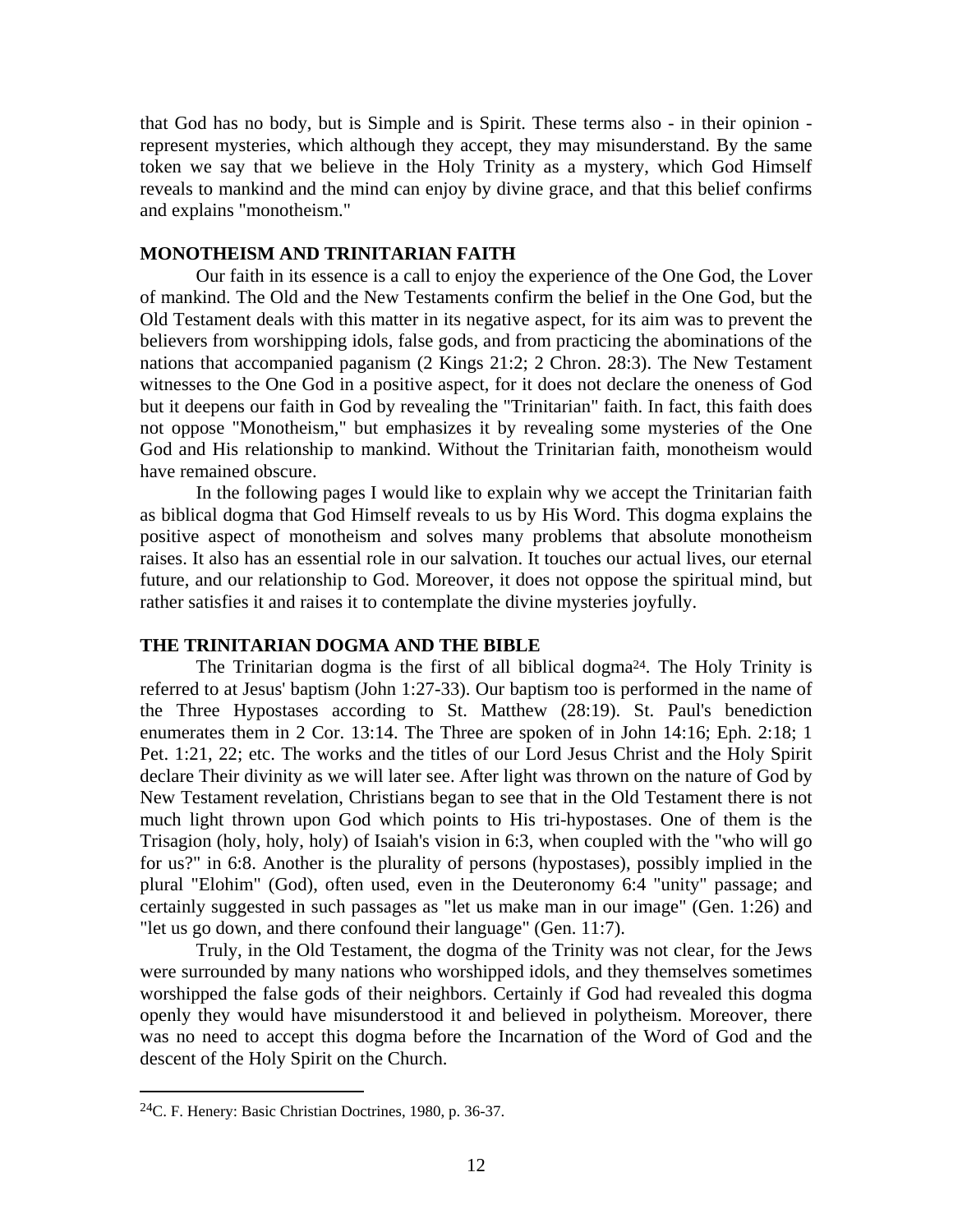# **THE FIRST TRINITARIAN FORMULAS**

 Before His resurrection, our Lord Jesus Christ, did not declare any Trinitarian Formula. He revealed the divinity of the Father, the Son and the Holy Spirit openly and clearly through Their work for our salvation. Before His ascent to heaven, He commanded His disciples to baptize men in the name of the Father, the Son and the Holy Spirit. He gave the baptismal formula simply without calling it "*Hypostasis*," for His aim was merely to offer Their grace to the believers through baptism. The catechumens accepted God's fatherhood, membership of Christ's body and the indwelling of the Holy Spirit within their inner man.

 To the Christian, this baptismal formula means being set free from the worship of creatures, and being baptized into the one Godhead of the Trinity, "not into polytheistic plurality25."

 One of the most important statements concerning the Trinitarian dogma in the apostolic age is that of St. Paul: "the grace of the Lord Jesus Christ, and the love of God, and the communion of the Holy Spirit be with you all" (2 Cor. 13:13). The apostle witnessed to the Holy Trinity in order to reveal divine grace, love and communion, so that believers would accept God not only as if He "is" but also as He "acts" among His believers that they might become partakers of the divine nature (2 Pet. 1:3).

 It is clear that in the apostolic age, the main theme of the church was to witness, through her worship, that God sent His Word, the Messiah Jesus. He died, rose on the third day, ascended to heaven and will return in glory so that we shall rise with Him and enjoy His Father's Presence. He also sent His Holy Spirit within His church to prepare for His heavenly kingdom and to prepare her for the eternal wedding. In other words, the belief of the apostolic church is purely trinitarian, has its effect on her preaching, worship and behavior, but does not declare this belief in a theological formula in the modern sense.

#### **GOD AND ETERNAL LOVE**

 Usually religions call God the Creator, the Lover of mankind, the Peace-maker, the Gracious and Merciful God, the Understanding of all things etc. But one may ask, "Are these titles eternal? If God is unchangeable how was He eternally Creator, Lover, and Peace-maker before creating the universe? Was the creation necessary for Him so that we would attribute these titles to Him?"

 Some thinkers - who do not believe in the Holy Trinity - reply that God had these titles and characteristics eternally by power and not in action, and after the Creation they became in action. This means that Creation was necessary for God to realize His characteristics of love, peace-making, mercy, etc.

 Truly if we accept the Holy Trinity as three Hypostases in one divine essence this problem will be easily solved. For all these characteristics can be concentrated in one, i.e., love. God created heavenly and earthly beings because of His love. He is merciful, a peace-maker, gracious, etc., for He loves man. The Holy Bible states, "God is love" (1 John 4:8), the eternal Love! For the Father loved the Son and there was no time when the Father did not love the Son. Love as a divine characteristic was eternally in power and in

<sup>25</sup>St. Cyril: Dial Trint. 7 PG 75:1080, Pelikan, p. 217.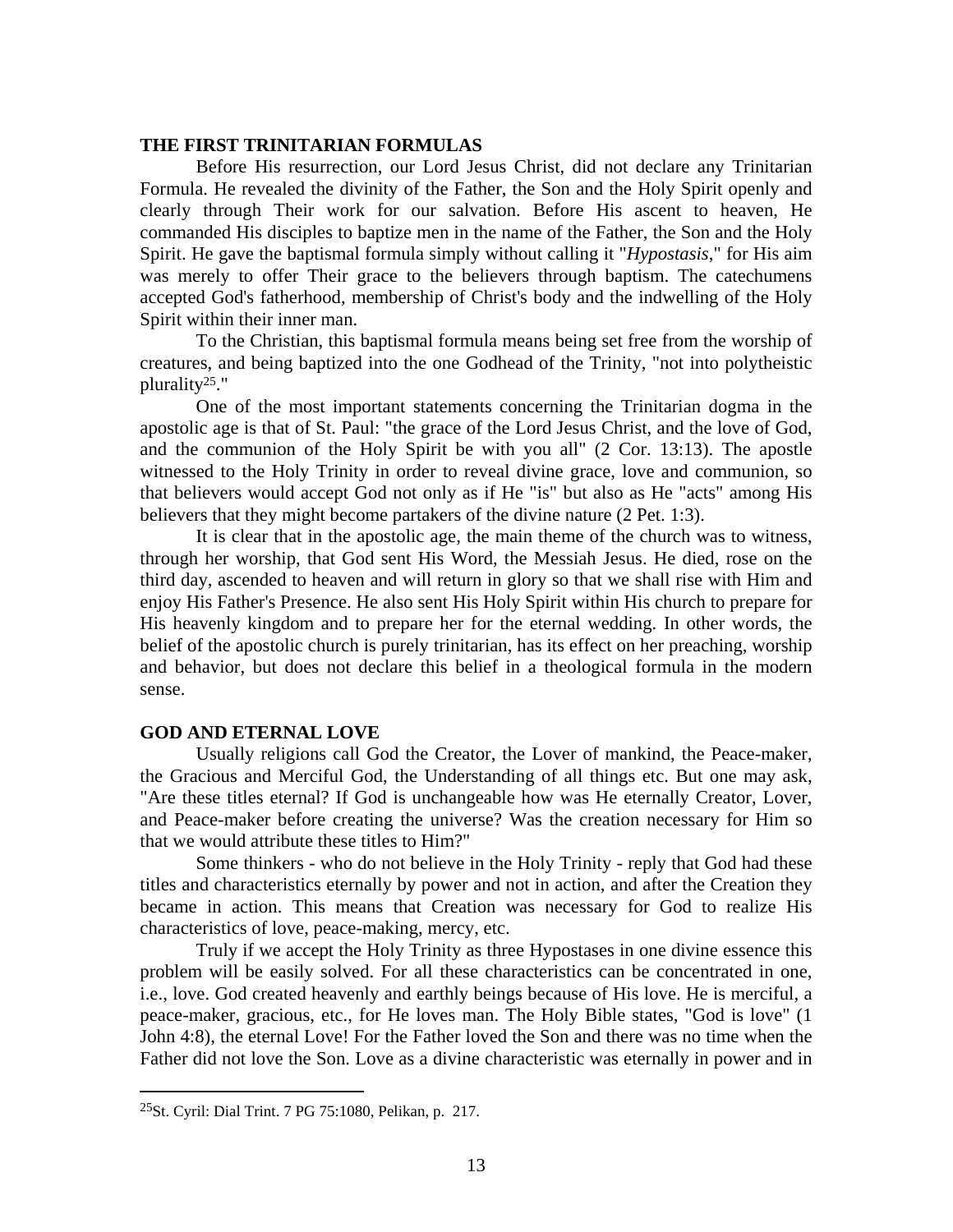action, for "Love" is God Himself who loved eternally, and was not in need of the creation to declare His characteristics. Our Lord Jesus Christ spoke to His eternal Father, saying, "You loved Me before the foundation of the world" (John 17:24).

 The relation between the Holy Trinity, which is eternal and absolute, has been declared to us through God's dealings with us, especially through His redeeming action. Before being betrayed, our Lord Jesus Christ prayed to the Father on our behalf, saying, "You, Father, are in Me, and I in You, that they also may be one in Us... And the glory which you gave Me I have given them, that they may be one just as We are one... And I have declared to them Your name, and will declare it, that the love with which You loved Me, may be in them, and I in them" (John 17:21-26).

 Beside believing in the Holy Trinity, if we say that God loves eternally, we attribute to Him selfishness; God forbid! For that means He loves Himself. It is the same concerning peace. We ask with whom was He eternally in peace? These are questions that have no answers, except by believing in "the Holy Trinity in one divine essence."

Prof. Nikos A. Nissiotis states,

 Against any kind of solipsism, Trinity wants to present God in a dynamic relay process. Unbegotten, Begotten and Proceeded denote the non-essential, nonspeculative, non-rational approach of the God of philosophies. This is a God in personal relationship with His Logos and His Spirit and, therefore, the God of Abraham, Isaac and Jacob relating origin, promise and fulfillment as a life process of God in history towards the final end: the regathering of all into Himself. It is the Spirit's final operation after Pentecost which opens this final end, which is the purpose and the promise of the Creation. It is the Spirit, therefore, which introduces both to Logos theology as well as to Creation. Only after the pouring of the Spirit can we understand and practice Logos theology and the theology of Creation, i.e., we can conceive God as dynamic, personal and communal Being.

 The Scriptures affirm the essence of God as Love which cannot exist without the loving and the beloved persons. Therefore, this essence in itself is a violent movement towards another person as being an affirmation in itself. Essence can be grasped, therefore, as "physis" or nature, and always in personal Being, and only as a common dynamic element between persons in an unbroken, reciprocal relationship. What is particularly different among them serves, necessarily, their co-belongingness. Essence as love is not only a basis of selfidentity, but it denotes a deep personal relationship. Essence is becoming reciprocal movement of Being.

 In this way, whereby the Trinitarian doctrine is based on the biblical notion of the essence of God as love, God is never alone (*monas*), nor an absolute identity as One in isolation (*monas*). He exists always with and for the other persons in the identity of one essence. We have to make a clear distinction between *monos* (alone) and *eic* (one). The first is the non-Christian philosophical solipsism, or the radical religious monotheism; the second is the Christian concept of a living God as One and Triune. It is monotheism in the direction of Enotheism, i.e., identity in communion: One in essence and Three in personal being.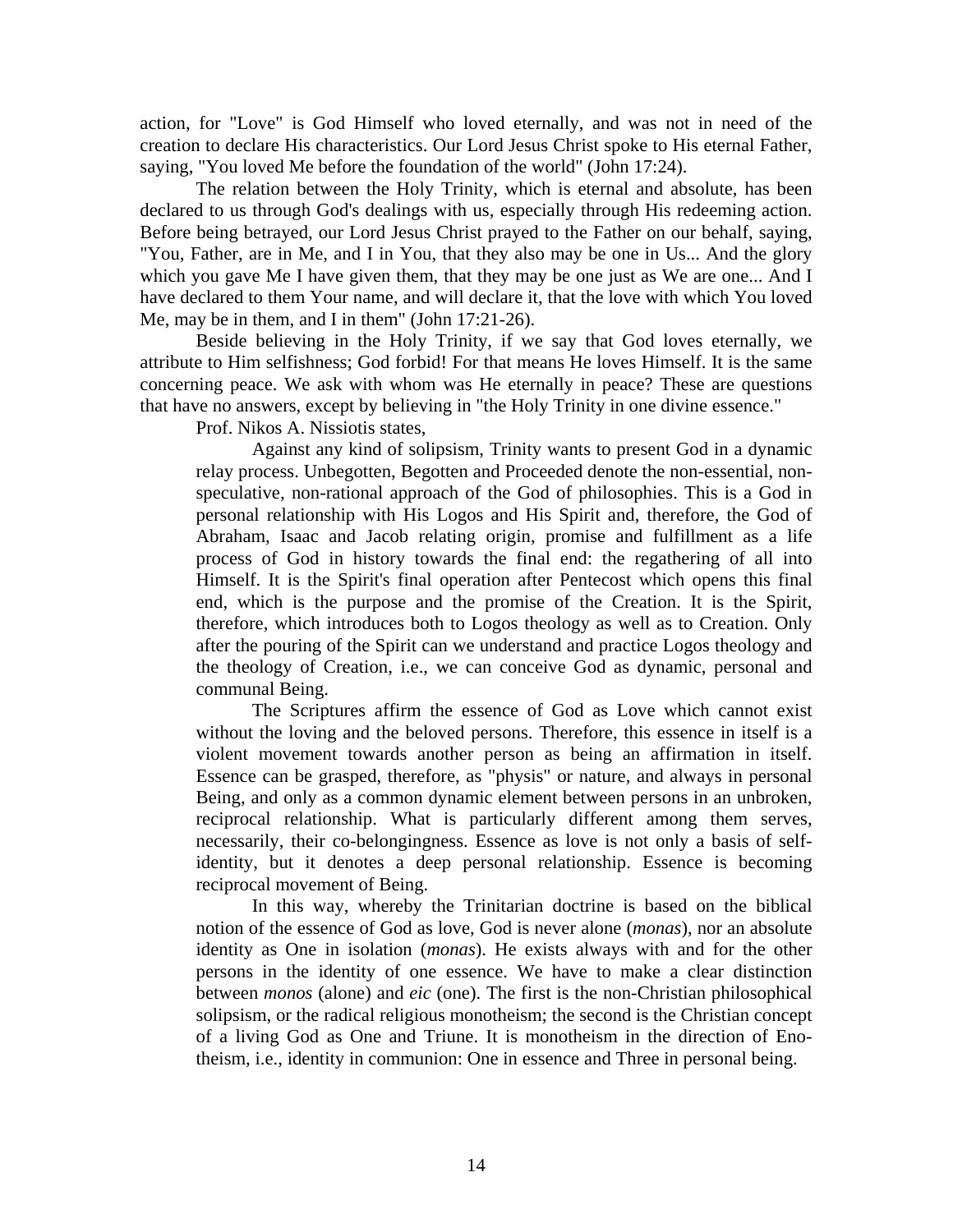In this way, the Trinity doctrine speaks neither of God as alone and absolute simplicity of essence nor of three individual beings. God as One is Personal because He is eternally moving in, out, and for a hypostatic union.

#### **THE HOLY TRINITY AND SIMPLICITY OF GOD**

 Perhaps someone might say that without believing in the Holy Trinity the following problem arises: how can we attribute to God the characteristics which could not be in action before Creation, especially love and peace? If we believe in the Holy Trinity and the eternal relationship between Them, new problems appear, such as: how can we accept the Trinitarian belief while God is Simple? How can we accept that God has a Son? Does this belief not oppose "monotheism"?

 Believing in "The Holy Trinity" does not deny the simplicity of God, but on the contrary rejecting this dogma blemishes the simplicity of God, for the following reasons:

 1. Many religions believe that the Word of God is eternal, for God was not, even before time, without His Word (John 1:1). Some religions believe that even the words and the letters of the "word of God" are eternal. Without believing in "the Holy Trinity of one divine essence," the eternity of the Word of God means that God was not simple, for He had His Word with Him eternally. But in our belief the Word of God is not "outside" God, but His own eternal Word, begotten from Him as light is begotten of light, and is consubstantial with Him, i.e., one with the Father in the same divine essence (*ousia*).

 As many non-Christians believe in the Word of God as eternal with Him and that It was declared to the prophets as a sign of God's love to mankind, this Word which is eternal does not deny the divine simplicity; we can say that this "Word" in fact is not outside God, but One with Him eternally. God is not as man, but He is existing and eternal; therefore, His Word is existing and everlasting with the Father, as radiance of light. **St. Athanasius** said, "*God's Word is one and the same, and as it is written, 'the Word of God endures forever' (Ps. 119:89)*26*.*"

 2. In fact believing in the Holy Trinity does not oppose the simplicity of God, for we do not believe in three divine essences but in only One. To understand this divine mystery, we can say that the divine essence truly exists eternally; this existence or "Being" is eternally rational, that is He has a "Mind," "Wisdom" or "Logos (Word)," begotten from His "Being" but not outside Him, nor as another divine essence. For this reason, when we call the divine "Being" the Father and the divine "Logos" the Son, we confirm that the Son is the Logos of God, so that no one misunderstands the titles as if there are two separate essences, the Father and the Son. Thus we might be understood as if we believe in two gods or in one but not Simple God. Simplicity of God does not mean that He is without His Logos, Mind or Wisdom, for thus He would be irrational; God forbid!

 For **Athenagoras**27, God being eternally "*endowed with reason (logikos), had the Logos within Himself eternally," and that, therefore, the Son as Logos "did not come into existence*," but was eternal.

**St. Dionysius of Alexandria** states,

<sup>26</sup>Four Discourses against the Arians 2:35, 36.

<sup>27</sup>Athenagoras: Supp. 10:2.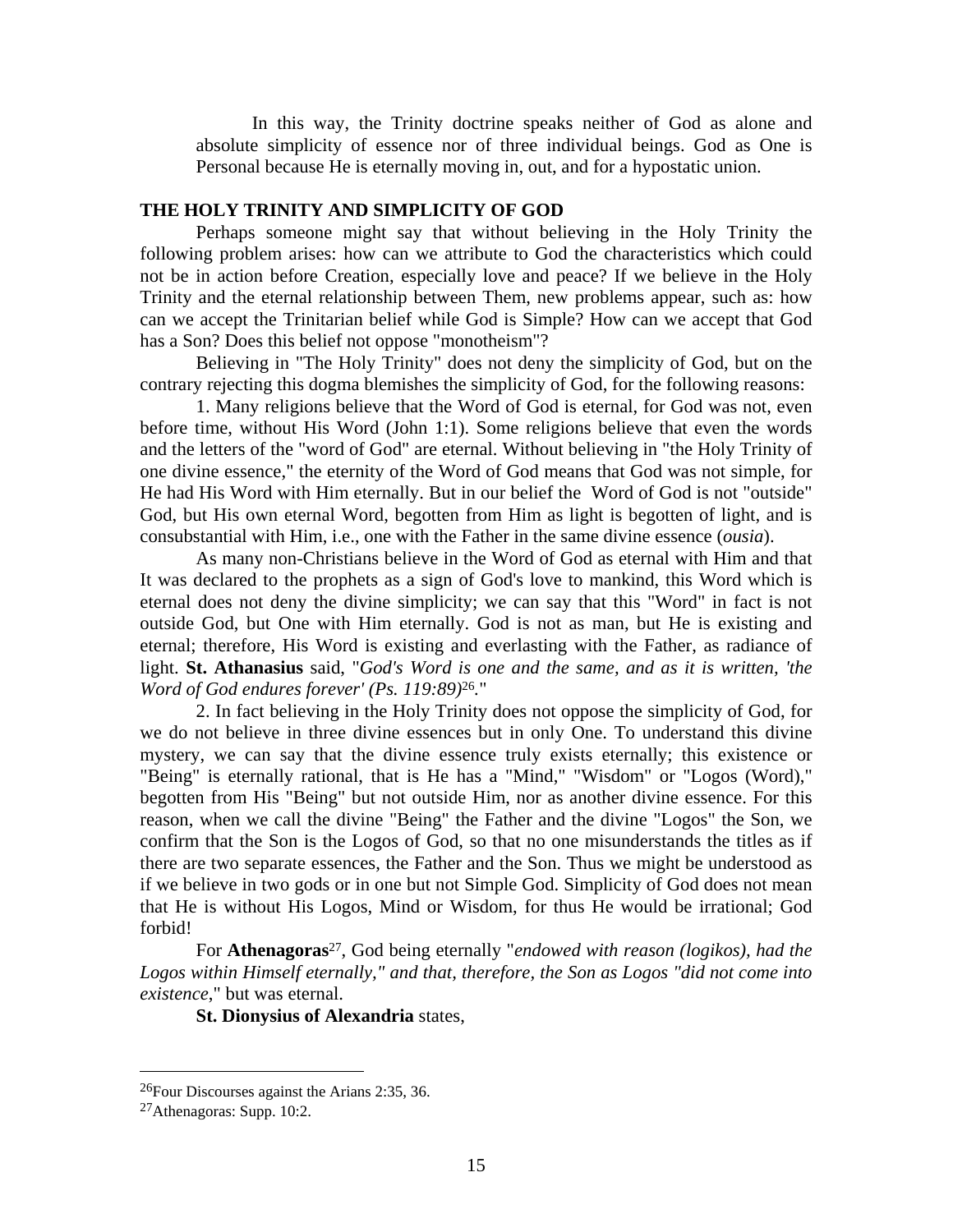*This divine Being, or the Father, is eternally alive, has His own 'Life' proceeding from Him and not outside Him. 'Being' is distinguished from 'Life' but not separated nor has two divine essences, for 'Life' is the Being's own. It is important to believe in God who is 'Being, rational and alive,' one essence, eternally simple, for the Three are not separated nor has One existed before the others. They are like the fire which has flame, light and heat at the same time. Thus then we extend the monad indivisibly into the Triad, and conversely gather together the Triad without diminution into the Monad*28.

 3. God is unique in everything, even when the Holy Scriptures speak of Him as "One God," this does not mean that God is subject to mathematical rules, for He is not limited. In other words, we must not understand "One" here as a number among other numbers, but it means an unspeakable unity. "Monotheism" cannot be tasted nor understood as "numbering," for it makes God as a solid Being subject to numbering. For this reason **Athenagoras**29 argues that God is one, but unlike a human individual who is created and corruptible, composite and divisible (into parts), God is unbegotten, impassable and indivisible, and therefore not composed of parts. **St. Clement** states, "*God is one, and beyond one, and above the Monad itself*30."

 4. Usually we are asked, "How can God bring forth a Son?" We answer this question with another question, "Can God not bring forth a Son?" We cannot accept God as a solid Being unable to bring forth! Every energetic essence has to bring forth something. Fire brings forth light and produces heat, the radioactive elements bring forth nuclear energy and the human mind brings forth wise thoughts. God can never be a solid Being, but He eternally brings forth the Son, for He is the "Light" who bring forth "Light." Truly, a light that brings forth no light is darkness<sup>31</sup>.

 It is said that Jesus Christ "Who being the brightness of His glory and the expression image of His person ..." (Heb. 1:3) "...is the image of the invisible God" (Col. 1:15), like the Word is the image of the invisible mind.

# **St. Dionysius of Alexandria** said,

 *But the brightness of light being eternal, certainly He is Himself eternal; for as the light exists always, it is evident that brightness must always exist as well. For it is by the fact of its shining that the existence of light is perceived, and there cannot be light that does not give light... The brightness then lies before Him eternally and ever begotten, shining in His Presence, being that Wisdom which said, 'I was that wherein he rejoiced, and daily I was glad in his presence at all times' (Prov. 8:30). The Father then being eternal, the Son is eternal, being Light of Light*32.

# **St. Athanasius** wrote,

*But if there be not a Son, how then can you say that God is a Creator? Since all things that come to be are through the Word and in Wisdom, and without this nothing can be, whereas you say He has not that in and through* 

<sup>28</sup>On the Opinion of Dionysius 17.

<sup>29</sup>Supp. 8:2.

<sup>30</sup>Paedagogos 1:8:71.

<sup>31</sup>H. H. Bishop Pishoy: Article on 'Trinity.'

<sup>32</sup>St. Athanasius: De Sentia Dionysii 15.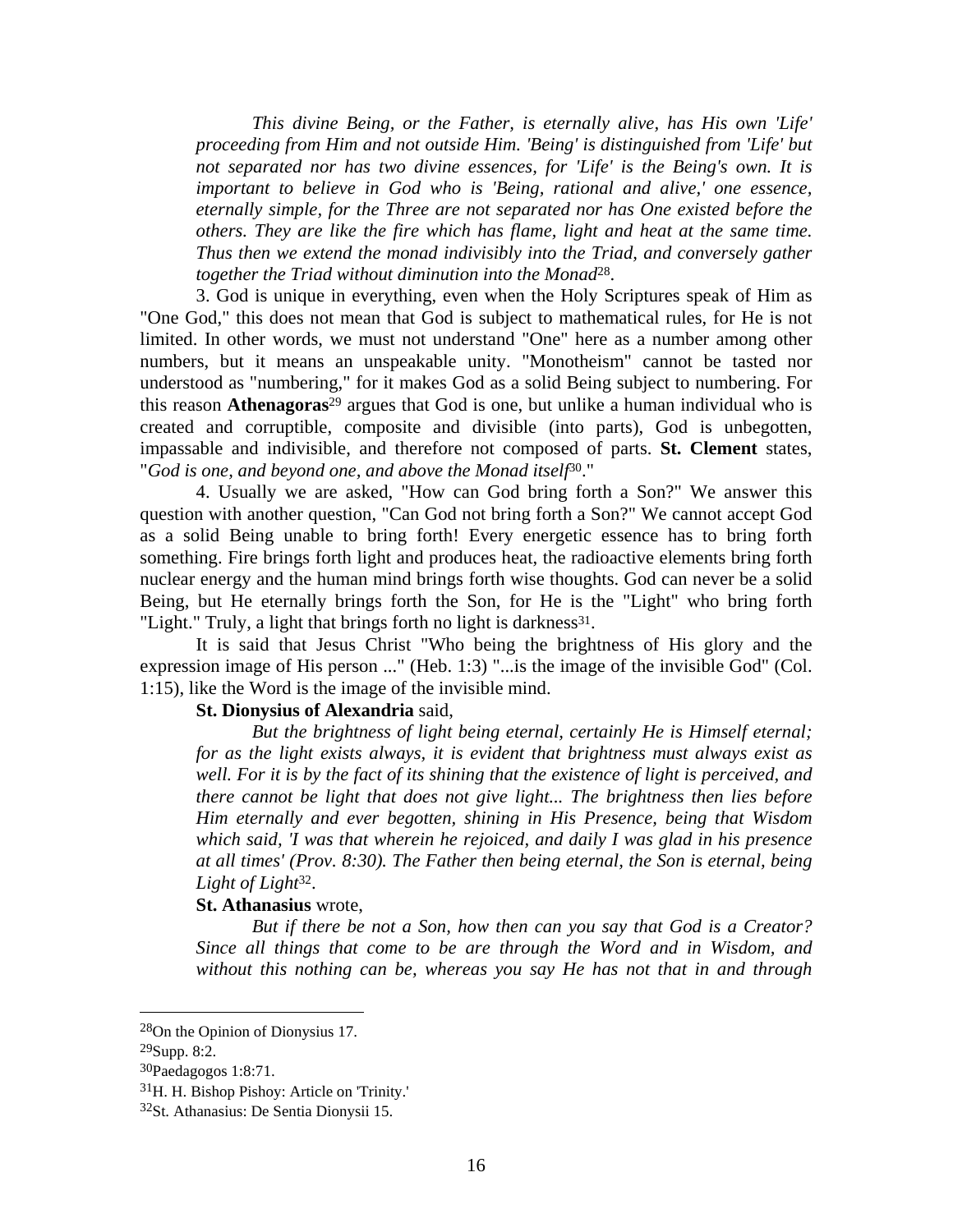*which He makes all things. For if the Divine Essence be not fruitful itself but barren, as they hold, as a light that lightens not, and a dry fountain, are they not ashamed to speak of His possessing, framing energy, and whereas they, deny what is by nature, do they not blush to place before it what is by will?*<sup>33</sup>

*God... has also His framing Word, not external, but proper to Him; for this must not be repeated. If He has the power of will, and is effective, and His will is effective, and suffices for the consistence of the things that come to be, and His Word is effective, and a Framer, that Word must surely be the living will of the Father, and an essential energy, and a real Word in whom all things are both consistent and excellently governed... God's creating is second to His begetting; for Son implies something proper to Him and truly from that blessed and everlasting Essence; but what is from His will, comes into consistence from without*34*.*

#### **Origen** stated,

 *What else are we to suppose the eternal light is, but God the Father? His splendor (Heb. 1:3) was not present with Him? Light without splendor is unthinkable. But if this is true, there is never a time when the Son was not the Son...*<sup>35</sup>

 5. Bringing forth the Son eternally reveals the nature of God as the Loving Being, who in His infinite love brings forth the Son offering to Him His own divine essence being One with Him. It is a unique love that the "Being" grants Himself, His own essence. This infinite love is declared to us; for this reason, **St. Clement of Alexandria** calls God, "the Father and the Creator of the entire cosmos."

 6. The Second *Hypostasis* is called the "Son," to confirm that He is consubstantial with the Father, but in order not to understand Him as being separated from the Father, as if they are two essences and two Gods, He is called His Word and His Wisdom. Thus we can conceive His sonship not as a human concept. **St. Athanasius** states,

*As we said above, so now we repeat that the divine generation must not be compared to the nature of men, nor the Son considered to be part of God, nor the generation to imply any passion whatever; God is not as man; for men beget passibly, having a transitive nature, which waits for periods by reason of its weakness. But with God this cannot be, for He is not composed of parts, passibly and invisibly and simply, He is impassibly and indivisibly Father of the Son. This again is strongly evidenced and proved by divine Scripture. For the Word of God is His Son, and the Son is the Father's Word and Wisdom, and Word and Wisdom is neither creature nor part of Him whose Word He is, nor an offspring possibly begotten. Uniting then the two titles the Scriptures speak of 'Son' in order to herald the natural and true offspring of His essence, and on the other hand that none may think of the offspring humanly, while signifying His essence, it also calls Him Word, Wisdom and Radiance to teach us that the generation was impassible, and eternal and worthy of God*36.

<sup>33</sup>Against the Arians 2:2.

<sup>34</sup>Ibid.

 $35$ In Hebr. frag 24.

<sup>36</sup>Against the Arian 1:28 (See De Decretis 17).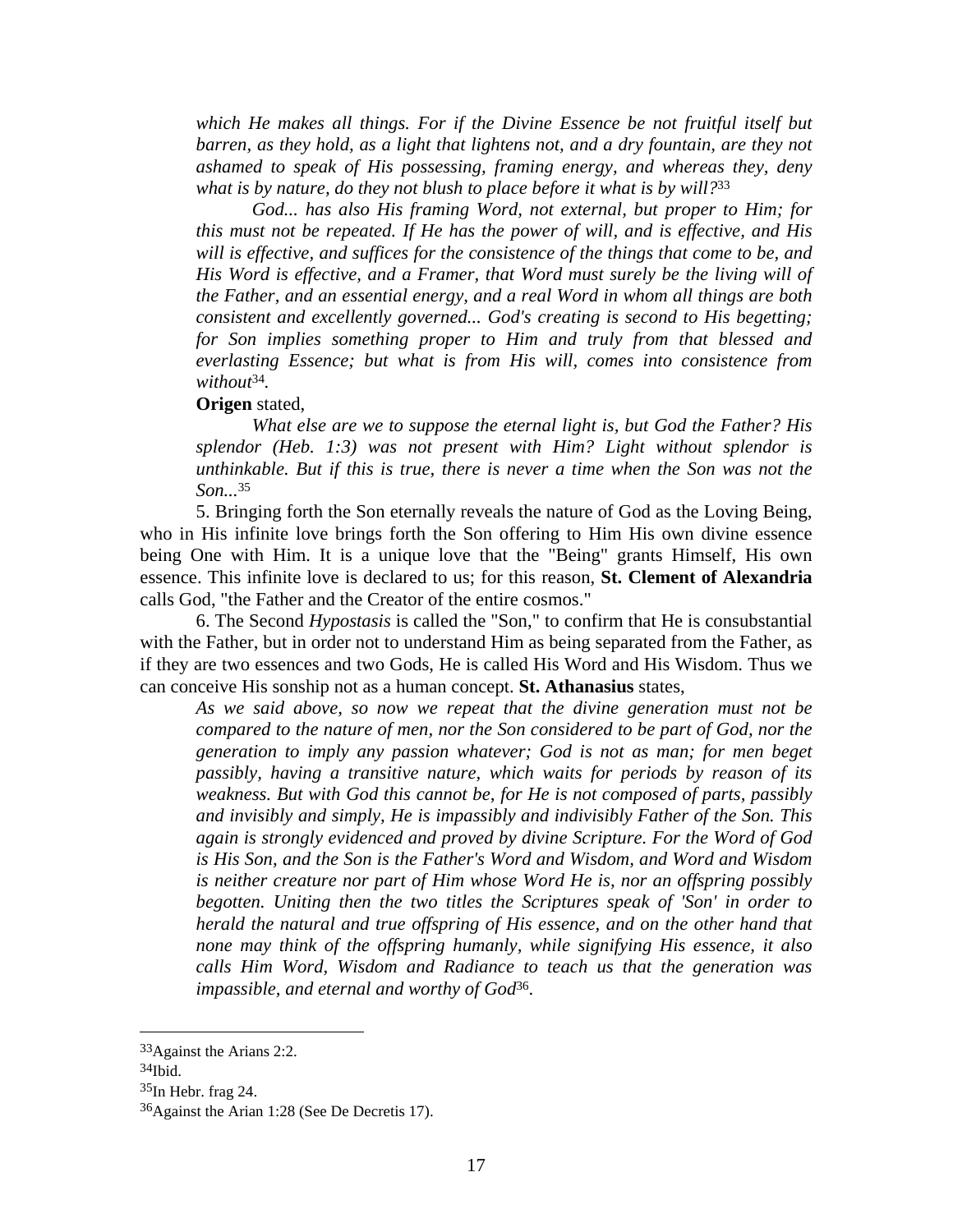It is important to look to God not with material sight, for He is not a human being nor a creature. On hearing the titles, "the Father" and "the Son," this does not mean that God was married and brought forth another god, for there is no sex in God's essence. The Father brings forth the Son as the sun brings forth its rays, or the human soul has its mind, or light has its brightness. Even these examples cannot express what is divine. The material view created modern "feminist theology," for women feel discrimination; they ask that God be called by feminist terms, using the word "She" instead of "He" when speaking of God, but God is beyond gender so discrimination is not possible.

 7. The unity of the Holy Trinity is unique, not like the mixing of material and liquid nor as the unity of man's soul and body nor as the unity of Christ's Godhead and manhood, because the Three *Hypostases* have one clear divine Essence. Each One fills the Others and is contained in Them but is distinguished from Them. **St. Athanasius** wrote,

*How can the One be contained in the Other and the Other in the One? 'I and the Father are One' (John 10:30, 38). He adds, 'that you may know that I am in the Father and the Father in Me' (John 14:10). Moreover, He has added this again, 'He that has seen Me, has seen the Father' (John 14:9). There is one and the same sense in these three passages. For He who is in this sense understands that the Son and the Father are one and knows that He is in the Father and the Father in the Son, for the Godhead of the Son is the Father's, and it is in the Son. The fullness of the Father's Godhead is the Being of the Son, and the Son is a whole God. The Godhead and the Form (eidos) of the Son is none other than the Father's, this is why He says, I am in the Father. Thus God was in Christ reconciling the world onto Him (2 Cor. 5:19). For the propriety of the Father's Essence is that Son, in whom the creation was then reconciled with God*37.

*The holy and blessed Triad is indivisible and one in Itself. When mention is made of the Father, the Word is also included, so also the Spirit, who is in the Son. If the Son is named, the Father is in the Son, and the Spirit is not outside the Word. For there is a single grace which is fulfilled from the Father through the Son in the Holy Spirit*38.

 8. Concerning the unity of the Holy Trinity in the divine will, G. L. Prestige states,

**Origen**<sup>39</sup> observes that the will of God is present in the will of the Son, and the will of the Son is undeviating from the will of the Father, so that there are no longer two wills but one will, which is single and provides the reason for our Lord's assertion that, 'I and the Father are one.' He repeats<sup>40</sup> that the Father and the Son are two 'things' (*pragmata*) in objectivity, but one in consent and harmony and identity of purpose. **Athanasius**41 follows **Origen** in maintaining the position

<sup>37</sup>Against the Arians 3:23:5.

<sup>38</sup>Ep. ad Serapion 1:14,

<sup>39</sup>On St. John 13:36, 228.

<sup>40</sup>Contra Celsus 8:12.

<sup>41</sup>Against the Arians 3:66.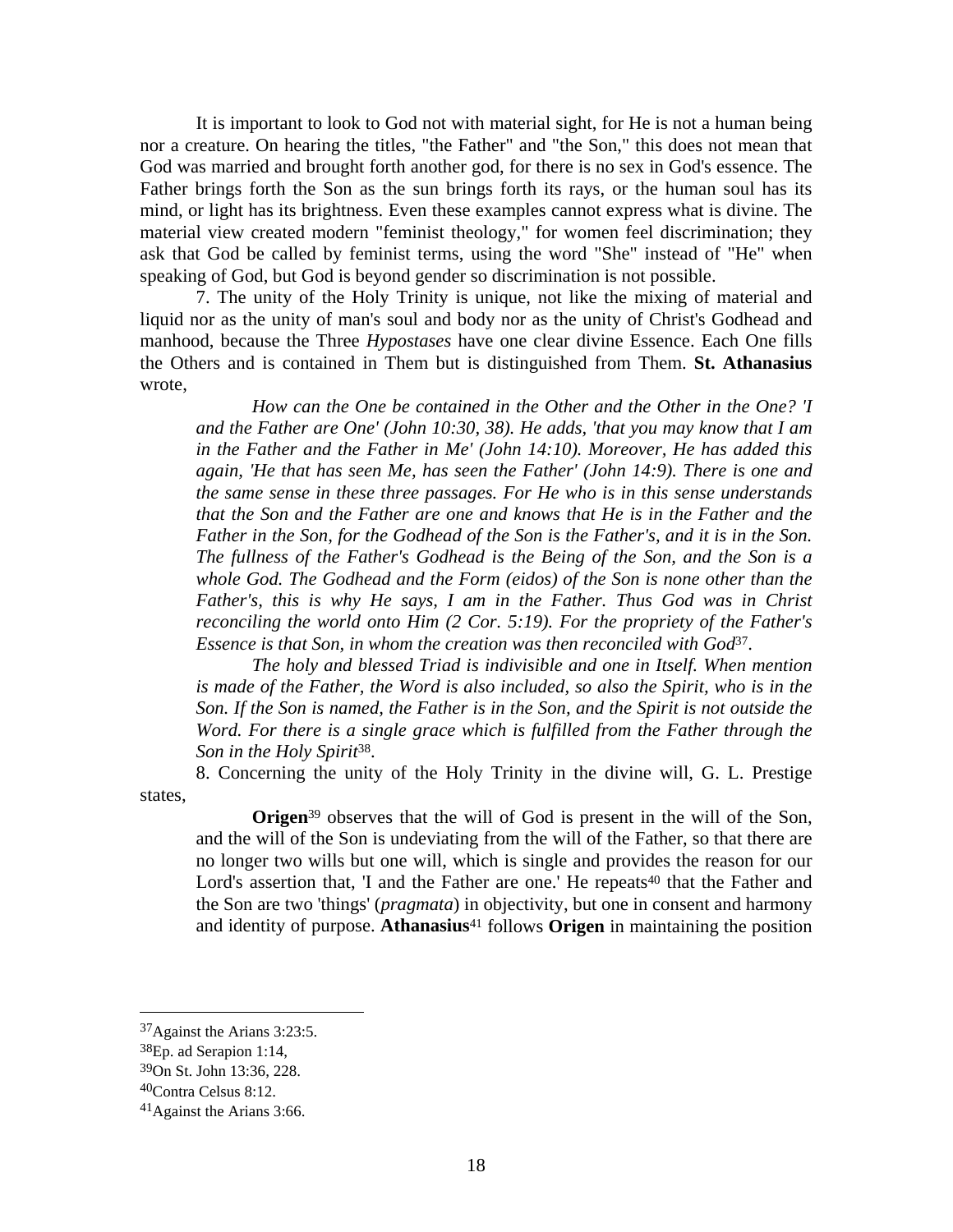that there is one will which proceeds from the Father and is in the Son, so that from this fact the Son may be seen in the Father and the Father in the Son<sup>42</sup>. Prestige further adds,

As God is one in will, so is He one in operation or energy. This doctrine goes back to **Athanasius**, where it forms part of his proof of the deity of the Holy Spirit. Thus he argues at some length $43$  that, since the Father is light and the Son is radiance from the light, the Holy Spirit, being the agent by the reception of whom mankind receives its enlightenment, must be discernible in the Son. When, therefore, we are enlightened by the Spirit, it is Christ who in Him enlightens us, since St. John has said that it is Christ who is the true light that enlightens every man. Similarly, the Father is the source, and the Son is called the river that flows from the source, yet the Scripture says that we drink of the Spirit, because in drinking the Spirit we drink Christ. Again, Christ is the true Son, but it is through the Spirit that we are made sons and have received the Spirit of adopted sonship. So he concludes<sup>44</sup> that there is a holy and perfect triad expressed in Father and Son and Holy Spirit, which contains nothing foreign or derived from an external source; its nature is self-consistent and indivisible, and its energy is one, therefore, the Father acts invariably through the Word in the Holy Spirit. Thus the unity of the Holy Triad is preserved, and so one God is preached in the Church, who is over all and through all and in all, over all, as Father, arch and source; through all, through the Word; and in all, in the Holy Spirit<sup>45</sup>.

St. Didymus of Alexandria asserts the single will of the Holy Trinity<sup>46</sup>. St. **Cyril**47 confirms the unity of the Holy Trinity's activity; for the Father works through the Son in the Spirit; the Son works, as the power of the Father, since His individual Being is from the Father and in the Father; and the Holy Spirit works, because He is the Spirit of the Father and the Son.

# **THE TRINITARIAN FAITH AND OUR DAILY LIFE**

 Our faith cannot be isolated from our daily life, for it plays an essential role in our worship, understanding, desires and behavior. Here we would like to give some examples of the effect of the Trinitarian faith on our lives.

 1. We must distinguish monotheism that depends on the Trinitarian faith from that which is absolute and derived from polytheism. Polytheism is often based on a struggle among gods, which had its effect even on the inner life of man, who looked at this struggle as a model for his own life. He had this experience of struggling, not only against others, but also against himself. Concerning monotheism, as I have said, it was necessary to understand the Old Testament well to prevent men from falling into polytheism; but if monotheism is understood outside the Trinitarian dogma, it may convince us that God is a solid, huge and fearful Being and has absolute characteristics.

<sup>42</sup>God in the Patristic Thought, p. 256.

<sup>43</sup>Ep. ad Serapion 1:19.

<sup>44</sup>Ibid 1:28.

<sup>45</sup>God in the Patristic Thought, p. 257-8.

<sup>46</sup>De Trinit. 2:1.

<sup>47</sup> Dial. 9 de Trinit; Comm. on St. John.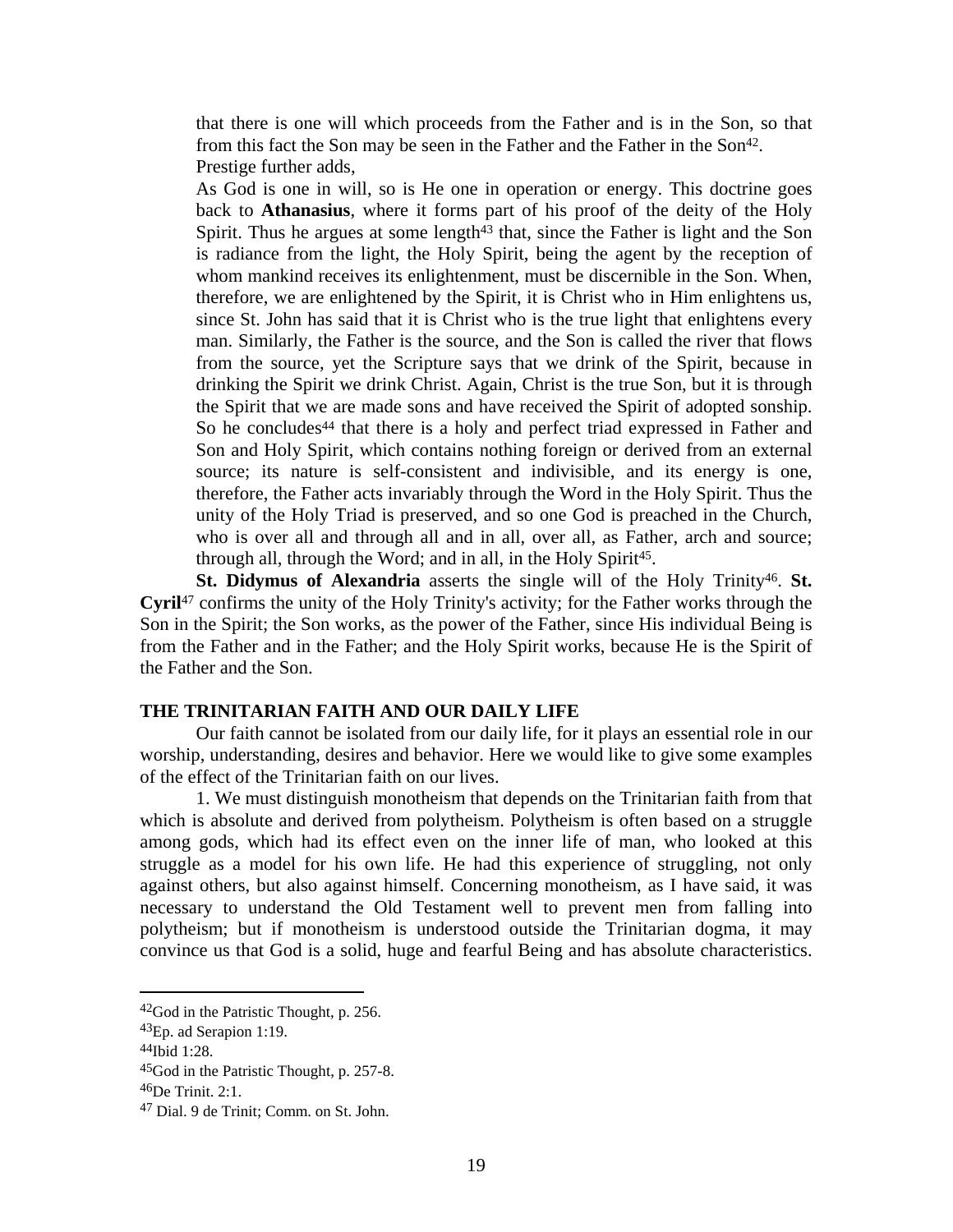This belief may create a kind of "individualism" and "isolationism," for the believer looks to God, for his model, as the one who is unapproachable, as if He were isolated in His own heaven and has no movement inside (?outside) Himself. Believing in "monotheism" through the Trinitarian mystery offers a divine Model to believers of the "Unity of love." This mystery incites us to practice love by the same steps that the Holy Trinity does by Their action.

 2. Through this mystery we acknowledge "fatherhood" and "sonship" in their infinite meaning, for the Father brings forth the Son, as light generates light, giving Him His own essence. This unique relationship cannot exist outside God; I mean that the Father and the Son have one simple Essence. Through this supreme relationship we enjoy the adoption to God, for we accept the Father as our "Abba" by our unity with Him in His Only-begotten Son. Now through this mystery our relationship with God does not remain in a narrow circle, as slaves with their master, but He accepted us as His children. (Rom. 8:15-23; Eph. 1:5).

 Through this new relationship we enjoy an unceasing divine movement of love, hoping not to gain pleasure or benefit from God in this world or in the world to come but to gain God Himself and to inherit His bosom as our eternal dwelling place. In other words, through the Trinitarian faith our relationship with God has been changed from self-beneficence to mutual love.

 3. The Trinitarian faith grants us a broad-minded concept of "perfection." Some people ask how can the Father be Perfect while He is inseparable from the Son and the Holy Spirit, and the same concerning the Son and the Holy Spirit. We reply that true perfection is revealed not through self-satisfaction and isolation, but rather through God's eternal movement of love and infinite mutual relationship.

 Man and his life attain perfection not through self-glorification, nor through selfsatisfaction, but through unity with others based on love. The perfect man is not he who nourishes his "ego" and is eager to gain every glory and benefit for his own account, but the one who loves others and accepts their love.

 4. The Trinitarian faith has its effect on all aspects of human life. The following are some examples:

 a. In the Old Testament believers could not accept the Trinitarian faith that confirms true "monotheism." This deficiency had its effect on their worship, for they looked to God as an unapproachable Being to whom they offered worship so that He might not be angry with them. In the New Testament, as believers accepted the Trinitarian faith, they acknowledged God who revealed His love by embracing men in His bosom to enjoy His mysteries and to participate in His glory. In other words, men are not just tools who serve God automatically, but are beloved children who enjoy divine mysteries.

 Men worshipped God in the Old Testament as if He was far from them, and as if they had to offer Him worship in awesome fear. In the New Testament, we accept unity with God who is within our souls, and to Him we offer worship in love.

 b. The Trinitarian faith abolishes every root of "egotism." In offering our prayers, it attracts us to the Holy Trinity, the Eternal Love. Therefore, we pray for the salvation of all mankind with open hearts.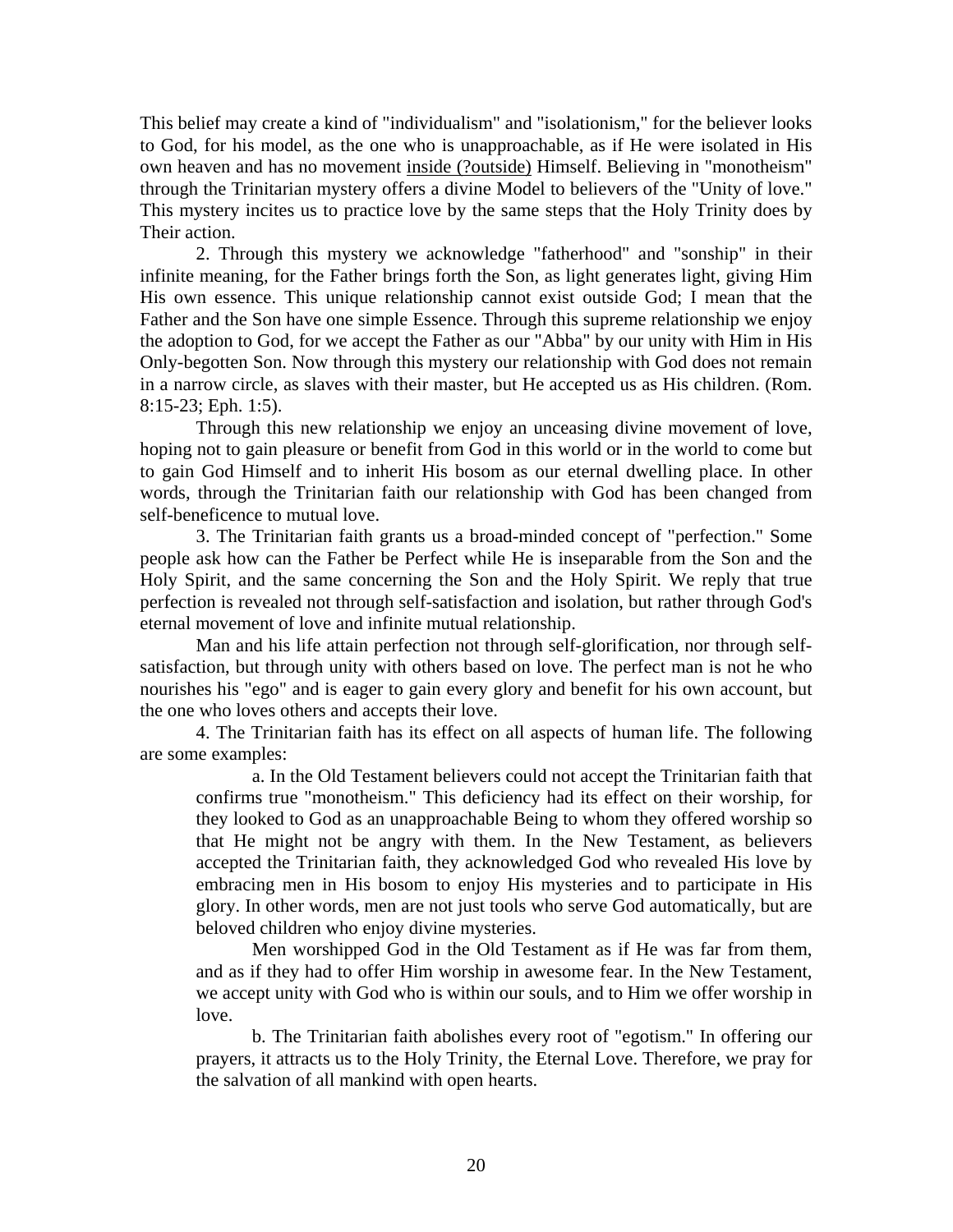c. The Trinitarian faith has its effect even on our social life. If we choose marriage, we hope that our family may be an icon of Trinitarian love. Every member finds his pleasure in the happiness of others and acts as a member of the body for the edification of the whole family. The Family, from this point of view, is a true unity of love, wherein every member desires to give; not to take. The church as family should be the same.

 On the other hand, if we choose monastic life, we offer an open heart towards the whole Church and the whole world which is revealed in our prayers while kneeling before God and fasting on behalf of all.

#### **THE HOLY TRINITY AND PHILOSOPHY**

Prof. M. Agiorghoussis states,

Platonic and neo-Platonic philosophy were the philosophical systems employed by the heresies (Arianism and the Pneumatomachs) which fought against the Christian faith and doctrine concerning the Trinity. Arius, for example, was under Platonic and neo-Platonic influence when he rejected the divinity of the Son of God and his consubstantiality with God the Father. Given that, according to Platonic philosophy birth involved a diminishing or alteration of essence, the Son could not be of the same essence as the Father. According to Plotinus, the 'entity' is of a different essence from the 'mind,' from which it emanates. Plotinus' triad is thus the trinity upheld by Arius and his followers fought against the Church's teaching. The Son - for the Arian Eunomius - is 'of a different essence (substance)' from the Father, since 'begotten,' while the Father's essence is 'unbegotten.' For strict Arians, among whom were the Pneumatomachs, in as much as the Son was a creation apart, dissimilar in substance to the Father, so was the Spirit dissimilar from that of the Father (possibly also from that of the Son). Hence it could be considered only as 'a creation of a creature' (*poiema tou poiematos, ktisma tou ktismatos*).

The Fathers, in particularly those of the Council of Nicaea, reacted against the heretics' philosophization of religion, and especially their treatment of the doctrine of the Holy Trinity. Their aim was anything but to bring philosophy into Christianity as a religion of revelation. The Fathers used philosophy only when obliged to answer heretics or when the Church's doctrine was needed in a language comprehensible to the men of the period whom they were addressing. A philosophical system was used only by medieval scholastics, notably Aristotelianism, which was employed by Thomas Aquinas. The fathers are sparing in their use of philosophy, always making use of it only as 'handmaid of Theology.'

The Philosophical term used by the Fathers of the 1st Ecumenical Council and ratified by those of the 2nd was '*homoousion*' - consubstantiality - which was drawn from Aristotelian philosophy, and 'second ousia,' referring to a specific person. Probably on account of the Arian condemnation of the Fathers of the 1st Council for using 'unwritten' terms, the Fathers of the 2nd Council avoided using biblical terms in formulating the doctrine of the Holy Spirit in the 8th article of the Creed. Those outstanding Fathers in the struggle against the heretics who used Greek philosophy according to need were Athanasius, originator of the term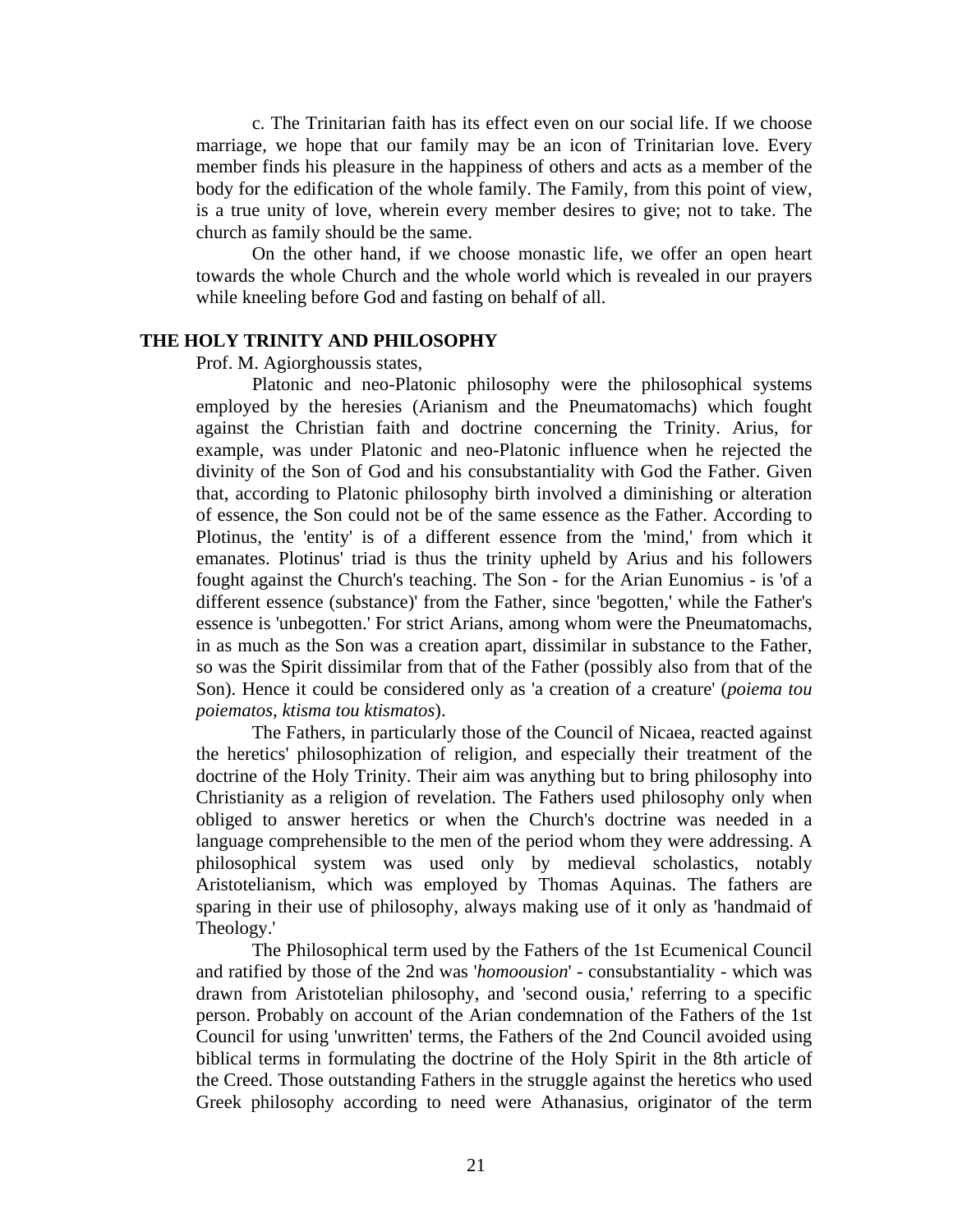'*homoousios*' (consubstantial), Basil and the other two Cappadocians, Gregory the Theologian and Gregory of Nyssa.

Prof. Nikos A. Nissiolis also confirms that the doctrine of the Holy Trinity is a purely biblical doctrine and it does not, as some people think, represent an illegitimate mixture of ancient Greek philosophy and Christian faith. He states,

We can easily respond to this criticism that such a mixture never occurred in early Christianity because Greek philosophy and Christian theology are two great entities with their own genuine and entirely independent identities, areas of thought and ways of thinking which can not merge for creating a new system of pseudo-theology or pseudo-philosophy.

Regarding Trinitarian theology, as it developed in the fourth and fifth centuries for the sake of interpreting the Christian faith to face the Christological or pneumatological heresies, one can easily prove that it is a unique and once and for all doctrine about God in the world history of religious thought. This doctrine corresponds faithfully to the one and unique biblical revelation.

All of the terms used by early Christian theology explaining God as triune are biblical terms. Essence (*ousia*) nature (*physis*), person (*prosopon*), and *hypostasis* are directly borrowed from the Bible. Christ is, for instance, "He who is the character image of His (God's) hypostasis" (Heb. 1:3).

Even the highly disputed term used by the heretics in Christology, i.e., *homoousion*, expresses the clear reference in the Bible to the deep cobelongingness of God the Father with his incarnate Logos as His eternal Son (John 17:21-23). This term, anyway is not borrowed from Greek philosophy, but is a genuine theological term in Christology, introducing this deep identity in the essence of Father and Son, of which the whole New Testament clearly bears testimony in almost all of its books<sup>48</sup>.

# **THE HOLY TRINITY AND LIKENESSES**

Faith in the Holy Trinity, as the basic dogma of the whole Christian structure, is a "life or death" choice. It is an incomprehensible mystery that touches our life here and in heaven. The Fathers of the church did their best to explain this mystery, because human language is unable to express what is divine, and creation affords no parallel to the existence of one essence in three distinguished *hypostases* (modes).

To understand this mystery we can say that God is the only "Being" who is "selfexistent." This "self-existence" which is called the divine essence, has two kinds of properties and characteristics: the self-properties that concern Himself and the characteristics that concern His relationship to Creation. The first self-properties are three, i.e. His Being, His Logos (Word or Wisdom) and His Life. These properties are not something that add to His essence as if they were introduced to it from outside, but they are eternally inseparable from the divine essence itself. There was no time that the divine essence had no "Being," otherwise It would be "non-existent"; God forbid! Nor has it ever been without the Word or Wisdom. The divine essence is also eternally alive. "Being" is distinguished from "Word" and "Life," but the three are inseparable, having one divine essence and one divine nature. The Father is the divine essence with the

<sup>48</sup>Prof. Nikos A. Nissiotis: The Importance of the Trinity Doctrine.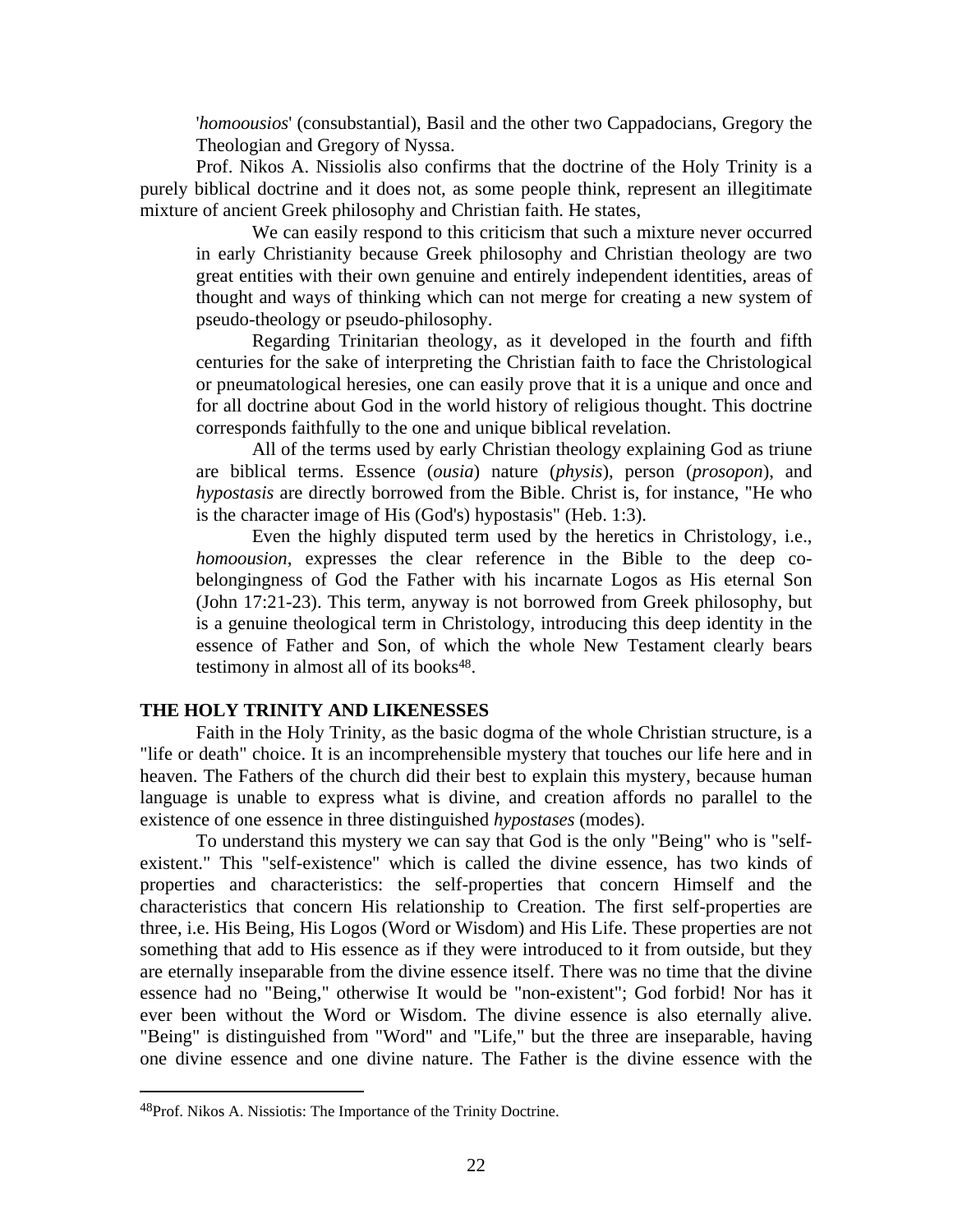property of the "Being," and the Son is the same essence with that of the Wisdom (Logos), and the Holy Spirit with the Life. Since Wisdom or Logos is begotten from the "Being," therefore, the first and second Hypostases are called the "Father" and "Son." The third is called the Holy Spirit for He is the Divine Life.

It is noteworthy that the Three *Hypostases* are inseparable and have one essence, therefore their actions also are inseparable.

# **Examples From Creation**

As we have seen, creation affords no parallel to the existence of one essence in three distinguished modes or hypostases. Therefore, when we offer some examples to explain this divine mystery, we can assume that these examples explain it partially such that our minds find this mystery acceptable. Secondly, we are in need of enjoying the knowledge of this mystery through the divine grace that grants us participation in God, i.e., the communion with the Father in Jesus Christ by the Holy Spirit.

l. Man is created in the image of God (Gen. 1:27; 5:2); his soul is existent, rational and alive. Although man has one soul and its being is distinguished from its mind and life, the three are inseparable.

2. God promises to protect His church, saying, "For I will be a wall of fire all around her and I will be the glory in her midst" (Zech. 2:5). Fire has three self-properties that look like the *Hypostases*, for it has the flame, the light that is begotten of the flame, and the heat that proceeds out of it. These three are not hypostases for the one does not fill the others. Through the light we can acknowledge the fire, as by the heat also.

3. The sun, being a star; brings forth rays and heat, but is one sun. We call the star itself the sun; its rays and its heat are also called the sun.

4. The Lord is likened to the apple, as it is written, "Like an apple tree among the trees of the woods, so is my beloved among the sons" (Song 2:3). The apple has three self-properties, its material which we eat, its taste and its fragrance. We can acknowledge the apple through its taste or fragrance.

## **THE FATHER**

Prof. Maximos Agiorghoussis states,

He is not a blind 'supernatural force,' not some kind of 'God of the philosophers,' the prime mover, moving all things in movements whilst itself remaining unmoved (Aristotle), or the Supreme Idea (Plato). He is the personal God of Revelation, creator and provider of the world, and particularly of Mankind. He is the affectionate Father of his sons and daughters, with whom he enters into an alliance, i.e., that He shall be their God, and that they shall form His chosen People.

In other words, when we speak of God the father who has an eternal relationship with the Son (and also with the Holy Spirit), we mean that God is eternally in movement, even within Himself, and can be described as an exchanging of Life. Fatherhood means that God's internal and eternal movement is "Love," and not only a "power" and an "authority."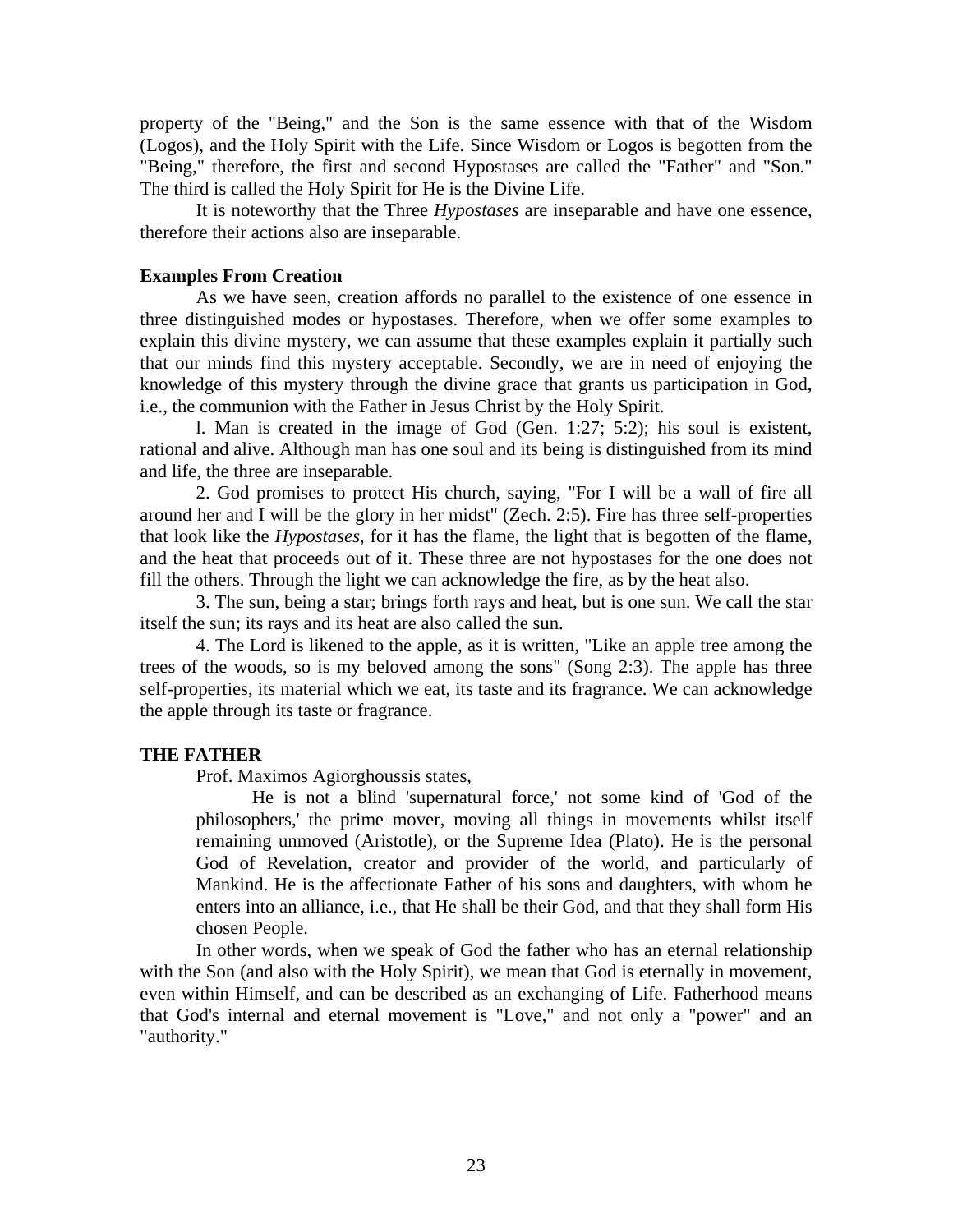Although the early Alexandrian theologians spoke of God's divine impassability and that He has no human emotion<sup>49</sup>, they insisted upon declaring His true Fatherhood through love, expressed to us through human language as if He has every feeling and emotion. **Origen** states,

Moreover, does not the Father and God of the Universe somehow experience emotion, since He is long-suffering and of great mercy?! Or do you know that when He distributes human gifts He experiences human emotion?! For 'the Lord your God endured your ways, as when man endures his son' (Deut. 1:31)50.

# **THE LOGOS**

1. One of the Coptic hymns we sing in preparation for celebrating the Eucharist says,

The brightness of your Holy Name, (appears) in the mouths of your saints. My Lord Jesus Christ, my gracious Savior... Your Name is sweet and blessed, in the mouths of your saints... O most glorious Name! O most blessed Name!...

# *(Psalmody of Saturday)*

The incarnate Son of God was called "Jesus," receiving this name before He was born (Matt. 1:21). It attracted the evangelists who repeated it almost six hundred times in the Gospels. The Christians who were of Jewish or Greek origin loved this sacred name, for to the Jews it means "Jehovah is rescue," and to the Greeks it means "the Healer."

To Joshua (Jesus), the Son of Sirach, "Joshua (Jesus) the Son of Nave (Nun) was valiant in the wars, and was the successor of Moses in prophecies, who according to his name was made great for the saving of the elect of God" (Sirach 46:1), but to the Christian-Jews Jesus is the Savior of the whole world from sin.

**St. Clement of Alexandria** introduced our Lord as "Jesus who heals both our body and our soul<sup>51</sup>." He is the divine Physician who alone can deliver us from the consequences of sin.

 Some people ask, "Is there a need for the Word of God Himself to be incarnated to redeem us and heal our human nature?"

a. Through disobedience man chose death (Gen. 2:17) instead of life. God taught Adam the rite of animal sacrifice as a sign of his need to "shed blood" for his salvation (Heb. 10:22). It was just a symbol of the One Sacrifice of our Lord Jesus.

St. Paul presents a comparison between the animal sacrifices of the Old Testament and Christ's Sacrifice. Animals were slain unwillingly by the Jewish priest, but our Lord offered His precious blood willingly through His divine love. He was the Priest and the Victim at the same time (Heb. 9:12ff).

<sup>49</sup>Origen: De Principiis 2:4:4, In Num, hom 16:3.

 $50$ In Ezech. hom. 6:6.

<sup>51</sup>Paedagogos 3:12.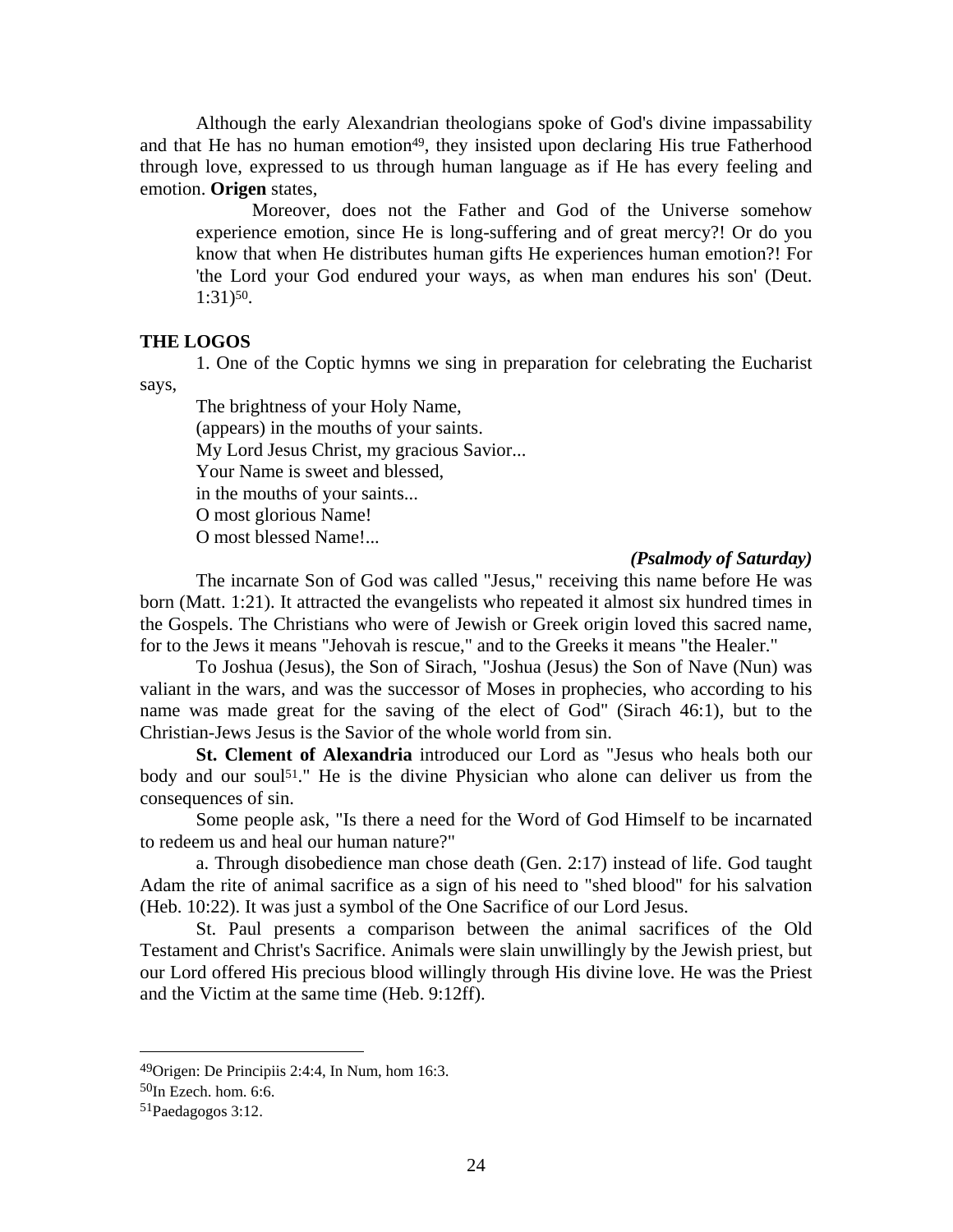Animals were slain by priests who themselves were in need of purification and of salvation, but our Priest offered His blood on our behalf. He was not in need of salvation, for He is blameless.

Animals are unable to be mediators between God and men, but Jesus Christ, who is the Son of God and became Son of man, can play this role.

Animal sacrifices were unable to save or purify our inner life; therefore, they were repeated daily, while our Lord's Sacrifice was offered once on behalf of the whole world, and It still has Its effect. The same Sacrifice is still present throughout the ages.

**Origen** stated that the animal sacrifices were consumed by eating or even burning them; however, our Lord's Sacrifice is not only alive, but is life-giving to those who partake of it.

b. It was necessary for our salvation that the Word of God Himself be incarnated so that He might die on our behalf; then, He alone not only can realize the divine justice, but as the Creator He can renew our human nature. He is the Almighty God who grants us victory over death and evil spirits. He is the Heavenly One who can raise us to His heaven to inherit the eternal glory as children of God (Rom. 8:15, 21; 9:4) and to become in God's likeness.

# **St. Athanasius**<sup>52</sup> states,

*It is just that the Word of God, in offering His body as a ransom for us, should discharge our debt by His death. So, united to all mankind by a body like theirs, the incorruptible Son of God can justly clothe all men with incorruptibility. The Word became flesh in order to offer this sacrifice and that we,* 

*participating in the Spirit, might be deified*.

*God became man that we might become gods.*

2. The clauses of the original Creed of Nicaea, specifically included to refute Arianism were: "and (we believe) in one Lord Jesus Christ, the Son of God, begotten from the Father, Only-begotten, that is, of the essence of the Father from God, Light from Light, very God from very God, begotten not made (i.e. created), of one substance (*homoousios*) with the Father.'' Controversy focused upon the last of these clauses, the celebrated "*homoousion"* clause, which states that Christ is of the very substance of God in a manner which leaves no room for equivocation. Christ is divine, because His nature or essence is that of the Father<sup>53</sup>.

3. Concerning the nature of our Lord Jesus Christ, the Incarnate Son of God, the Alexandrian tradition insists on the oneness of the Lord, confirming the real unity of the Godhead and manhood without separation or confusion<sup>54</sup>.

#### **THE HOLY SPIRIT**

 $\overline{a}$ 

The Holy Spirit is not an impersonal divine energy, nor just a presence of God or a divine gift, but we believe His personality is the third Hypostasis. Our Lord called Him the "other comforter" (John 14:16). The Holy Scripture introduces Him as the Creator (Job 33:4). He witnessed through the prophets, revealing the will of God and preparing

<sup>52</sup>De Incarn. 9; De Decretis 14, De Incarn. 54.

<sup>53</sup>See Alan Richardson: Creeds in the Making, P 54, 55.

<sup>54</sup>See the Theological Terms Physis and Hypostasis in the Early Church, 1986.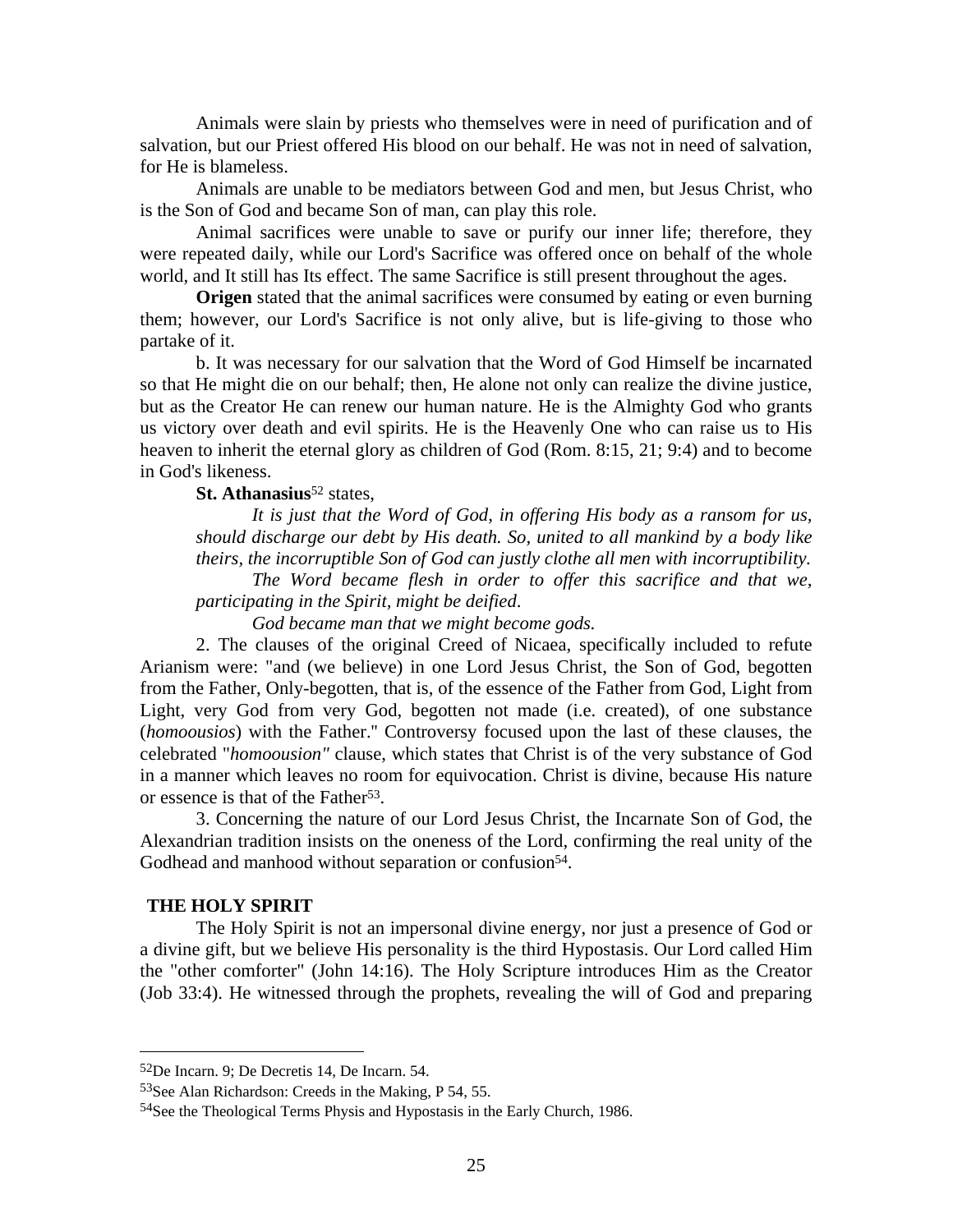mankind to accept the incarnate Son of God. He is the Life-Giver, and the source of sanctification. St. Peter considered Him God (compare Acts 5:3 and 5:4).

Christ's redeeming action is the basis of the operation of the Holy Spirit in the Church, for He grants communion with the Father in the crucified Christ. At the same time without the Holy Spirit "no man can say that Jesus is the Lord" (Cor. 12:3). Neither can the Church enjoy the presence of Christ as her Head without the Holy Spirit. Therefore, Lord said, "It is to your advantage that I go away, for if I do not go away the Comforter (Paraclete) will not come to you" (John 16:7). Thus, the beginning of the historical Church is to be understood pneumatologically, for she had her birth as the body of Christ in the Pentecost, and she is still nourished by the Holy Spirit who leads, guides, sanctifies, assists in worship and preaching, inspires and builds up the body of the Church.

**St. Athanasius** used the statement of Isaiah (63:7-14) to declare that "the Spirit of God is neither angel nor creature, but belongs to the Godhead<sup>55</sup>." For **St. Didymus**, this statement was proof that the believers in the Old Testament had received grace from no less than "the Spirit, who is inseparable from the Father and the Son<sup>56</sup>." **St. Cyril of Alexandria**57 saw in the same statement proof for the identity of "*ousia*" (essence) between the Holy Spirit and the Father<sup>58</sup>.

 The Alexandrian Fathers of the Church used the titles of the Holy Spirit as an argument of His divinity. Moreover, they used His works for the same aim. **St. Didymus** said that He who filled all creatures had to be of a different substantia than all other creatures59. **St. Athanasius** said, "If the Holy Spirit were a creature, we should have no participation in God through Him, we should be united to a creature and alien from the divine nature. If He makes men divine, His nature must undoubtedly be that of God<sup>60</sup>." **St. Cyril of Alexandria**<sup>61</sup> stated that the Holy Spirit, as the One who justifies sinners and perfects the elect, does what is appropriate only to the divine and supremely exalted nature. He also says that if the Spirit that makes us gods were of a nature different from that of God, all hope would be  $lost62$ .

= = =

<sup>55</sup>Ep. ad Serap. 1:12.

<sup>56</sup>Didym: Spirit 43 PG 39:1071.

<sup>57</sup>Dial. Trinit. 7 PG 75:1104-5.

<sup>58</sup>J. Pelikan: The Christian Tradition, Vol. 1, P.214.

<sup>59</sup>Spirit 8 PG 39:1040.

<sup>60</sup>Ep. ad Serap. 1:24.

<sup>61</sup>Dial. Trinit 7 PG 75:1101.

<sup>62</sup>Ibid PG 75:1089, 1097 (J. Pelikan, P 216.)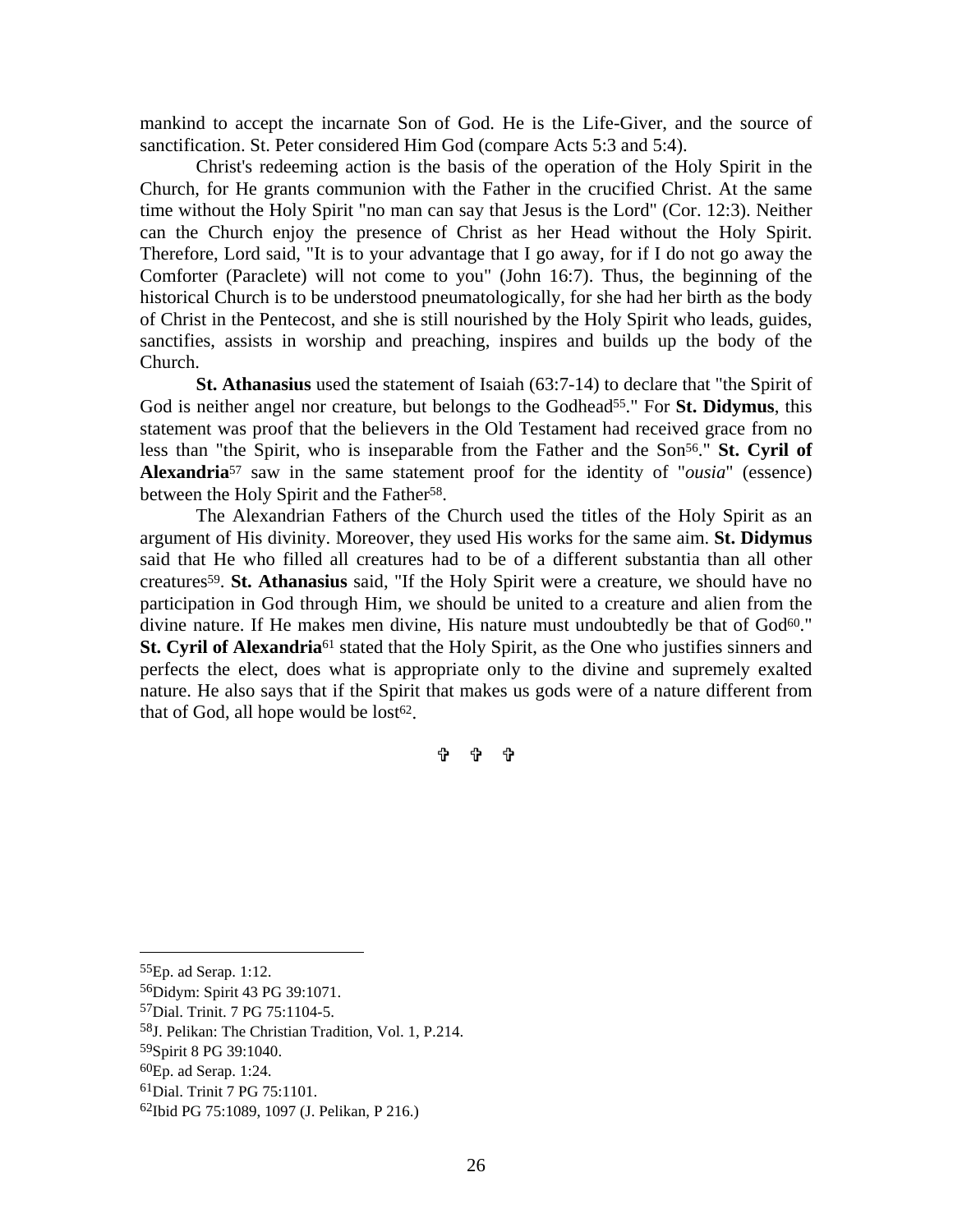# **GOD IN THE WRITINGS OF THE ALEXANDRIAN FATHERS**

The early Alexandrian theology was first of all Biblical. Its aim was to introduce the evangelic truth to everybody, especially those who were well-educated in Greek philosophy.

Every Alexandrian Father offered the same theological line according to the needs of his age. For example, **Athenagoras**, who devoted many years to attack the Christian faith through the Holy Scripture itself, was converted and felt responsible for defending Christian "monotheism" through believing in the Holy Trinity. He wrote his plea to the emperors to defend our faith, calling on them to enjoy it63. **St. Clement** wrote to the philosophers about God, concentrating on the Son as the true Instructor who educates believers and grants them the divine knowledge. **Origen**, who was involved in enjoying allegorical interpretation of the Holy Scripture, explained that God who is incomprehensible grants His true believers the knowledge of the heavenly and divine mysteries. **St. Athanasius** defended the Orthodox faith in the Holy Trinity against Arianism. **St. Cyril** defended the church faith against Nestorianism, confirming the oneness of Jesus Christ as the Incarnate Son of God. **St. Dioscorus** clarified the same faith, explaining that the unity between the Godhead and manhood was without separation nor confusion. The Fathers of the Coptic Church in the middle ages, especially in the thirteenth century, wrote in more detail of the Holy Trinity to defend the Christian faith from accusations of polytheism, using logical arguments and the Islamic "*Quraan*." El-Safii-ebn-el-Assal was the pioneer of this age. Many Christian writers and theologians in the Middle East used his arguments for the same purpose.

# **1. ATHENAGORAS**

**Athenagoras** explains the relationship of Christ and the Holy Spirit to the Father, to confirm "monotheism" through the unity of the triad.

He enumerates God and the Son and the Holy Spirit. The Son is the Mind, Word, and Wisdom of the Father, and the Spirit is an effluence (*'atto'ppoidv*) of the Father64, flowing from and returning to Him like a beam of the sun or a light from fire.

He states that the unoriginate, eternal and invisible God has created and adorned, and actually governs the universe by His Word, who is the Son of God. The Son of God is not like sons of men for He is His Word in idea and actualization. He is the unity with Him, for He is in the Father, and the Father is in Him.

He also asserts the place of the Holy Spirit as the eminent power in creation; God has created all things by His Word and holds them in being by the Spirit that is from  $\text{Him}^{65}$ .

<sup>63</sup>*Supp. 10:3.*

<sup>64</sup>*Ibid 24:1 f.*

<sup>65</sup>*Ibid 6:3.*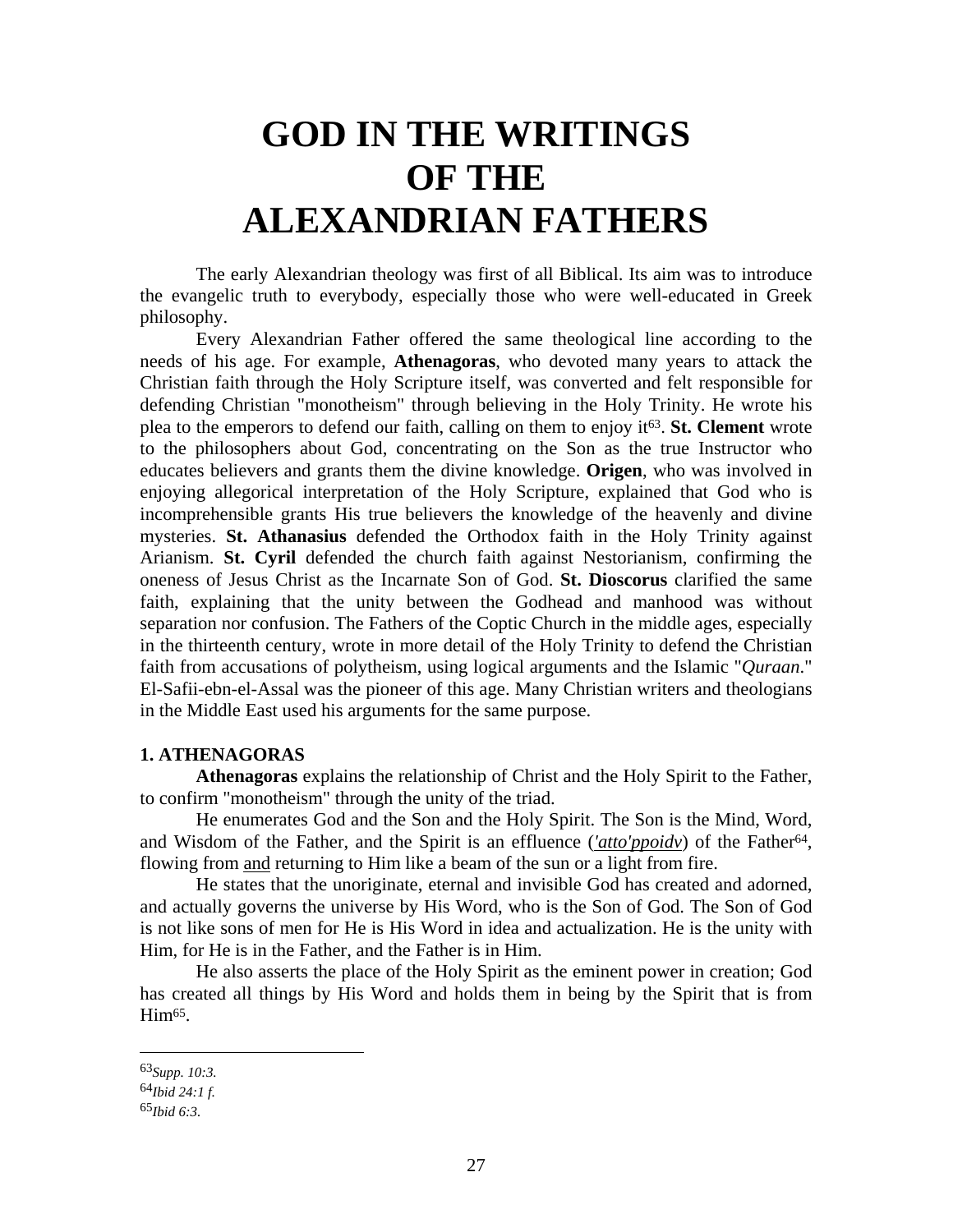# **2. ST. CLEMENT OF ALEXANDRIA**

a. Kelly states, "For him66 (Clement) God is absolutely transcendent, ineffable and incomprehensible; He is 'unity, beyond unity, and transcending the monad' and yet somehow embracing all reality...67." **St. Clement** had written,

*The Deity is without form and nameless. Though we ascribe names, they are not to be taken in their strict meaning: when we call Him One, Good, Mind, Existence, Father, God, Creator, Lord, we are not conferring a name on Him. Being unable to do more, we use these appellations of honor, in order that our thought may have something to rest on and not wander at random. He cannot be comprehended by knowledge, which is based on previously known truths, whereas nothing can precede what is self-existent. It remains that the Unknown be apprehended by divine grace and the Word proceeding from Him*68*.*

b. The Son is eternal, His generation from the Father is without beginning. **St. Clement** also said, "*The Father is not without His Son, for along with being Father, He is Father of the Son*<sup>69</sup>." The Son is essentially one with the Father, since the Father is in Him and He is the Father<sup>70</sup>.

c. J. Quasten says that the idea of the Logos is at the center of St. Clement's theological system and all his religious thinking. Joseph C. McLelland stated that his theology is a Christian "*paideia*" (education). Christ is the *Paedagogos* (Instructor) who educates the believers, granting them true *gnosis* (knowledge). According to **St. Clement**,

...there is no faith without knowledge, nor knowledge without faith... and the Son is the true Teacher<sup>71</sup>. He educates the believer by training his soul to discover truth<sup>72</sup>. *Paedagogos* is the training of children... we are the children... To speak briefly, the Lord acts toward us as we do toward our children<sup>73</sup>.

This divine *paedagogus* teaches us about the Father. "*In order that we may come to know the Father, we must believe in the Son, because the Son of the Father is our teacher, for the Father brings us from faith to knowledge by means of the Son*74*.*"

The Son, as our divine *Paedagogos*, not only grants us His grace of true knowledge, but also offers Himself as the model that we have to imitate to become like Him<sup>75</sup>.

The divine Teacher - in His infinite love to the believer - is involved in all his life, taking care of even the smallest actions. "*As the sun illumines not only the heaven and the whole world, shining on both land and sea, it also sends its rays through windows and* 

<sup>66</sup>*Paedagogos 1:71; Stromata 2:6:1; 5:65:2; 5:78:3; 5:81:3.*

<sup>67</sup>*Kelly, P. 127.*

<sup>68</sup>*Stromata 5:12:82.*

<sup>69</sup>*Strom. 4:162:5; 5:1:3; 7:5:5.*

<sup>70</sup>*Paedag.1:24:3; 1:53:1; 1:62:4; 1:71:3; 3:101:1.*

<sup>71</sup>*Strom. 5:1:11.*

<sup>72</sup>*Strom. 4:6:35; 6:15:121; 7:16:95.*

<sup>73</sup>*Paed. 1:5:12; 1:9:75.*

<sup>74</sup>*Strom. 5:1:1.*

<sup>75</sup>*Protop. 12:120:4; Strom. 2:19:100.*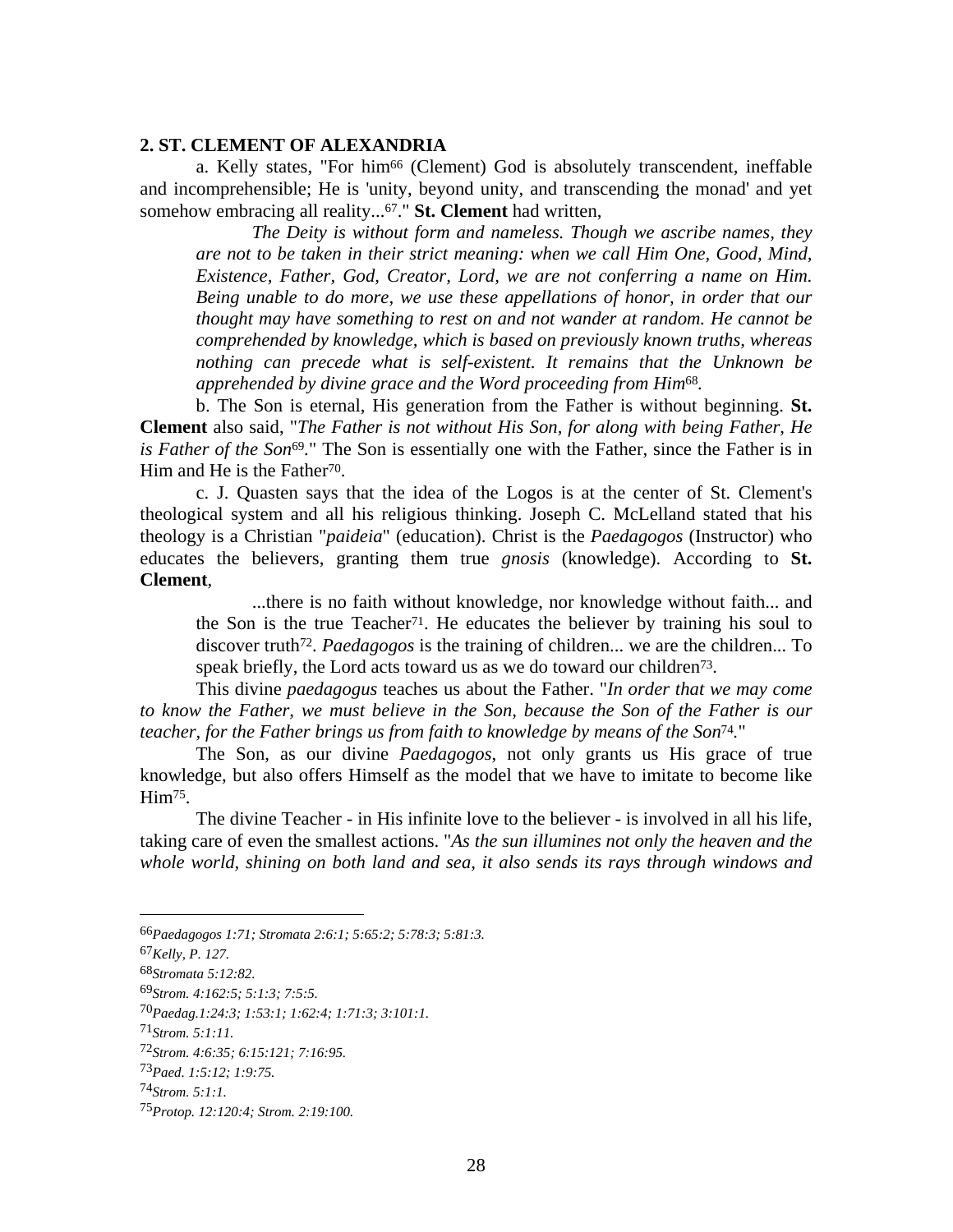*small chinks into the furthest recesses of a house, so the Word, poured out everywhere, beholds the smallest actions of man's life*76*.*"

# **3. ORIGEN**

According to **Origen**, establishing the Spiritual church is the true aim of theology or of our faith and knowledge of God. He says, "*God is not an object of curiosity, but a free and sovereign Being who gives Himself to be known by a created being, who is equally respected for its own subjective integrity and expected to be willingly and freely related to God. This faith has gathered together men from east, west, north, and the south into the knowledge of God*77."

a. For **Origen** God is immaterial, transcendent, and incomprehensible, but He reveals Himself to men especially when they have pure minds. He says, "*There is a kinship between the human mind and God; for the mind is itself an image of God, and therefore can have some conception of the divine nature, especially the more it is purified and removed from matter*78*.*"

b. God who is absolutely impassible has no human motions, at the same time He is not a solid Being, for He is "Love," unique Love. Love is expressed by our human nature that we might acknowledge it and accept it, therefore we read in the Holy Scriptures that God grieves at our falling into sin; He hates sin and rejoices in our repentance. **Origen** gives many examples from the Scriptures, then concludes, "*Now all these passages where God is said to lament, or rejoice, or hate, or be glad, are to be understood as spoken by Scripture in metaphorical and human fashion. For the divine nature is remote from all affection of passion and change, remaining ever unmoved and untroubled in its own summit of bliss*79*.*"

c. **Origen** is quite familiar with the terms "triad80" (*Tpias*) and "*Hypostasis*81*.*"

d. He is accused of teaching subordinationism, i.e., the Son is subordinate to the Father and is inferior to Him, and the Holy Spirit is subordinate to the Son. J. Quasten says, "That he teaches subordinationism has been affirmed and denied. St. Jerome does not hesitate to accuse him of doing so, while Gregory Thaumaturgas and **St. Athanasius** clear him of all suspicion. Modern authors like Regnon and Prat also acquit him82."

e. **Origen** states that the Son is brought forth from Father, not by a process of division, but in the same way as the will is brought forth from reason. He writes,

*The Only-begotten Son of God is His Wisdom existing substantially... How could anyone believe that God the Father could have existed at any time without begetting Wisdom?... We must believe that Wisdom is without beginning...* 

*He is called the Word because He is as it were the interpreter of the secrets of the mind of God.* 

*We are forbidden the impiety of supposing that the way in which God the Father begat and sustains His Only-begotten Son is equivalent to the begetting of* 

<sup>76</sup>*Strom. 7:3:21.*

<sup>77</sup>*Comm. on the Proverbs PG 17:229. (See Emilianos Timiadis: The Nicene Creed, 1983, P.22.)*

<sup>78</sup>*De Principiis 1:1:5 - 7.*

<sup>79</sup>*In Numb. hom. 33:2.*

<sup>80</sup>*In John 10:39:270; 6:33:166; In Jes. hom. 1:4:1.*

<sup>81</sup>*In John 2:10:75; Contra Celsus 8:12.*

<sup>82</sup>*J. Quasten: Patrology, Vol 2, P '7.*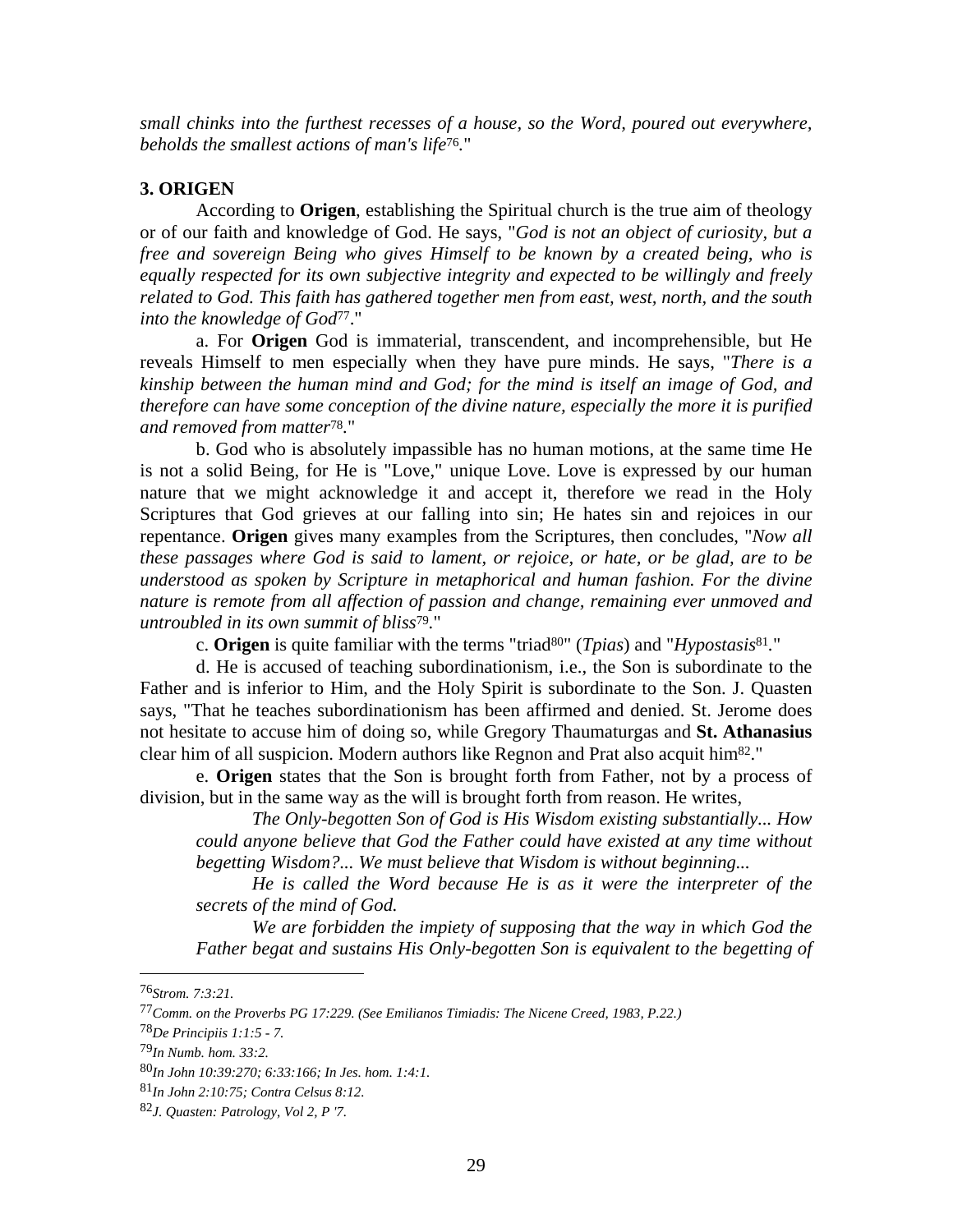*man by man or animal by animal; there must be a great difference. It is fitting that this should be so, since nothing can be found in existence, or conceived or imagined, to be compared with God. Thus human thought cannot comprehend how the unbegotten God becomes the Father of the Only-begotten Son. For it is an eternal and ceaseless generation, as radiance is generated from light. For He does not become the Son externally, by the adoption of the Spirit, but He is by nature the Son. He alone is Son by nature, and therefore He is called 'Onlybegotten.'* 

*Caution is needed lest anyone should fall into those absurd fables invented by those who picture for themselves some kind of 'prolations,' so as to assign parts to the divine nature and to divide the essential being of God the*  Father. Rather as an act of will proceeds from the mind without cutting a part of *the mind or being separated or divided from it; in some such way the Father is to be thought of as 'begetting' the Son*83*.* 

*St. John tells us that 'God is light,' 1 John 1:5, and Paul calls the Son 'the radiance' of eternal light (Heb 1:3). Therefore, as light can never be without*  radiance, how can it be said that there was a time when the Son was not? For that *is as much as to say that there was a time when Truth was not, when Wisdom was not, when Life was not. But we have to apologize for using such phrases as 'there was never a time when He was not,' for these words have a temporal significance. Yet when they are used of the Father and the Son and the Holy Spirit, they are to be understood as denoting something 'supra-temporal*84*.* 

**Origen** asserts that the Word or the Wisdom was begotten apart from any physical passion, just as the will proceeds from the mind. If He is called the Son of Love (Col. 1:13), then why not, in the same manner, also the Son of Will?85

f. **Origen** confirms the personality of the Holy Spirit. He states,

'The Spirit blows where it wills' (John 3:8). This signifies that the Spirit is a substantial being (*ousia*). It is not, as some imagine, an activity (*energia*) of God without individual existence. And the Apostle, after enumerating the gifts of the Spirit, proceeds thus, 'And all these things come from the activity of the one some Spirit, distributing to each individually as He wills' (1 Cor. 12:11). If He 'wills' and 'is active' and 'distributes,' He is therefore an active substance (*ousia*) not a mere activity86.

He used the words of the book of Acts to prove the same idea: "It seemed good to the Holy Spirit and to us" (Acts 15:21), "The Holy Spirit *said*" (13:2), and "This is what the Holy Spirit *says*" (21:10).

g. **Origen** asserts the divinity of the Holy Spirit, "*The Spirit Himself is in the law and in the gospel; He is ever with the father and the Son; like the father and the Son He always is and was and will be*87*.*"

**Origen** declared the work of the Holy Spirit in our life, saying,

<sup>83</sup>*De Principiis 1:2:1 - 6.*

<sup>84</sup>*Ibid 4:4:28.*

<sup>85</sup>*De Principiis 4:4:1.*

<sup>86</sup>*In Joan Frag. 37.*

<sup>87</sup>*Comm. in Ep. ad. Romans 6:7.*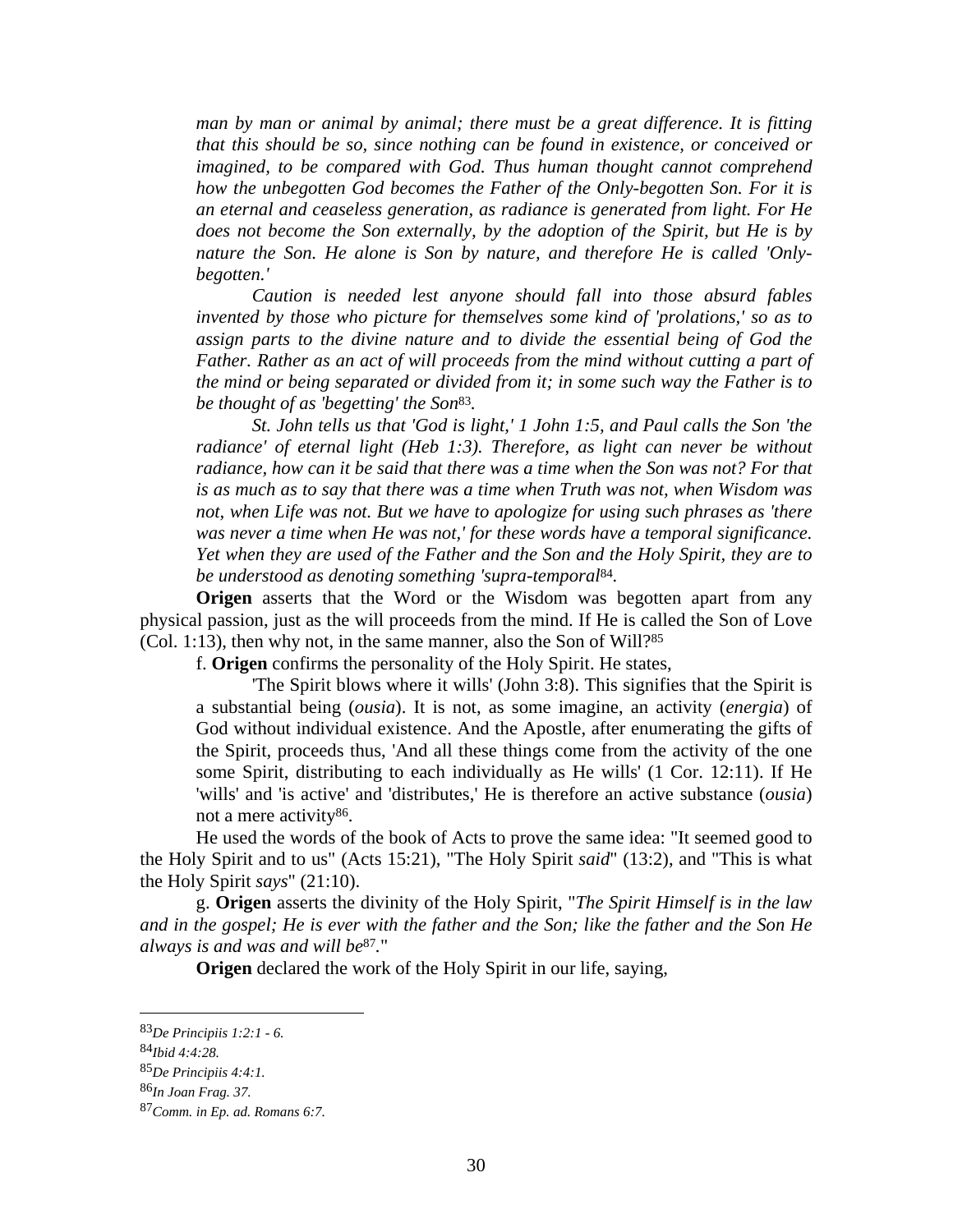*The grace of the Holy Spirit is added that those creatures which are not holy by virtue of their own being may be made Holy by participation in the Spirit. Thus they derive existence from God the Father, rationality from the Word and sanctity from the Holy Spirit. Again when they have once been sanctified through the Holy Spirit they are made capable of receiving Christ, in respect that He is the 'righteousness of God' (1 Cor. 1:30) and those who have deserved to advance to this stage through the sanctification of the Holy Spirit will go on to attain the gift of wisdom through the power of the Spirit of God and His operation in them*88.

# **4. THEOGNOSTUS**

Theognostus, master of the school of Alexandria in the second half of the third century, declared<sup>89</sup> that the Son's essence *(ousia)* is derived not out of nothingness, but out of the Father's *ousia*, as the radiance that comes from light and vapor are neither identical with the sun or with water nor alien from them, so the *ousia* of the Son is neither identical with nor alien from the Father. He is an effluence of the Father's *ousia*, however, He suffers no partition in the process.

## **5. PIERIUS**<sup>90</sup>

He seems to have spoken of the Father and the Son as two substances or natures, clearly using these terms as equivalents of **Origen**'s *hypostases*.

#### **6. ST. DIONYSIUS OF ALEXANDRIA**

In his defense of the Orthodox faith against Sabellianism, he stressed the three Hypostases. Dionysius of Rome viewed the use of the Greek word, *hypostasis*, as equivalent to '*substantia*,' which he had learned from Tertullian as signifying the indivisible concrete reality of the Godhead, and therefore he accused Dionysius of Alexandria of the following<sup>91</sup>:

a. making a sharp division, amounting to separation, between Father and Son;

b. denying the Son's eternity;

c. naming the Father without the Son and the Son without the Father, as if They were not inseparable in their very being;

d. failing to describe the Son as *homoousios* (consubstantial) with the Father;

e. stating that the Son was a creature different from the Father in substances.

The Alexandrian Pope sent a letter to his brother in Rome, explaining that he believed in only one divine essence. In the following century, **St. Athanasius** defended his Alexandrian predecessor in his letter '*De sententia Dionysii'* (On the Opinion of Dionysius). The following are some quotations of **St. Dionysius** mentioned in this letter,

Christ is forever, being Word and Wisdom and Power. For it is not to be supposed that God, having at first no such issue afterwards begat a Son...

But only the Son, who always is with the Father and is filled of Him that is, Himself also is from the Father.

<sup>88</sup>*De Principiis 1:3:8.*

<sup>89</sup>*St. Athanasius: De Decretis 25.*

<sup>90</sup>*Kelly, P 133.*

<sup>91</sup>*Ibid 134.*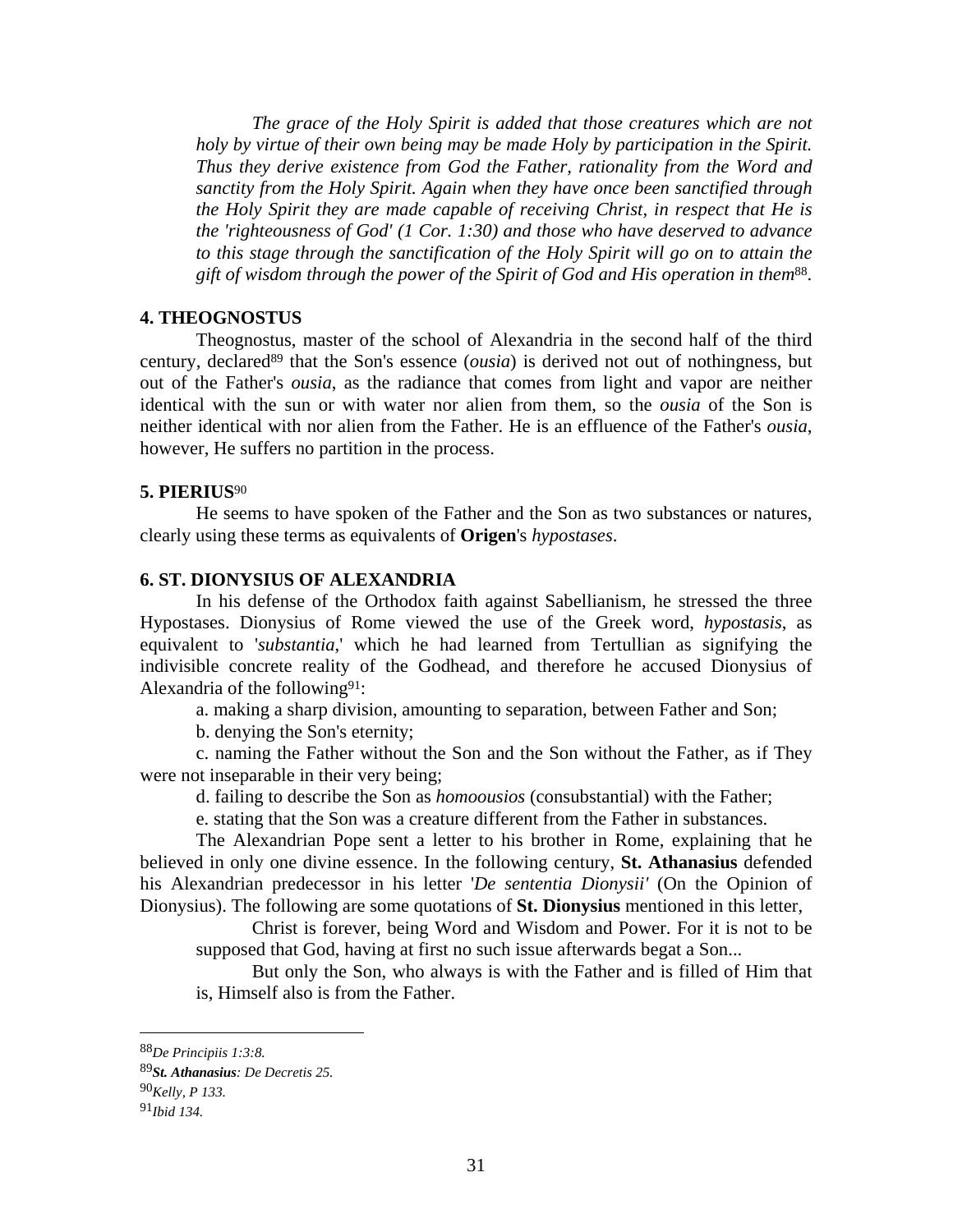... the charge they allege against me is untrue, namely that I denied Christ to be of one essence with God. For even I argue that I have not found this word olloovc~lovnor nor read it anywhere in the Holy Scriptures, yet my subsequent reasonings, which they have suppressed do not discord with its meaning.

Life was begotten of Life, and flowed as a river from a well, and from Light unquenchable bright Light was kindled.

For there was no time when God was not Father... God at any rate is light, eternal without beginning nor even end, accordingly the brightness is eternally before Him and coexists with Him, without beginning and ever-begotten, shining in His Presence92.

### **7. ST. ALEXANDER OF ALEXANDRIA**<sup>93</sup>

Although accused by Arius of Sabellianism because he insisted on the unity of the Triad, it is manifest that he conceived of the Word a "*Hypostasis*" distinguishable from the Father. He was charged by his opponents with teaching that the Son is unoriginate like the Father, but actually he taught that the Son is derived from the Father's being, and co-eternal with Him since the Father could never have been without His Word, His Wisdom, His Power, His Image, and the Father must always have been Father.

#### **8. ST. ATHANASIUS**

**St. Athanasius** defended the Orthodox faith in the Holy Trinity against Arianism. He clarified the Church's faith that the simplicity of God does not contradict belief in the Holy Trinity, and at the same time, he depended on soteriological thought in defending the Godhead of the Son and the Holy Spirit.

He revealed the role of the Trinitarian doctrine in the life of the church, saying,

*Theology is perfect in the Trinity. This is the only true piety, and this is the truth and the good. It is the faith which the Lord Himself gave, the apostles preached and the fathers kept. It is the faith on which the church is built. The trinitarian economy, the Three Hypostases are in unison the Father saves, the Son saves, the Spirit saves. This unit is not based on the knowledge of God's being, but on the knowledge of the one saving act of the Triune God*94*.*

# **a. The Simplicity of God**

**St. Athanasius** confirms that God is simple, not compound, nor of composite nature; He is simply One though in Three, and has one grace and unity in His energy and actions. **St. Athanasius** states the following:

*We confess God to be one through the Triad*95.

*There is one Godhead of the Holy Trinity, and one faith in the Holy Trinity... If the Spirit were a creature, He would not be included in the Trinity; for the whole Trinity is one God. Nothing alien is mingled in the Trinity, it is indivisible and of the same nature*96.

<u>.</u>

<sup>92</sup>*De Sententia 15, 15, 18, 18, 22.*

<sup>93</sup>*Kelly, p. 224.*

<sup>94</sup>*Against Ihe Arians I (PG 26:49); Ep. ad. Serap. I (PG 26:596, 605) See Emilianos Timiadis: The Nicene Creed 1983, p.19.*

<sup>95</sup> *Against the Arians 3:15.*

<sup>96</sup>*Ep. ad. Serap. 1:16, 17.*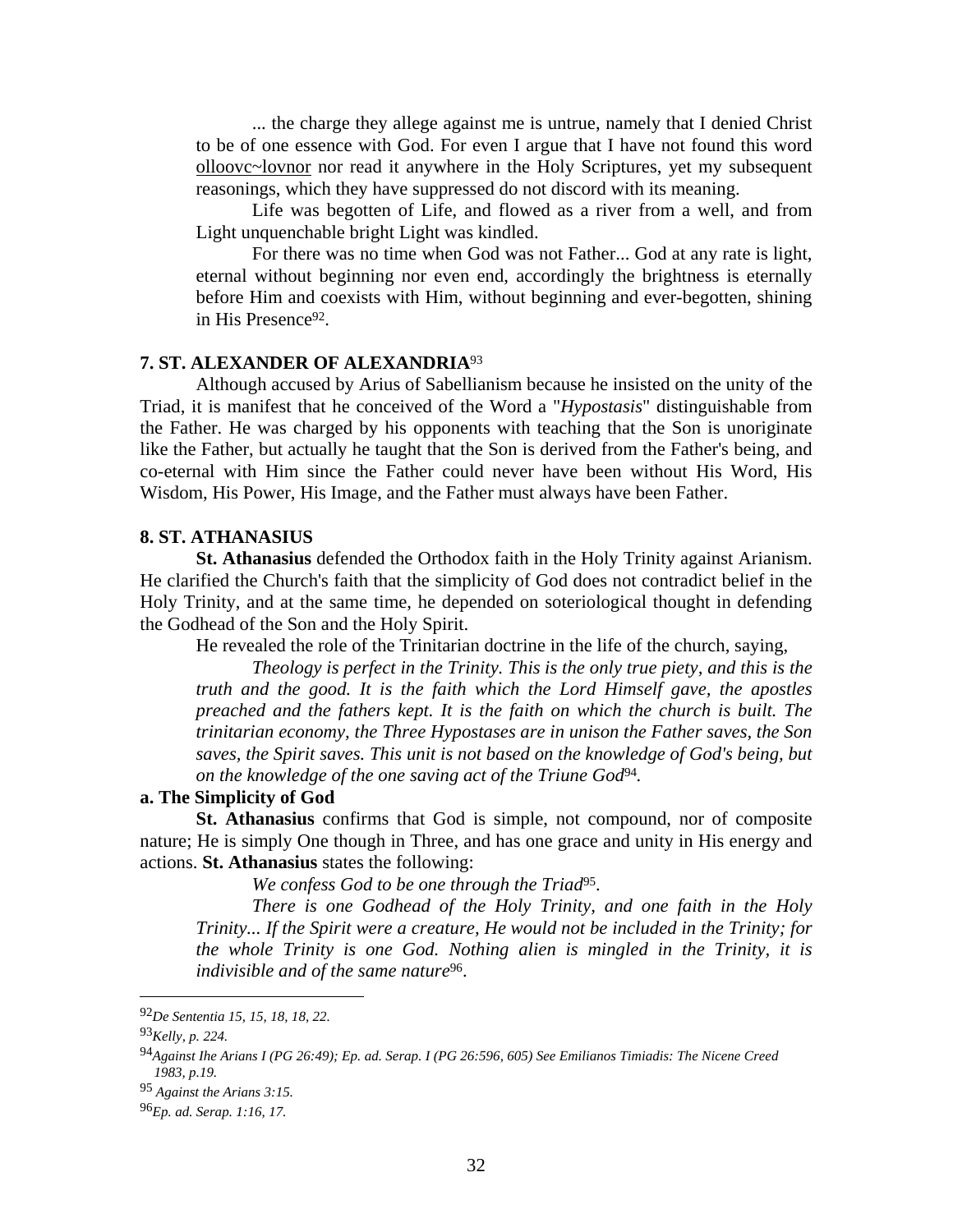*The Father accomplishes all things through the Word in the Holy Spirit*97. *There is a single grace which is fulfilled from the Father through the Son in the Holy Spirit*98.

*Such being the coordination and unity in the Holy Trinity, who would divide the Son from the Father, or the Spirit from the Son or the Father Himself? Who would dare to say that the Trinity was internally 'dissimilar' or 'heterogeneous'? Or to speak of the Son as 'of alien essence' from the Father, or of the Spirit as foreign to the Son? But if anyone asks how this happens, how the Son can be said to be in us when the Spirit is; or the Father, when the Son is; or how the whole Trinity is implied in the mention of one Person or is said to be in us when one Person is - if anyone asks such questions, let him first divide brightness from light, or wisdom from a wise man, or explain how such things can be. If he cannot do this, much more insane is the presumption in making such inquiries about God; for (the truth about) the Godhead is not given by a display of arguments, as it has been said (1 Cor. 1:17; 2:4), but by faith, and reason exercised with reverent caution...* 

*Yet such perplexity may be remedied, firstly and chiefly by faith, but in the second place by such analogies as those of image, brightness, the source and the river of substance and (specific) character. For as the Son is in the Spirit as in His own image; so the Father is in the Son. The scriptures have supplied us with such comparisons... So that we may believe that there is one sanctification, from the Father, through the Son, in the holy Spirit...* 

*The Son is sent by the Father... (John 3:16); the Son sends the Spirit... (John 16:7); the Son glorifies the Father... (John 17:4); the Spirit glorifies the Son... (John 16:14). The Son says, 'I speak to the world what I have heard from the Father' (John 8:26); while the Spirit receives from the Son: 'He will receive of mine and will proclaim (it) to you' (John 16:14). And the Son came in the Father's name; so the Son says, 'The Spirit, whom the Father will send in my name' (John 14:26*)99.

*For where the Father is, there is the Son, and where there is light, there is radiance; and what the Father works, He works through the Son. The Lord Himself says, 'What I see the Father do, that do also'; so also when baptism is given, whom the Father baptizes, him the Son baptizes; and whom the Son baptizes, he is consecrated in the Holy Spirit. And again as when the sun shines, one might say that the radiance illuminates, for the light is one and indivisible, and can not be detached, so where the Father is or is named, there plainly is the Son also; and is the Father named in Baptism? Then must the Son be named with Him*100.

#### **b. The Eternal Son**

Concerning the Eternal Son, he wrote,

*If He is called the eternal offspring of the Father, He is rightly called so. For never was the essence of the Father imperfect, that what is proper to it should* 

<u>.</u>

<sup>97</sup>*Ibid 1:18, 30.*

<sup>98</sup>*Ibid 1:14.*

<sup>99</sup>*Ibid 1:20 (H. Bettenson: The Early Christian Fathers, 1956, P 406-7.)*

<sup>100</sup> *Against Arians 2:41.*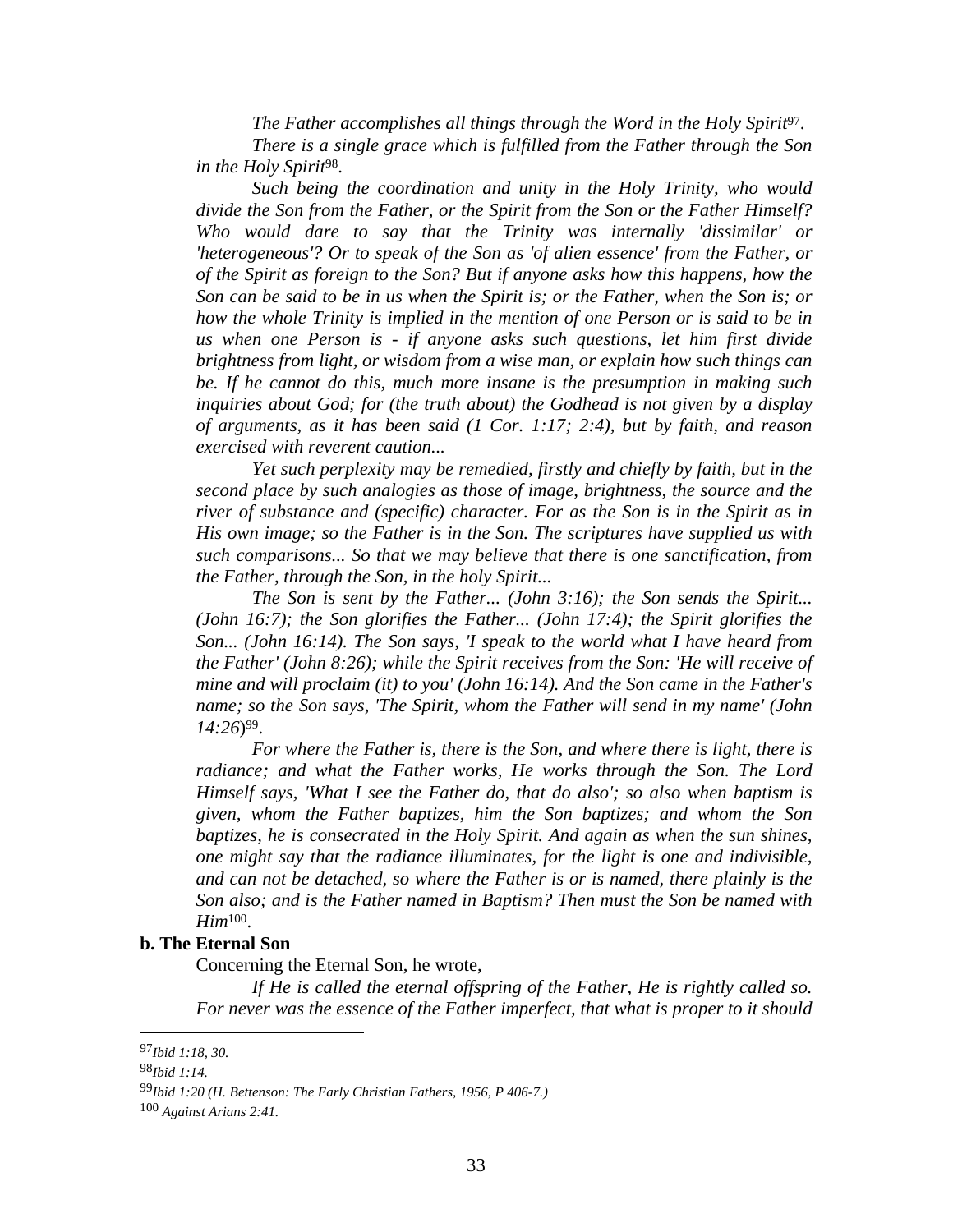*be added afterwards, nor, as man from man, has the Son been begotten, so as to be later than His Father's existence, but He is God's offspring and as being a proper Son of God, who is ever, He exists eternally. For, whereas it is proper to men to beget in time, from the imperfection of their nature, God's offspring is eternal, for His nature is ever perfect.*<sup>101</sup>

*Whereas God is, He was eternally; since then the Father is ever, His Radiance ever is, which is His Word. And again, God who is, has from Himself His Word who also is; and neither has the Word been added, whereas He was not before, nor was the Father once without Reason*102.

#### **9. OTHER FATHERS**

Already I have discussed the theology of St. Cyril and St. Dioscorus in the book, *The Theological Terms: Physis and Hypostasis in the Early Church***.**

Concerning the Fathers of the Middle Ages, I prefer to present their theology in another book.

 $\oplus$   $\oplus$   $\oplus$ 

<sup>101</sup> *39. Ibid 1:14.*

<sup>102</sup>*Ibid 1:25 20. J. Quasten: Patrology, Vol 2, P '7.*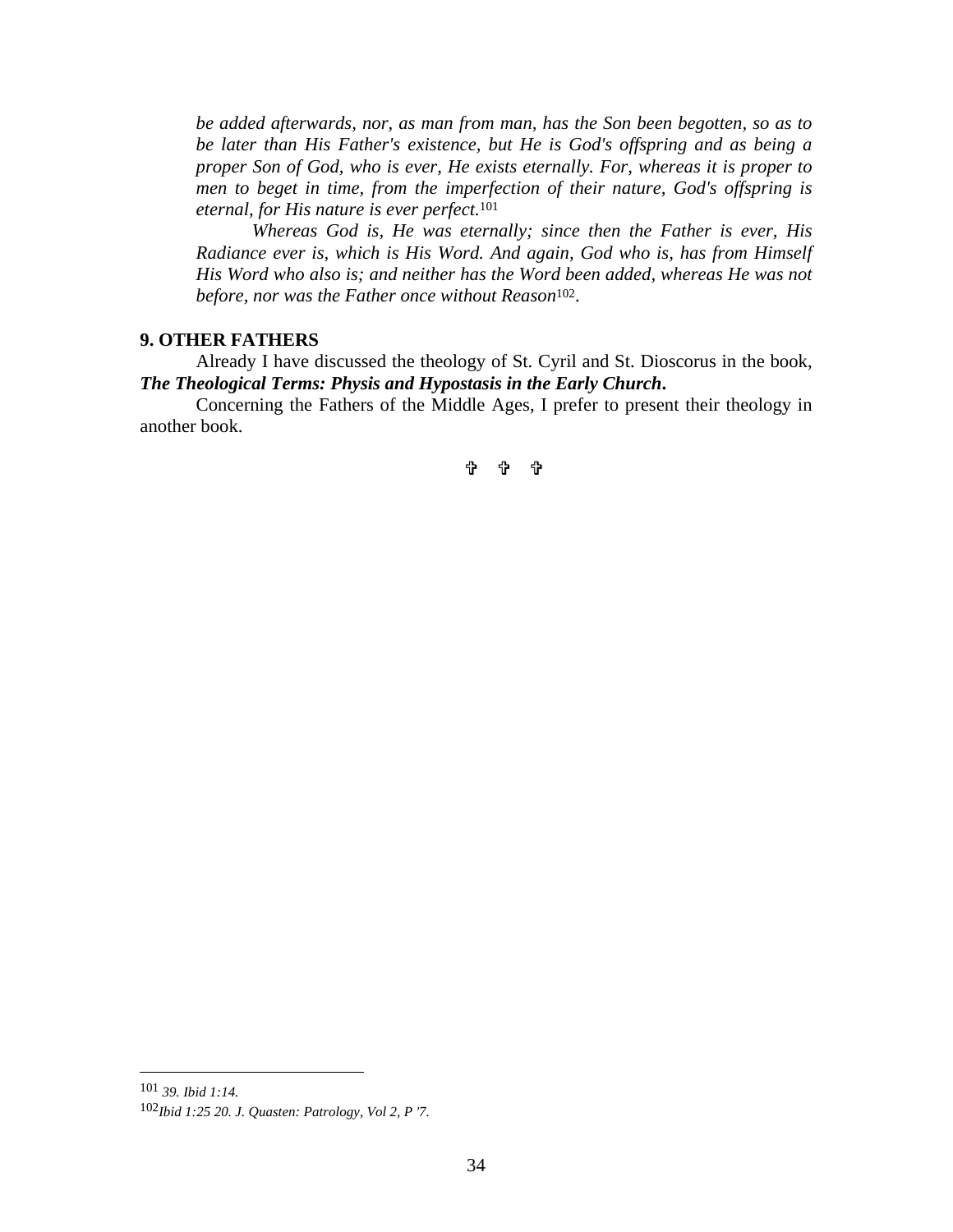# **CHRIST'S DIVINITY IN THE HOLY SCRIPTURE**

 The Holy Scripture in all its parts reveals Jesus Christ's Godhead in many ways so that we may accept Him as the Almighty Savior, who grants us the experience of salvation from judgment, corruption, death and Satan.

# **1. He is the Lord**<sup>103</sup>

- Isaiah, who asserts that there is only one Lord  $(45:5, 21, 22)$ , confirms that the Messiah is the Lord (9:6).
- Jesus Christ implied that meaning in His discussion with the Jews (Matt. 7:21; Luke 6:46). Men will use this title in speaking to Him in the Last Day (Matt. 7:22, 23; Matt. 25:37-44; Luke 13:25).

It is clear that the title "Lord" is used to proclaim Christ's Godhead, for He is called "the Lord Of Glory" (1 Cor. 2:8), "the Lord of Lords" (Rev. 19:16; 17:14), and "the Lord of Sabbath" (Matt 12:8), and so on. I will elaborate on only two titles:

**a. The Lord of Sabbath**: This title means that He is the Law-Giver who issued the law of the Sabbath, one of the important divine commandments, so that God attributes the "Sabbath" to Himself. (Gen. 2:1-3; Ex. 20:8-11; 31:13; Lev. 19:3, 19:30, 26:2).

**b. The Lord of David**104: No wonder the Jews and some Gentiles, both individuals and groups, simple and well-educated, addressed Him as "the Son of David" when they discovered that Jesus was the Messiah (Matt. 9:27; 12:13; 15:22; 20:30; 21:19). For David, the first king that God chose to rule His people, received a great promise, "Your kingdom shall be established forever" (2 Sam. 7:16). Through the dark ages, the prophets hoped for the messianic Kingdom as that of the Son of David (Isa. 9:7; 11:1; Jer. 23:5; 30:9; 33:17; Ezek. 34:23, 24; 37:24; Amos 9:11; Zeck. 12:8; Hos. 3:5). Even in the Book of Revelation the Risen Lord is called "the Lion of Judah, the Root of David" (Rev. 5:5). When Jesus asked the well-educated leaders of the Jews - the Pharisees - about the Messiah, they replied that He is the Son of David (Matt. 22:41-45; Mark 2:35-37; Luke 20:41-44). He perplexed them when He drew their attention to Psalm 110:1 which was universally accepted as messianic, wherein David himself called the Messiah his Lord. The Lord declared His divinity by asking them, "If David then calls Him Lord, how is He his son?" (Matt. 22:45).

# **2. He is God:**

1

I refer the reader to the following verses:

 "And Thomas answered and said to Him, 'My Lord and my God!' Jesus said to him, 'Thomas, because you have seen Me, you have believed'" (John 20:28, 29).

"But to the Son He says, 'Your throne, O God, is forever and ever'" (Heb. 1:8).

<sup>103</sup>*H.H. Pope Shenouda 111: Lectures in the Dogmatic Theology, Christ's Godhead, October 1984.* 104*W. Barclay: Jesus as they saw Him, 1980, Ch. 3.*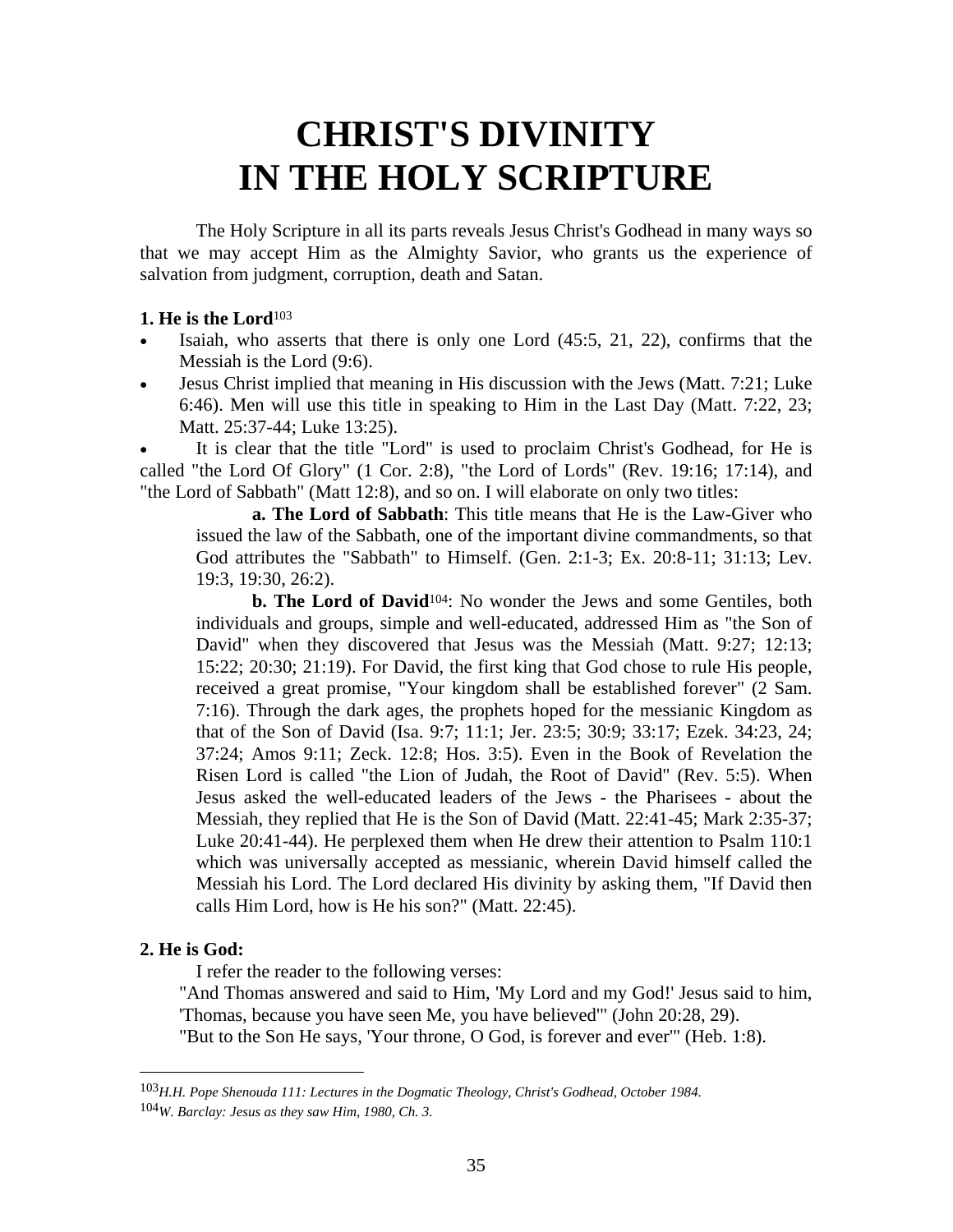"... by the righteousness of our God and Savior Jesus Christ" (2 Pet. 1:1).

"This is the true God and eternal life" (1 John 5:20).

"Christ came, who is over all, the eternally blessed God" (Rom. 9:5).

"For in Him dwells all the fullness of the Godhead bodily" (Col. 2:9).

 "Looking for the blessed hope and glorious appearing of our great God and Savior Jesus Christ" (Titus 2:13).

 "To shepherd the church of God which He purchased with His own blood" (Acts 20:28).

"... who, being in the form of God, did not consider it robbery to be equal with God... And being found in appearance as a man ..." (Phil. 2:6).

 In the last verse, we notice that St. Paul uses the Greek terms "*morphe*" and "*schemata*" which translate into "form" and "appearance," respectively. The first means the unchanging and unchangeable essential nature of a thing, while the second means the changing and altering external form of a person or thing. For instance, a man always has the unchanging *morphe* of manhood but he will have different *schemata*, such as the different, outwardly appearances of infancy, childhood, youth, maturity and old age. St. Paul says that Jesus was in the "*morphe*" of God, that is to say, the essential nature of Jesus is the same as the essential nature of the Father<sup>105</sup>.

## **3. Jesus Christ is the Incarnate "Logos of God"**

Refer to John 1:1, 1 John 5:7, and Rev. 19:13.

 To the Jews, the Logos or the Word of God is not merely a "voice" or "words" to be uttered, but a Person who was walking in the garden of Eden (Gen. 3:8), the Creator of heavens (Ps. 33:6, 9), the creative and dynamic power of God in action (Isa. 55:11; Jer. 23:29). To the Greeks the term "Logos" is a philosophical word meaning the pronounciational mind of God, or His rational pronounciation that is inseparable from His essence.

## **4. He Has God's Characteristics and Practices God's Works**<sup>106</sup>

 Jesus says, "All things that the Father has are Mine" (John 16:15), and "And all Mine are Yours, and Yours are Mine" (John 17:10). What are the "All things that the Father has" which our Lord Jesus attributes to Himself except the divine characteristics, energies and perfectness?! The Jews accused Him of blasphemy for He made Himself equal to God (John 5:18; 10:30-33), but He asserts this equality even in His speech with the Father (John 17:10).

I offer the following examples of His divine characteristics and actions:

**a. The Eternal One:** It is said, "Even from everlasting to everlasting, You are God" (Ps. 90:2). (See also Jer. 10:10 and Hab. 1:12). Our Lord Jesus Christ attributed eternity to Himself when He said to the Jews, "before Abraham was I am" (John 8:58). They therefore wanted to stone Him.

 Micah states, "Whose goings forth have been from of old, from the days of eternity" (5:2).

<sup>105</sup>*Ibid P 27, 28.*

<sup>106</sup>*H.H. Popc Shenouda 111: Lectures in the Dogmatic Theology.*..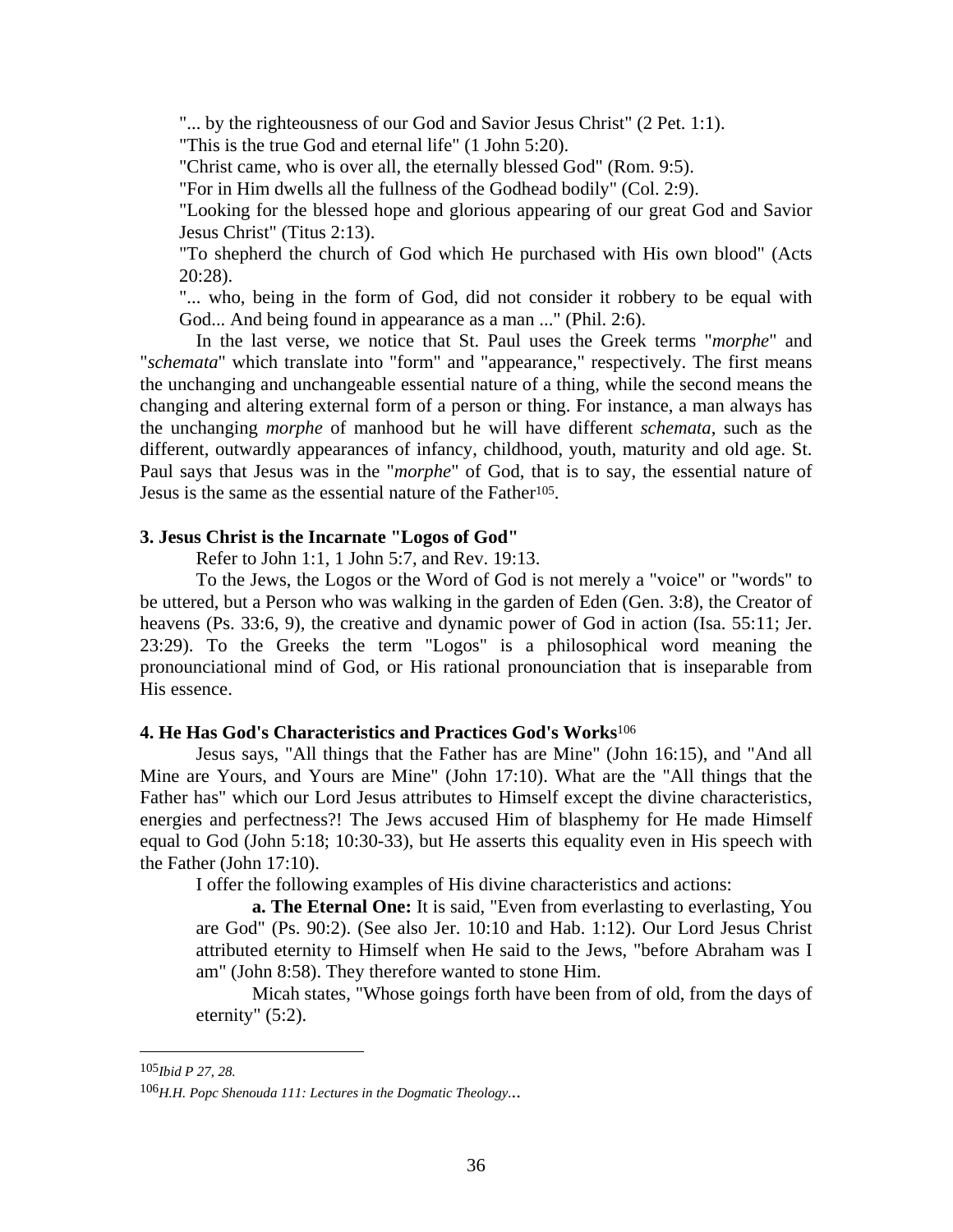(See also John 17:5, 24)

 **b. The First and the Last:** In Isaiah God reveals Himself as the First and the Last (41:1; 44:6; 48:12); and in the Book of Revelation Jesus Christ does the same (Rev. 1:7, 8, 9, 17; 22:12-16).

 He is the First and the Last, the Beginning and the End, the Alpha and the Omega, for He is eternal; there was no beginning before Him nor an end after Him. He is the Alpha and the Omega; there is nothing lacking in Him, but He is complete, has all power, all holiness, all knowledge, all wisdom, and all goodness.

 **c. The Unchangeable One:** God is the unchangeable One (James 1:17). St. Paul states that, "Jesus Christ is the same yesterday, today and forever" (Heb. 13:8). In the Book of Revelation, it is said, "Who is, and who was and who is to come" (Rev. 1:4, 8; 4:8; 11:6; 16:5).

 **d. He is present everywhere:** "For where two or three are gathered together in my name I am there in the midst of them" (Matt. 18:20).

 "No one has ascended to heaven but He who came down from heaven, that is, the Son of Man, who is in heaven" (John 3:13).

 "If anyone loves Me, he will keep my word; and my Father will love him, and We will come to him and make Our home with him" (John 14:23).

"Christ lives in me" (Gal 2:20).

 "Behold, I stand at the door and knock. If anyone hears my voice and opens the door, I will come in to him and dine with him and he with Me" (Rev. 3:20).

**e. He is the Almighty:** God alone is the Almighty (Gen. 6:3; 48:3; 2 Cor. 6:18), and our Lord Jesus Christ called Himself the Almighty (Rev. 1:1, 8). See also 2 Pet. 1:1, 3; Jude 24, 25; Phil 3:20, 21; and Rev. 4:8; 11:6; 15:3; 16:7, 14; 19:6, 15; 21:22.

 **f. The Judge:** God is called the Judge (Gen. 18:25; Ps. 7:9; 49:6; 94:2; Rom. 3:6; 14:12; Heb. 12:23). Our Lord reveals Himself as the Judge (Matt. 16:27; 25:31-46; 13:26, 27, 41, 42; Rev. 22:12-16).

**g. He tests the hearts and minds:** In consecrating the temple, Solomon prayed to God, "Who alone knows the hearts of men" (1 Kings 8:39). He also describes Him elsewhere saying that He tests the hearts (Prov. 17:3) and weighs them. (See also Ps. 7:9; Jer 11:20; 17:9, 10; and 1 Thess: 2:4).

 Jesus Christ says, "And all the churches shall know that I am He who examines the minds and hearts, and I will give to each one of you according to your works" (Rev. 2:23). In fact, when He was on earth, He knew the thoughts of men (Matt. 9:3, 4; 12:24, 25; Mark 11:16, 17; Luke 5:21, 22; 7:39, 40; 9:46, 47; 11:17; John 16:7, 8).

**h. He alone is blameless and Holy:** All men - even the saints - are sinners (Ps. 14:3; 53:3; Rom. 3:12; John 1:8; 1 Tim 1:15). God alone is the Good One (Matt. 19:17) and the Holy One (Rev. 15:34), to whom the Seraphim give hymns saying, "Holy, Holy, Holy" (Is: 6:3). Jesus Christ is the Holy One (Luke 1:35; Acts 13:14, Heb. 7:26; Acts 4:30; Rev. 3:7; John 8:46; 14:30; Heb 4:15, 2 Cor. 5:21; 1 Pet 2:22).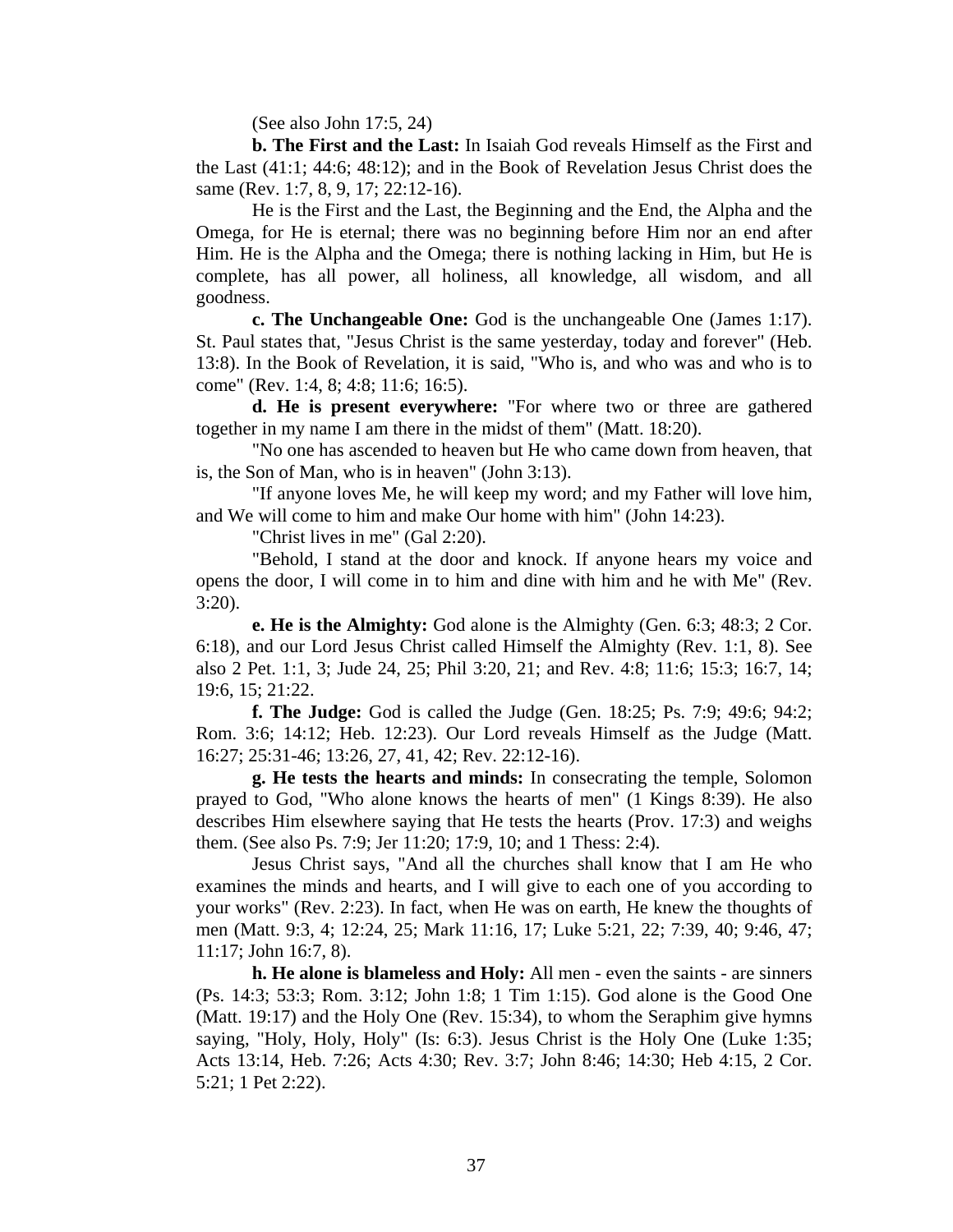**i. He forgives sins:** God is the Forgiver of sins (Ps. 103:1, 3; 130:3, 4; Ex. 34:6, 7; Mark 2:7). Therefore when the Lord Jesus forgave sins, the Jews said, "Why does this man speak blasphemies like this? Who can forgive sins but God alone?" (Mark 2:7). He confirmed that He forgives sins, but also He gave His disciples and apostles the authority to forgive sins by His Holy Spirit (John 20:22). He opens Paradise to repentant sinners (Luke 23:34).

**j. He accepts worship:** Worship is due to God alone (Matt 7:22; Phil. 2:10, 11; Rev. 15:4); even in praying to the Father, we have to ask in Jesus' name (John 16:23, 24; 14:13, 14).

 **k. He is the Life and the Life-Giver:** God is self-existent; He grants life to his creatures. He says, "As I live, says the Lord of hosts" (Zeph. 2:9). Our Lord is the Life (John 7:11-17; John 11) by His own Authority (John 5:21; 6:54; 10:27, 28). He is the Bread of Life (John 6:35, 41, 48, 51). He is the Resurrection (John 11:25).

#### **i. He is the Creator**

See John 1:3; Heb. 1:1; Col. 1:15, 16; and 1 Cor. 8:6. As the Creator, He changed water into wine (John 2) and granted sight to the one born blind (John 9:32).

#### **5. Sending the Holy Spirit, the Spirit of God**

See Joel 2:27, 29; Ex. 39:29; Acts 2:33; and John 15:26; 16:7; 20:22.

#### **6. His relation to the Holy Spirit**

 He was born of the Holy Spirit (Matt. 1:18) from a Virgin (Isa. 7:14). He stated that the Holy Spirit would take that which is His own and declare it to us, and all things that the Father has are His own... (John 16:14, 15).

#### **7. His descent from heaven**

See John 3:3; 6:33, 38, 41; and 16:27, 28.

 He not only dwells in heaven, but He has authority in heaven (Acts 7:59; Luke 23:43; Matt. 16:19), and there the heavenly creatures worship Him (Phil. 2:9). He is higher than the heavens (Heb. 7:26).

#### **8. The Son of God**

 His Sonship to the Father is unique as He is called the Only-begotten Son (John 1:18; 3:16, 18; 1 John 4:9). Thus His Sonship is distinguished from our sonship to God (Gen. 6:2, Ps. 29:1, 2; Ex. 4:22, Matt. 5:9). His Sonship to the Father is natural and not by adoption like us. It is eternal (Heb. 1:5; Ps. 2), and was declared by the Father Himself when heaven was opened at His baptism (Matt. 3:17; Luke 3:22) and when He was transfigured (Mark. 9:2-7). The aim of the Gospel is to believe in it (John 20:30, 31); this belief is the rock on which the church is built (Matt. 16:13-18).

 The Sanhedrin understood His Sonship as an equality to the Father, and considered it as blasphemy (Matt. 26:63-65; John 10:33), and Satan was perplexed because of it (Matt. 4:3; 27:4).

 The Son of God was foretold in the Old Testament (Prov. 30:4), the angel Gabriel preached it (Luke 1:35), and the disciples discovered it as He practiced divine deeds such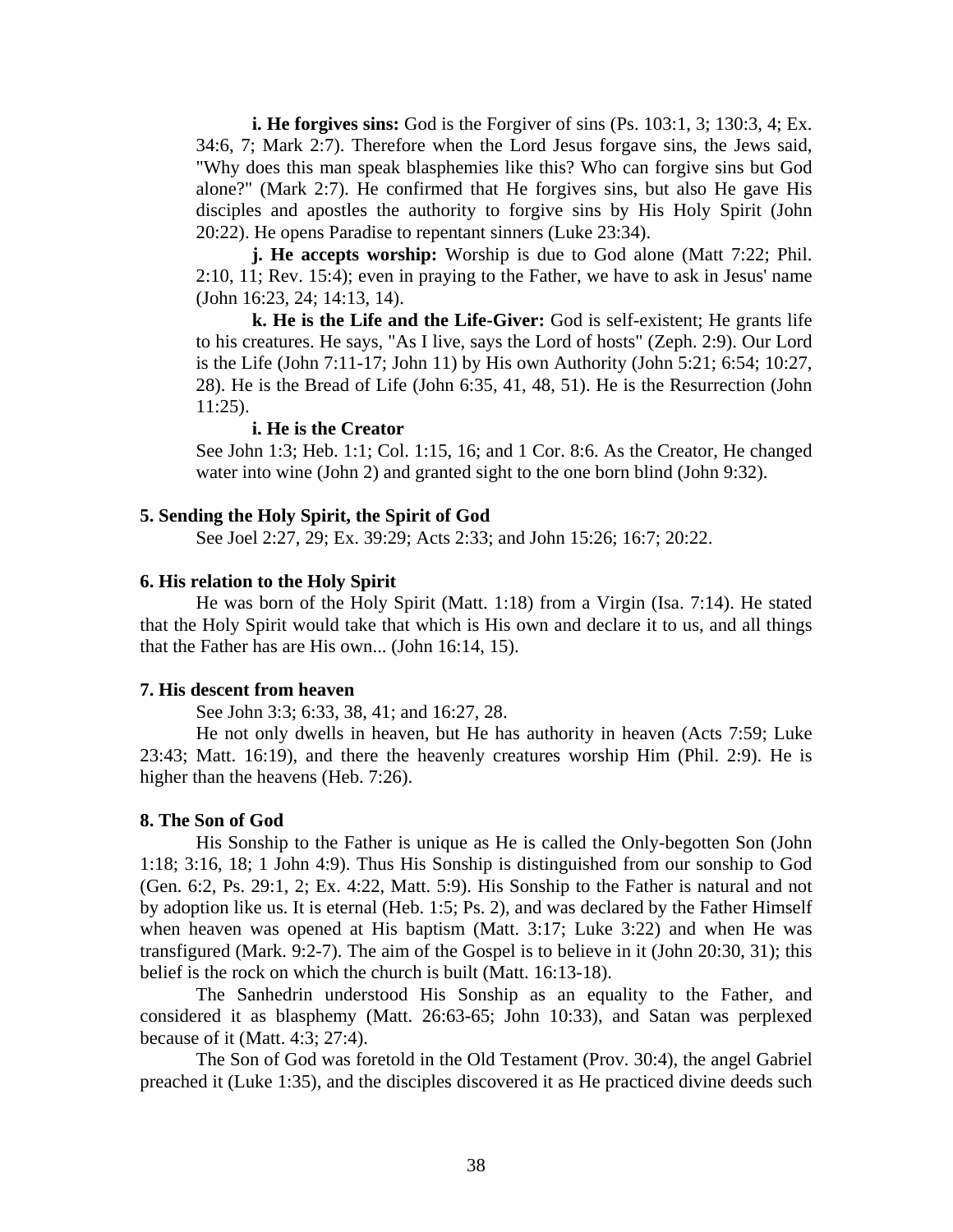as enabling St. Peter to walk on water (Matt. 14:15-33). Even the blind man confessed it (John 9:35-38), as did the centurion at Golgotha (Matt 27:54).

 The term "the Son" is used for Jesus Christ alone (John 8:36; 1 John 4:14; 5:12), and when it is gathered to the terms "Father" and "the Holy Spirit," they are used as One God, for Jesus Christ said "In the name of," not "in the names of" (see Matt 28:19).

#### **9. Faith in Him**

 As God the Father is the object of our faith, so also is Jesus Christ (John 14:1; Acts 10:43; 13:38, 39). By believing in Him we enjoy salvation and eternal life (John 3:16; 11:25, 26; Mark 16:16; Acts 2:38), and without this belief we perish in our sins (John 8:24).

 We must believe in Him as the Son of God (John 20:31), the Only-begotten Son (John 3:16, 18), and realize that He is in the Father and the Father is in Him (John 14:10, 11). He who sees Him sees the Father (John 14:9) and has life in Him (John 1:4); He is the Redeemer of the world (1 John 5:14) and the propitiation for our sins (1 John 2:2).

#### **10. He is the Savior**

 God Himself is the Savior and the Redeemer (Ps. 49:7, 15; Ps. 103:1-4; Isa. 41:13, 14; 44:6; 45:21; 47:4; 48:17; Luke 1:46; Titus 2:10; 3:4; Hos. 13:4). Jesus Christ is the Redeemer (Matt. 1:21; John 12:4; Matt. 18:11; 1 Tim. 1:15; Titus 2:14; Gal. 2:13; Heb. 2:3; 5:9; Acts 4:12).

 He is the Savior who alone offered Himself as a mighty Sacrifice: "He Himself is the propitiation for our sins and not for ours only but also for the whole world" (1 John  $2:2$ ).

#### **11. His relation to the Father**

 His relationship to the father declares His divinity, for He is called the Wisdom and the Power of God (1 Cor. 1:23, 24). He repeatedly reveals His Oneness with the Father (John 10:30; 14:10; 16:15; 17:10, 11). On this account the Jews would stone Him as a blasphemer (John 10:31-33).

 He was not born of the seed of a man, but from the Virgin (Isa. 7:14; Matt. 1:18, 20) to confirm His eternal relationship to the Father.

#### **12. His absolute Authority**

 a. Over nature: He ordered the sea and the wind to be quiet and they obeyed Him (Mark 4:37-41). He not only walked on water, but He also let Peter do the same by His word (Matt. 14:25-32). On His crucifixion, nature declared its anger (Matt. 27:51), and darkness covered the earth for three hours (Mark 15:33). He entered the upper-room while the doors were closed (John 20:19) by His own authority. Against the laws of nature, He ascended to heaven (John 3:13; Acts 1:9).

 b. Over the angels: He is greater than angels (Heb. 1:4), who worship Him (Heb. 1:6; Phil. 2:10; Rev. 5:8; 1 Pet. 3:21, 22). He will send them at His last coming (Matt. 13:41, 23; 24:30, 31) as His own.

 c. Over the Divine Kingdom, as His own kingdom (Matt. 13:41, 42; 16:28; 2 Tim 4:1; Luke 23:43, Dan. 7:14).

d. Over life and death (John 11:25, 26; 14:6; Rev. 1:18; John 5:21; 8:51).